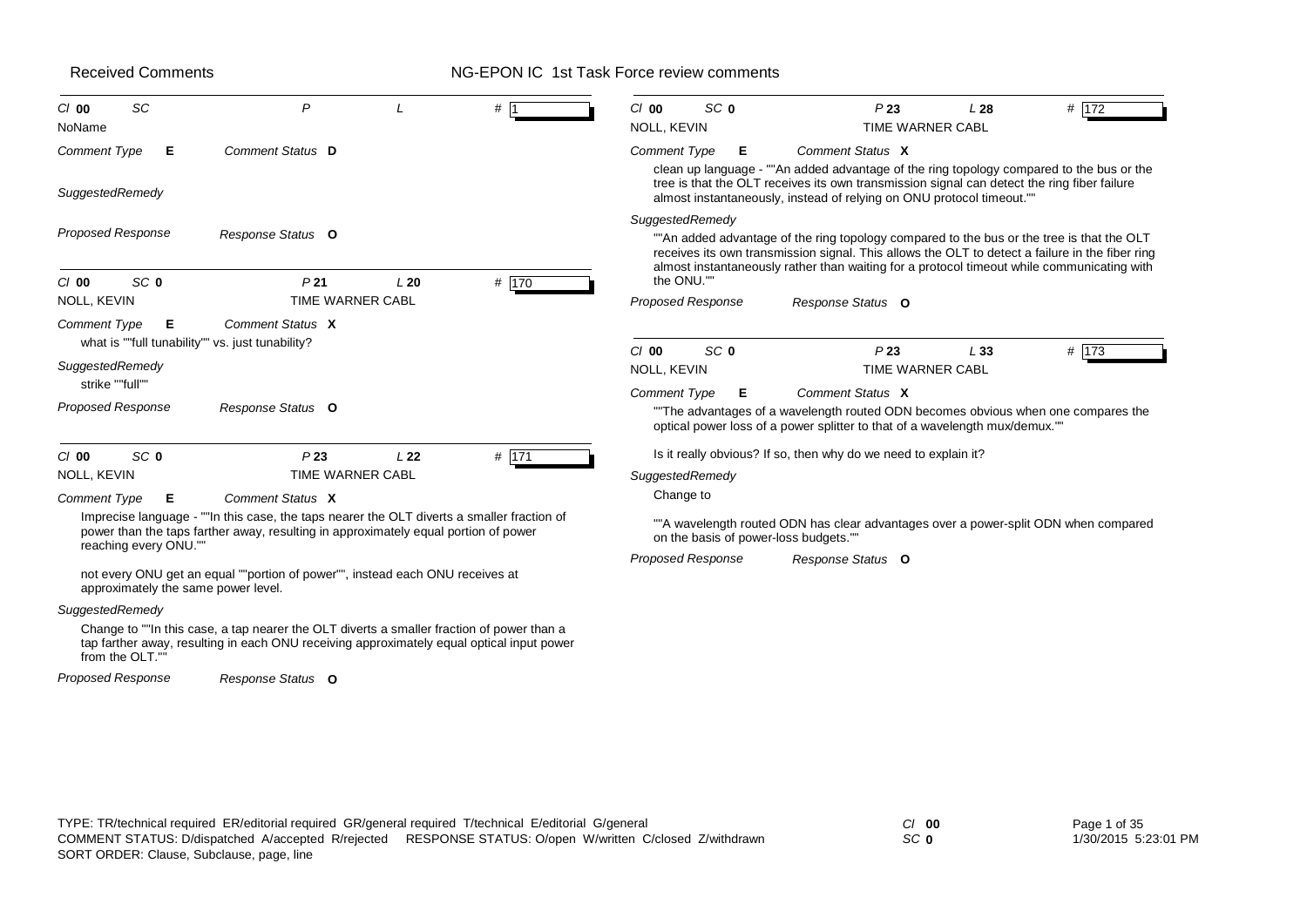#### NG-EPON IC 1st Task Force review comments

| $Cl$ 00<br><b>NOLL, KEVIN</b>                                                       | SC <sub>0</sub>                           | P <sub>25</sub><br><b>TIME WARNER CABL</b>                                                                                                                                                                                                                                                                                                                                             | L16             | $#$ 174 | $Cl$ 00<br><b>NOLL, KEVIN</b>                      | SC <sub>0</sub>                                                                           | P <sub>25</sub><br><b>TIME WARNER CABL</b>                                                                                                                                                     | L29   | $#$ 177 |
|-------------------------------------------------------------------------------------|-------------------------------------------|----------------------------------------------------------------------------------------------------------------------------------------------------------------------------------------------------------------------------------------------------------------------------------------------------------------------------------------------------------------------------------------|-----------------|---------|----------------------------------------------------|-------------------------------------------------------------------------------------------|------------------------------------------------------------------------------------------------------------------------------------------------------------------------------------------------|-------|---------|
| <b>Comment Type</b><br>grammar                                                      | Е<br>services is expected to reach 98%."" | Comment Status X<br>""Expecting broadband applications to be deeply integrated into day-to-day life, mobile<br>Internet 16 access to be universally popular by 2020, under the same strategy, China plans<br>for take rates of 17 fixed broadband access and mobile 3G/LTE broadband access to<br>reach 70% and 85%, 18 respectively. The fraction of villages provided with broadband |                 |         | <b>Comment Type</b><br>SuggestedRemedy<br>consumed | Е<br>than 30% per year,                                                                   | Comment Status X<br>unclear grammar ""Note that there is a steady 29 bandwidth consumption growth of more<br>change to ""Note that there is a steady 30% per-year growth of bandwidth being    |       |         |
| SuggestedRemedy<br>change to                                                        |                                           |                                                                                                                                                                                                                                                                                                                                                                                        |                 |         | <b>Proposed Response</b>                           |                                                                                           | Response Status O                                                                                                                                                                              |       |         |
|                                                                                     |                                           | ""China expects broadband applications to be deeply integrated into day-to-day life and<br>mobile Internet access to be univerally available and accepted by 2020. Under the same<br>strategy, China plans for 98% of villages to have access to broadband services with 70%-<br>85% take-rates for fixed and mobile broadband access."                                                |                 |         | $Cl$ 00<br>NOLL, KEVIN<br><b>Comment Type</b>      | SC <sub>0</sub><br>Е                                                                      | P <sub>25</sub><br><b>TIME WARNER CABL</b><br>Comment Status X                                                                                                                                 | L31   | # $178$ |
| <b>Proposed Response</b>                                                            |                                           | Response Status O                                                                                                                                                                                                                                                                                                                                                                      |                 |         |                                                    | unnecessary phrases<br>as published by the""                                              | ""What is even more interesting is the fact that the large growth in the mean and median<br>bandwidth 32 consumption in fixed access networks (when compared with 2011 numbers                 |       |         |
| $Cl$ 00<br>NOLL, KEVIN<br><b>Comment Type</b><br>SuggestedRemedy                    | SC <sub>0</sub><br>Е                      | P <sub>25</sub><br>TIME WARNER CABL<br>Comment Status X<br>Speaking of the past as if it is the future.<br>Change to ""At the end of the 1st half of 2014, the median bandwidth usage per subscriber                                                                                                                                                                                   | L <sub>25</sub> | $#$ 176 | SuggestedRemedy                                    | published by the""<br><b>Proposed Response</b>                                            | change to ""What is even more interesting is that the growth in the mean and median<br>bandwidth consumption in fixed access networks (when compared with 2011 numbers as<br>Response Status O |       |         |
| <b>Proposed Response</b>                                                            | in North America was                      | Response Status O                                                                                                                                                                                                                                                                                                                                                                      |                 |         | C/00<br>NOLL, KEVIN                                | SC <sub>0</sub>                                                                           | P26<br>TIME WARNER CABL                                                                                                                                                                        | $L_3$ | # 179   |
| $Cl$ 00<br>NOLL, KEVIN<br><b>Comment Type</b><br>spell these out<br>SuggestedRemedy | SC <sub>0</sub><br>Е                      | P <sub>25</sub><br>TIME WARNER CABL<br>Comment Status X<br>"H1 2014"" - abbreviations for calendar quarters need to be consistent - preference is to<br>Change ""H1 2014"" to ""the first half of 2014""                                                                                                                                                                               | L <sub>25</sub> | # 175   | <b>Comment Type</b><br>SuggestedRemedy             | Е<br>unnecessary abbrevation of NA<br>spell out North America<br><b>Proposed Response</b> | Comment Status X<br>Response Status O                                                                                                                                                          |       |         |
| <b>Proposed Response</b>                                                            |                                           | Response Status O                                                                                                                                                                                                                                                                                                                                                                      |                 |         |                                                    |                                                                                           |                                                                                                                                                                                                |       |         |

TYPE: TR/technical required ER/editorial required GR/general required T/technical E/editorial G/general *Cl* **00** SORT ORDER: Clause, Subclause, page, line COMMENT STATUS: D/dispatched A/accepted R/rejected RESPONSE STATUS: O/open W/written C/closed Z/withdrawn

*SC* **0**

Page 2 of 35 1/30/2015 5:23:02 PM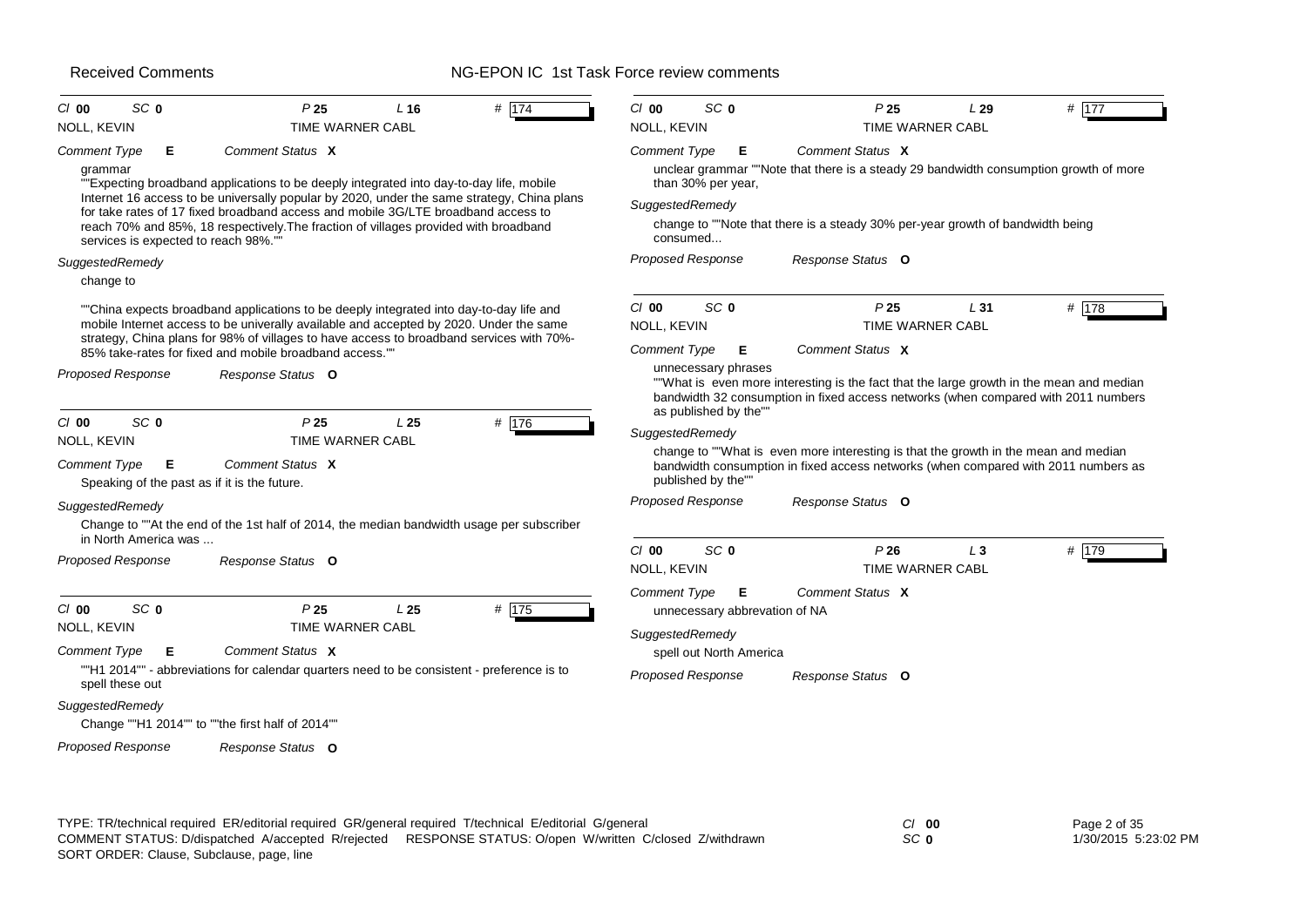| SC <sub>0</sub><br>$CI$ 00<br>NOLL, KEVIN             | P <sub>27</sub><br>TIME WARNER CABL                                                                                                                                                                                                                                                                                                                       | L21             | # 180 | $Cl$ 00<br>SC <sub>0</sub><br>NOLL, KEVIN |                                     | P29<br>TIME WARNER CABL                                                                                                                                                                                                                                                                                   | L <sub>13</sub> | $#$ 183 |
|-------------------------------------------------------|-----------------------------------------------------------------------------------------------------------------------------------------------------------------------------------------------------------------------------------------------------------------------------------------------------------------------------------------------------------|-----------------|-------|-------------------------------------------|-------------------------------------|-----------------------------------------------------------------------------------------------------------------------------------------------------------------------------------------------------------------------------------------------------------------------------------------------------------|-----------------|---------|
| <b>Comment Type</b><br>Е                              | Comment Status X<br>to only one consumer? ""to an average consumer""                                                                                                                                                                                                                                                                                      |                 |       | <b>Comment Type</b>                       | E                                   | Comment Status X<br>""For example, in 2024, it is expected that under the heavy demand scenario and with 32<br>13 subscribers, consume approximately 1 Gb/s of downstream peak hour traffic.""                                                                                                            |                 |         |
| SuggestedRemedy<br>change to ""the average consumer"" |                                                                                                                                                                                                                                                                                                                                                           |                 |       |                                           | What is meant?                      |                                                                                                                                                                                                                                                                                                           |                 |         |
| <b>Proposed Response</b>                              | Response Status O                                                                                                                                                                                                                                                                                                                                         |                 |       | SuggestedRemedy<br>Rewrite                |                                     |                                                                                                                                                                                                                                                                                                           |                 |         |
| SC <sub>0</sub><br>$Cl$ 00<br><b>NOLL, KEVIN</b>      | P <sub>27</sub><br>TIME WARNER CABL                                                                                                                                                                                                                                                                                                                       | L <sub>24</sub> | # 181 |                                           | <b>Proposed Response</b>            | Response Status O                                                                                                                                                                                                                                                                                         |                 |         |
| <b>Comment Type</b><br>Е                              | Comment Status X<br>confusing langauge "The recent emergence of proxy 23 caches allowing Netflix streaming<br>to areas without the official support for Netflix drove the large 24 (5%) increase in Netflix<br>traffic in Latin America, which was previously observed at <1% range as 25 of the end of<br>the H1 2013, as reported by the same source."" |                 |       | $Cl$ 00<br>NOLL, KEVIN<br>Comment Type    | SC <sub>0</sub><br>E                | P30<br>TIME WARNER CABL<br>Comment Status X<br>Confusing grammar in footnote 1                                                                                                                                                                                                                            | L20             | # 184   |
| SuggestedRemedy<br>was less than 1%."                 | change to ""The recent emergence of proxy caches allows Netflix to be consumed in<br>regions without official Netflix support. This development has supported a 5% growth of<br>Netflix streaming in Latin America where the rate observed prior to the first half of 2013                                                                                |                 |       | SuggestedRemedy                           |                                     | Rewrite to ""If a worst-case view is preferred, then assume a 10G-EPON with 32<br>subscribers each consuming 4 simultaneous streams of UHD-2 ""8K"" video at 50Mb/s<br>each. The operator would still have enough headroom to support bursts, and therefore a<br>service offering, of more than 2Gbp/s."" |                 |         |
| <b>Proposed Response</b>                              | Response Status O                                                                                                                                                                                                                                                                                                                                         |                 |       |                                           | <b>Proposed Response</b>            | Response Status O                                                                                                                                                                                                                                                                                         |                 |         |
| SC <sub>0</sub><br>$CI$ 00<br>NOLL, KEVIN             | P29<br>TIME WARNER CABL                                                                                                                                                                                                                                                                                                                                   | L <sub>12</sub> | # 182 | $Cl$ 00<br>NOLL, KEVIN                    | SC <sub>0</sub>                     | P32<br>TIME WARNER CABL                                                                                                                                                                                                                                                                                   | L <sub>0</sub>  | # 185   |
| Comment Type<br>т                                     | Comment Status X<br>"The probability of multiple subscribers executing simultaneous speed tests is negligible""                                                                                                                                                                                                                                           |                 |       | <b>Comment Type</b>                       | Е<br>figure didnt render in the PDF | Comment Status X                                                                                                                                                                                                                                                                                          |                 |         |
| SuggestedRemedy                                       | How does the author come to the conclusion?                                                                                                                                                                                                                                                                                                               |                 |       | SuggestedRemedy<br>fix                    |                                     |                                                                                                                                                                                                                                                                                                           |                 |         |
| Provide support for this statement.                   |                                                                                                                                                                                                                                                                                                                                                           |                 |       |                                           | <b>Proposed Response</b>            | Response Status O                                                                                                                                                                                                                                                                                         |                 |         |
| <b>Proposed Response</b>                              | Response Status O                                                                                                                                                                                                                                                                                                                                         |                 |       |                                           |                                     |                                                                                                                                                                                                                                                                                                           |                 |         |
|                                                       |                                                                                                                                                                                                                                                                                                                                                           |                 |       |                                           |                                     |                                                                                                                                                                                                                                                                                                           |                 |         |

| TYPE: TR/technical required ER/editorial required GR/general required T/technical E/editorial G/general | $\gamma$ 00                                            | Page 3 of 35 |                      |
|---------------------------------------------------------------------------------------------------------|--------------------------------------------------------|--------------|----------------------|
| COMMENT STATUS: D/dispatched A/accepted R/rejected                                                      | RESPONSE STATUS: O/open W/written C/closed Z/withdrawn | SC 0         | 1/30/2015 5:23:02 PM |
| SORT ORDER: Clause, Subclause, page, line                                                               |                                                        |              |                      |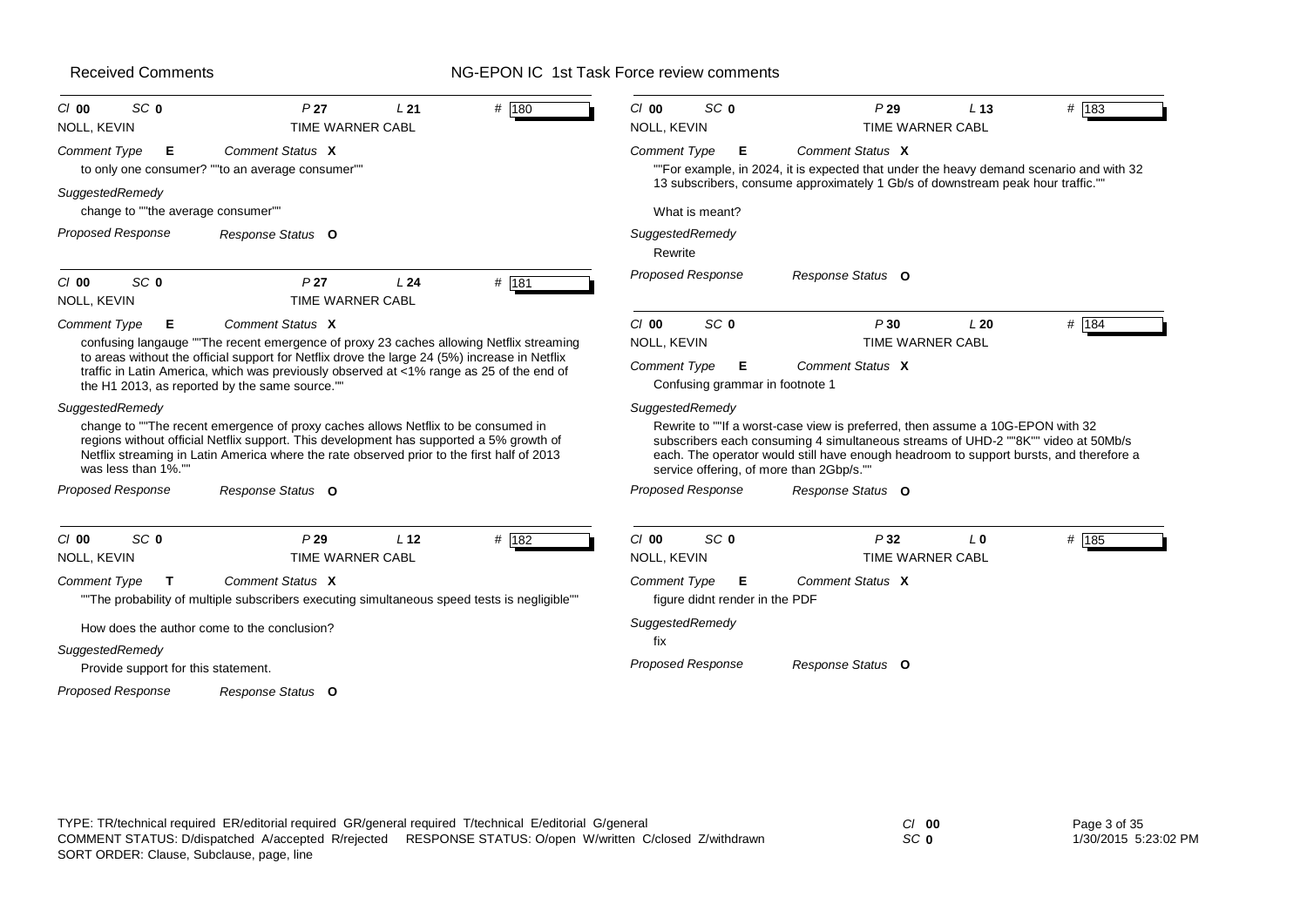#### NG-EPON IC 1st Task Force review comments

| SC <sub>0</sub><br>$Cl$ 00<br>NOLL, KEVIN                      | P32<br>TIME WARNER CABL                                                                                                                                                     | L <sub>16</sub> | # 187 | SC <sub>0</sub><br>$CI$ 00<br><b>NOLL, KEVIN</b> | P37<br>TIME WARNER CABL                                                                                                  | L8              | # 189 |
|----------------------------------------------------------------|-----------------------------------------------------------------------------------------------------------------------------------------------------------------------------|-----------------|-------|--------------------------------------------------|--------------------------------------------------------------------------------------------------------------------------|-----------------|-------|
| Comment Type<br>Е<br>""with an example of 16 data rates for."" | Comment Status X                                                                                                                                                            |                 |       | <b>Comment Type</b><br>Е                         | Comment Status X<br>""Service providers currently primarily offer""                                                      |                 |       |
| for what?<br>SuggestedRemedy                                   |                                                                                                                                                                             |                 |       | SuggestedRemedy                                  | change to ""Service providers primarily offer""                                                                          |                 |       |
|                                                                |                                                                                                                                                                             |                 |       | <b>Proposed Response</b>                         | Response Status O                                                                                                        |                 |       |
| <b>Proposed Response</b>                                       | Response Status O                                                                                                                                                           |                 |       | $Cl$ 00<br>SC <sub>0</sub>                       | P37                                                                                                                      | L <sub>9</sub>  | # 190 |
| SC <sub>0</sub><br>$CI$ 00<br>NOLL, KEVIN                      | P32<br><b>TIME WARNER CABL</b>                                                                                                                                              | $L$ 16          | # 186 | NOLL, KEVIN<br><b>Comment Type</b><br>Е          | <b>TIME WARNER CABL</b><br>Comment Status X                                                                              |                 |       |
| Comment Type<br>Е<br>SuggestedRemedy                           | Comment Status X<br>mixed use of ""business"" user vs. ""commercial"" user                                                                                                  |                 |       | SuggestedRemedy                                  | ""Projecting based from current users bandwidth demand""<br>Change to ""Projecting from current users bandwidth demand"" |                 |       |
| pick one and stay uniform                                      |                                                                                                                                                                             |                 |       | <b>Proposed Response</b>                         | Response Status O                                                                                                        |                 |       |
| <b>Proposed Response</b>                                       | Response Status O                                                                                                                                                           |                 |       |                                                  |                                                                                                                          |                 |       |
| SC <sub>0</sub><br>$Cl$ 00                                     | P34                                                                                                                                                                         | L <sub>11</sub> | # 188 | SC <sub>0</sub><br>$Cl$ 00<br>Remein, Duane      | P <sub>59</sub><br>Huawei Technologies                                                                                   | L <sub>13</sub> | # 129 |
| NOLL, KEVIN                                                    | TIME WARNER CABL                                                                                                                                                            |                 |       | <b>Comment Type</b><br>ER                        | Comment Status X<br>Space is needed between the figure and the table to cleanly delineate the figure title from          |                 |       |
| <b>Comment Type</b><br>т                                       | Comment Status X                                                                                                                                                            |                 |       | the table.                                       |                                                                                                                          |                 |       |
| year 2016"                                                     | "The current projections, shown in Figure 15, in terms of bandwidth demand per<br>household (in 11 residential applications) calls for approximately 300 Mb/s around end of |                 |       | SuggestedRemedy                                  | Review the report and provide additional white space wherever this condition arises.                                     |                 |       |
|                                                                |                                                                                                                                                                             |                 |       | Proposed Response                                | Response Status O                                                                                                        |                 |       |
|                                                                | Figure 15 does not support this statement, nor does it describe bandwidth demand.                                                                                           |                 |       |                                                  |                                                                                                                          |                 |       |
| SuggestedRemedy                                                |                                                                                                                                                                             |                 |       |                                                  |                                                                                                                          |                 |       |
| reword or remove this entire paragraph                         |                                                                                                                                                                             |                 |       |                                                  |                                                                                                                          |                 |       |

*Response Status* **O** *Proposed Response*

*SC* **0**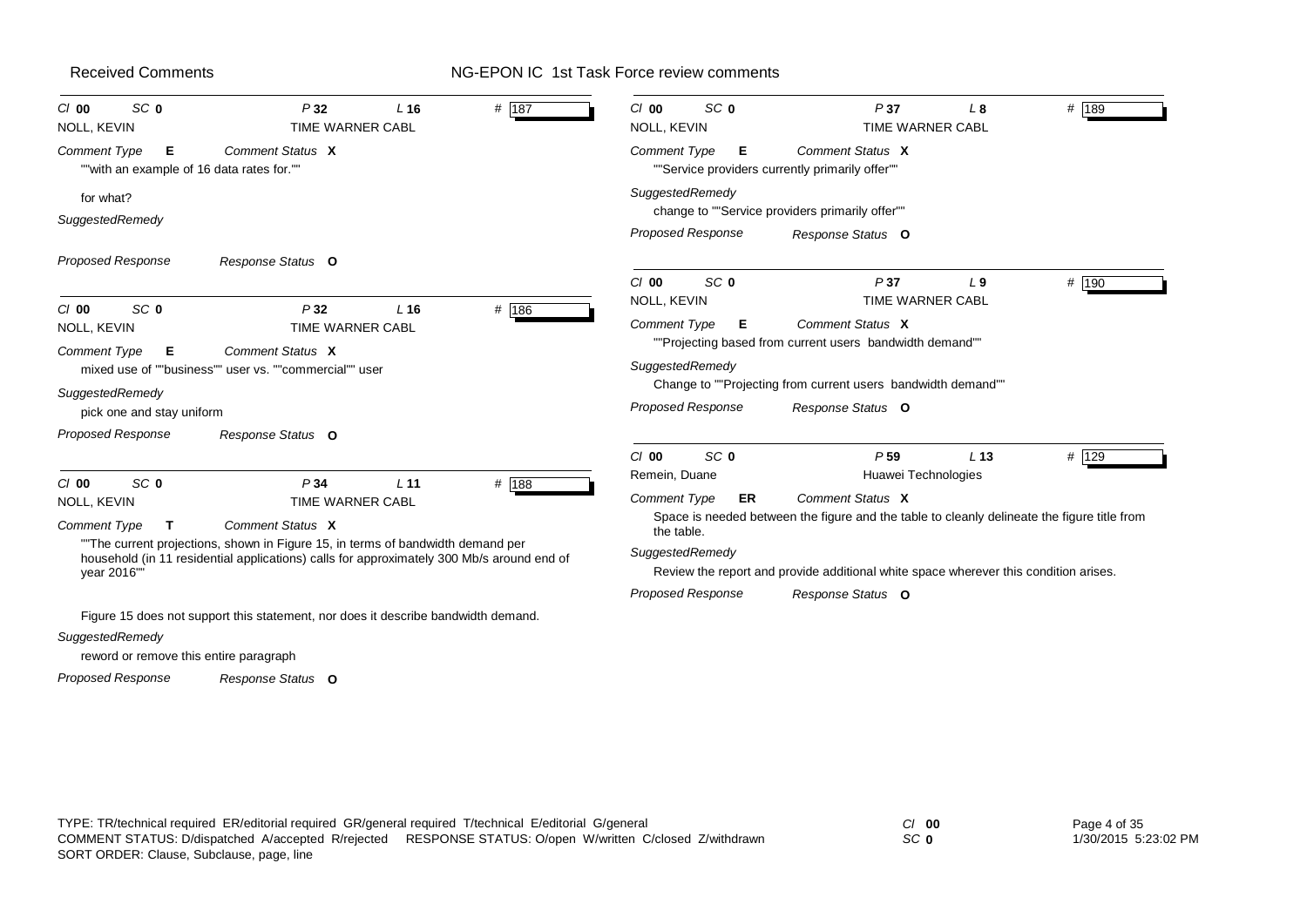| <b>Received Comments</b>                                                                                                                                                                                                         | NG-EPON IC 1st Task Force review comments                                                                                                                                                      |
|----------------------------------------------------------------------------------------------------------------------------------------------------------------------------------------------------------------------------------|------------------------------------------------------------------------------------------------------------------------------------------------------------------------------------------------|
| # 162<br>$CI$ 01<br>SC<br>P <sub>13</sub><br>L 11<br>NOLL, KEVIN<br><b>TIME WARNER CABL</b>                                                                                                                                      | # 164<br>$CI$ 01<br>SC<br>P <sub>13</sub><br>L <sub>19</sub><br>NOLL, KEVIN<br>TIME WARNER CABL                                                                                                |
| <b>Comment Type</b><br>Comment Status X<br>Е<br>Grammar                                                                                                                                                                          | <b>Comment Type</b><br>Е<br>Comment Status X<br>Confusing sentence                                                                                                                             |
| 1G-EPON will soon become a de-facto legacy technology, providing *less-bandwidth<br>intensive* services                                                                                                                          | The largest application areas for EPON include residential and commercial subscriber<br>access (for voice, video and data), and mobile backhaul, offered in triple- and quad-play<br>packages. |
| SuggestedRemedy<br>1G-EPON will soon become a de-facto legacy technology, providing *lower-bandwidth*<br>services                                                                                                                | SuggestedRemedy<br>The dominant applications for EPON include triple-play packages for Internet access,                                                                                        |
| Proposed Response<br>Response Status O                                                                                                                                                                                           | voice, and video offered to residential and commercial subscribers, private network access<br>for commercial subscribers, and mobile back0haul for carriers.                                   |
|                                                                                                                                                                                                                                  | <b>Proposed Response</b><br>Response Status O                                                                                                                                                  |
| # 163<br>SC<br>$Cl$ 01<br>P <sub>13</sub><br>L <sub>15</sub>                                                                                                                                                                     |                                                                                                                                                                                                |
| NOLL, KEVIN<br>TIME WARNER CABL<br><b>Comment Type</b><br>Comment Status X<br>Е                                                                                                                                                  | <b>SC</b><br>P <sub>13</sub><br># 161<br>$Cl$ 01<br>L 8<br>NOLL, KEVIN<br><b>TIME WARNER CABL</b>                                                                                              |
| Grammar<br>The NG-EPON would operate at *the* aggregate data rates above 10Gb/s                                                                                                                                                  | Comment Status D<br><b>Comment Type</b><br>Е<br>Grammar                                                                                                                                        |
| SuggestedRemedy<br>The NG-EPON would operate at aggregate data rates above 10Gb/s                                                                                                                                                | "The demand for high-sped data services has driven the market *to* residential service<br>offerings reaching""                                                                                 |
| Proposed Response<br>Response Status O                                                                                                                                                                                           | SuggestedRemedy<br>"The demand for high-sped data services has driven the market *for* residential service<br>offerings reaching""                                                             |
| SC<br>P <sub>13</sub><br>L <sub>16</sub><br>$#$ 1<br>$CI$ 01<br>Harstead, Ed<br>Alcatel-Lucent                                                                                                                                   | <b>Proposed Response</b><br>Response Status O                                                                                                                                                  |
| <b>Comment Type</b><br>Е<br>Comment Status D<br>Higher capacity is clearly a requirement for NG-EPON, but will likely lead to larger physical<br>footprint compared to 1G and 10G EPON. Also, even with more sophisticated power | $Cl$ 01<br>SC <sub>1</sub><br>P <sub>13</sub><br>L <sub>11</sub><br># 58<br><b>Bright House Network</b><br>Hajduczenia, Marek                                                                  |
| savings strategies, power footprint may very possibly be larger compared to 1G and 10G<br>EPON.                                                                                                                                  | Comment Status X<br><b>Comment Type</b><br>$\mathsf{T}$                                                                                                                                        |
| SuggestedRemedy                                                                                                                                                                                                                  | ""1G-EPON will soon become a de-facto legacy technology, providing less-bandwidth<br>intensive services"                                                                                       |
| Suggest physical and power footprints should be *minimized* (i.e. not necessarily reduced<br>from 1G and 10G EPON).                                                                                                              | ""will"" needs to be avoided, if possible. Also, a platform does not provide services, but<br>delivers services.                                                                               |
| Proposed Response<br>Response Status O                                                                                                                                                                                           | SuggestedRemedy<br>Chaneg to read: ""1G-EPON is expected to soon become a de-facto legacy technology,<br>delivering less-bandwidth intensive services to end customers.""                      |
|                                                                                                                                                                                                                                  | <b>Proposed Response</b><br>Response Status O                                                                                                                                                  |
|                                                                                                                                                                                                                                  |                                                                                                                                                                                                |

| TYPE: TR/technical required ER/editorial required GR/general required T/technical E/editorial G/general | $CI$ 01                                                                                                   | Page 5 of 35 |                      |
|---------------------------------------------------------------------------------------------------------|-----------------------------------------------------------------------------------------------------------|--------------|----------------------|
|                                                                                                         | COMMENT STATUS: D/dispatched A/accepted R/reiected RESPONSE STATUS: O/open W/written C/closed Z/withdrawn | -SC *        | 1/30/2015 5:23:02 PM |
| SORT ORDER: Clause, Subclause, page, line                                                               |                                                                                                           |              |                      |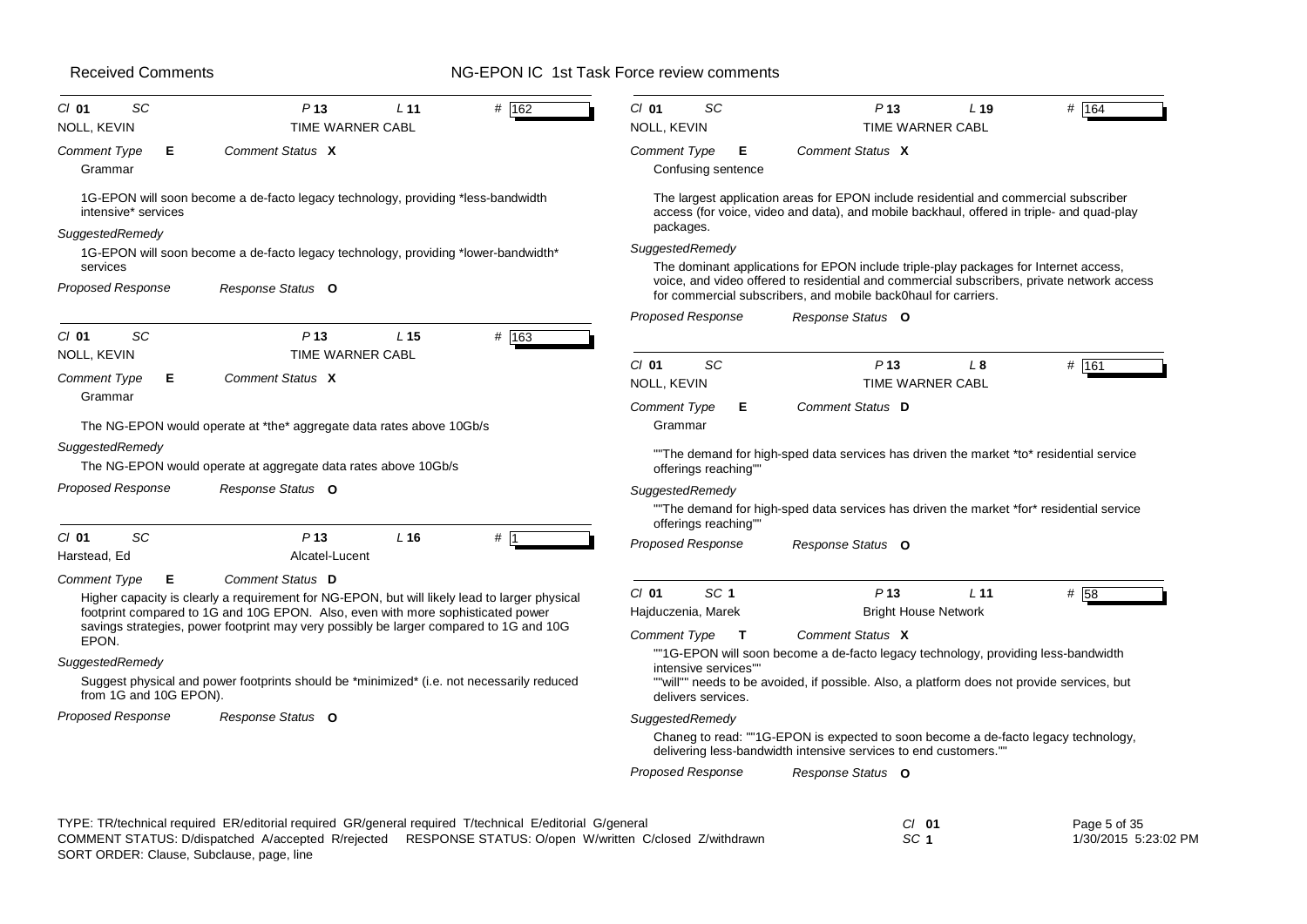# NG-EPON IC 1st Task Force review comments

| SC <sub>1</sub><br>$CI$ 01                            | P <sub>13</sub>                                                                                                                                                                                                                                                                             | L <sub>14</sub> | # 59  | $Cl$ 03                  | SC                 | P <sub>16</sub>                                                                                                                                                                | L30            | #   |
|-------------------------------------------------------|---------------------------------------------------------------------------------------------------------------------------------------------------------------------------------------------------------------------------------------------------------------------------------------------|-----------------|-------|--------------------------|--------------------|--------------------------------------------------------------------------------------------------------------------------------------------------------------------------------|----------------|-----|
| Hajduczenia, Marek                                    | <b>Bright House Network</b>                                                                                                                                                                                                                                                                 |                 |       | Harstead, Ed             |                    | Alcatel-Lucent                                                                                                                                                                 |                |     |
| Comment Type<br>$\mathbf{T}$                          | Comment Status X                                                                                                                                                                                                                                                                            |                 |       | Comment Type             | Е                  | Comment Status D                                                                                                                                                               |                |     |
|                                                       | "The NG-EPON would operate at the aggregate data rates above 10 Gb/s to provide<br>higher per-subscriber data rates and at the same time reduce the physical and power                                                                                                                      |                 |       | architecture.            |                    | Could be semanitics, but I don"t consider ""type of optical modulation"" to determine optical                                                                                  |                |     |
| footprint of the access network""                     |                                                                                                                                                                                                                                                                                             |                 |       | SuggestedRemedy          |                    |                                                                                                                                                                                |                |     |
|                                                       | I believe it is fair to say that these are expectations we all agree to                                                                                                                                                                                                                     |                 |       |                          |                    | propose to delete ""type of optical modulation.""                                                                                                                              |                |     |
| SuggestedRemedy                                       |                                                                                                                                                                                                                                                                                             |                 |       | <b>Proposed Response</b> |                    | Response Status O                                                                                                                                                              |                |     |
|                                                       | Change the wording to read: ""The NG-EPON is expected to operate at the aggregate data<br>rates (per OLT port) above 10 Gb/s to provide higher per-subscriber data rates and at the<br>same time reduce the physical and power footprint of the PON-based optical access                    |                 |       | $Cl$ 03                  | SC                 | P <sub>16</sub>                                                                                                                                                                | L33            | # 5 |
| network"                                              |                                                                                                                                                                                                                                                                                             |                 |       | Harstead, Ed             |                    | Alcatel-Lucent                                                                                                                                                                 |                |     |
| <b>Proposed Response</b>                              | Response Status O                                                                                                                                                                                                                                                                           |                 |       | Comment Type             | T<br>generic term. | Comment Status D<br>OFDM is just a particular modulation that can be used for FDM. Propose to use the more                                                                     |                |     |
| SC<br>$CI$ 02                                         | P <sub>14</sub>                                                                                                                                                                                                                                                                             | L <sub>2</sub>  | $#$ 7 |                          |                    |                                                                                                                                                                                |                |     |
| Harstead, Ed                                          | Alcatel-Lucent                                                                                                                                                                                                                                                                              |                 |       | SuggestedRemedy          |                    | change ""OFDM"" to ""FDM"".                                                                                                                                                    |                |     |
| Comment Type<br>Е                                     | Comment Status D                                                                                                                                                                                                                                                                            |                 |       |                          |                    |                                                                                                                                                                                |                |     |
|                                                       | FTTB defined here as ""Fiber To The Business"". Then, in section 3 (p. 16) it is defined as<br>""fiber-to-the-building, -business, or -basement"". This is ambiguous: ""building"" implies a<br>residential MDU, which is a very different application from fiber-to-the-business. Later in |                 |       | <b>Proposed Response</b> |                    | Response Status O                                                                                                                                                              |                |     |
| the-building is the usual use in the lexicon.         | the document, FTTB appears to be used with B=building, not B=business. FTTB = fiber-to-                                                                                                                                                                                                     |                 |       | $Cl$ 03<br>Harstead, Ed  | SC                 | P16<br>Alcatel-Lucent                                                                                                                                                          | L <sub>5</sub> | #3  |
| SuggestedRemedy                                       |                                                                                                                                                                                                                                                                                             |                 |       | <b>Comment Type</b>      | Е                  | Comment Status D                                                                                                                                                               |                |     |
| out).                                                 | Suggest to define here FTTB = ""Fiber To The Building"". And make change in section 3.<br>(Fiber-to-the business I don"t believe has an accepted acronym, it is usually just spelled                                                                                                        |                 |       |                          | the list below.    | ""local office"" is an unexpected and ambiguous term for FTTB. And it"s redundant for<br>FTTH and FTTB to be defined here when they are defined again (and more accurately) in |                |     |
| <b>Proposed Response</b>                              | Response Status O                                                                                                                                                                                                                                                                           |                 |       | SuggestedRemedy          |                    |                                                                                                                                                                                |                |     |
|                                                       |                                                                                                                                                                                                                                                                                             |                 |       |                          |                    | Suggest to delete ""located in the proximity of the end-subscriber premises (in case of<br>FTTH) 4 or the local office (FTTB)""                                                |                |     |
| $Cl$ 03<br>SC<br>Harstead, Ed                         | P <sub>16</sub><br>Alcatel-Lucent                                                                                                                                                                                                                                                           | L2              | # 2   | <b>Proposed Response</b> |                    | Response Status O                                                                                                                                                              |                |     |
| Comment Type<br>E.<br>is about all PON architectures. | Comment Status D<br>re: "There are a number of WDM-PON-based access architectures""; actually this section                                                                                                                                                                                  |                 |       |                          |                    |                                                                                                                                                                                |                |     |
| SuggestedRemedy<br>change ""WDM-PON"" to ""PON""      |                                                                                                                                                                                                                                                                                             |                 |       |                          |                    |                                                                                                                                                                                |                |     |
| <b>Proposed Response</b>                              | Response Status O                                                                                                                                                                                                                                                                           |                 |       |                          |                    |                                                                                                                                                                                |                |     |

TYPE: TR/technical required ER/editorial required GR/general required T/technical E/editorial G/general *Cl* **03** SORT ORDER: Clause, Subclause, page, line COMMENT STATUS: D/dispatched A/accepted R/rejected RESPONSE STATUS: O/open W/written C/closed Z/withdrawn

*SC*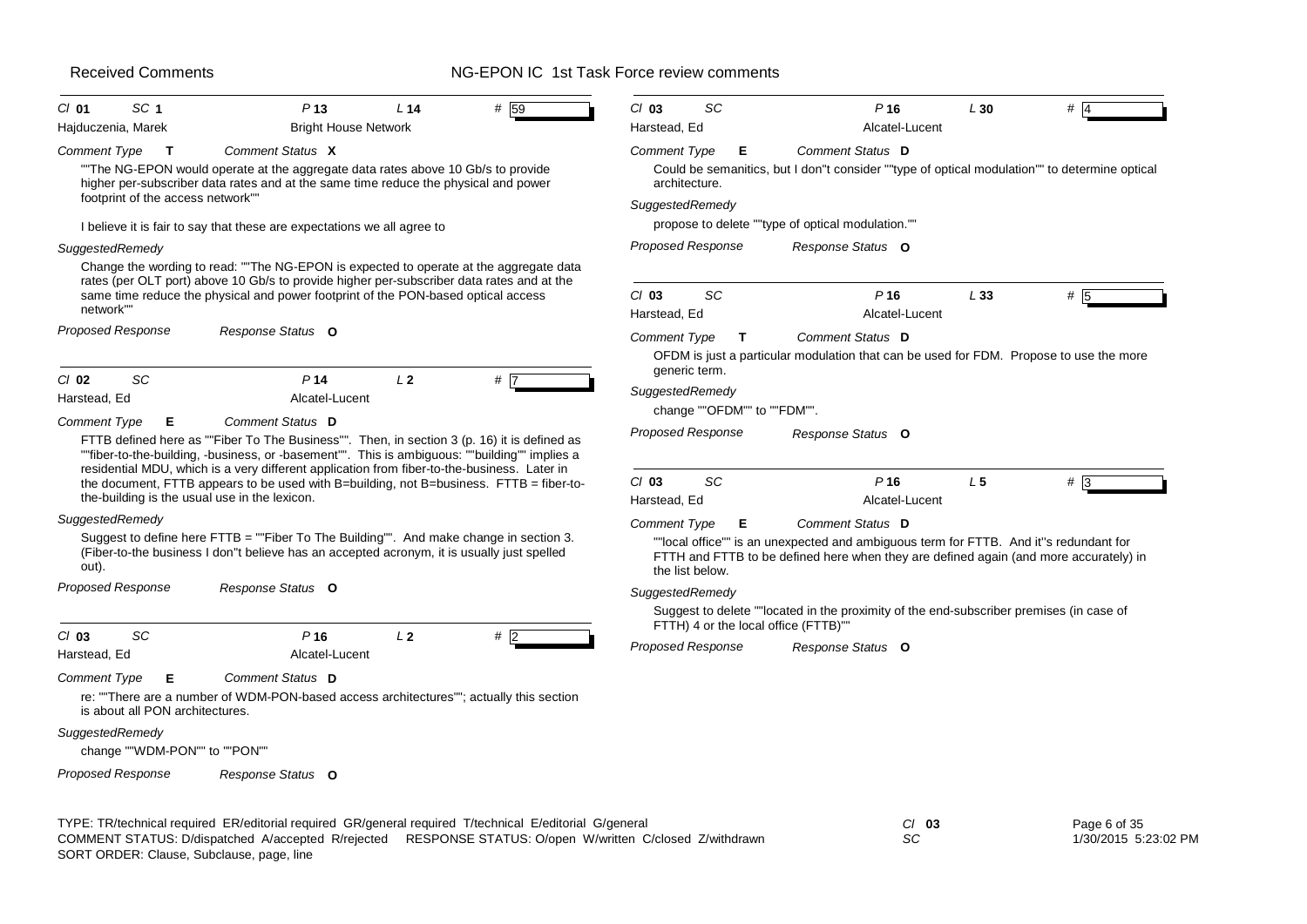# NG-EPON IC 1st Task Force review comments

| SC<br>$Cl$ 03<br>NOLL, KEVIN                                                              | P <sub>16</sub><br>L7<br><b>TIME WARNER CABL</b>                                                                                                                           | # 165 | SC <sub>3</sub><br>$Cl$ 03<br>Hajduczenia, Marek                             | P <sub>16</sub><br><b>Bright House Network</b>                                                                                                                                                                                                                                                                                                            | 12             | # 61 |
|-------------------------------------------------------------------------------------------|----------------------------------------------------------------------------------------------------------------------------------------------------------------------------|-------|------------------------------------------------------------------------------|-----------------------------------------------------------------------------------------------------------------------------------------------------------------------------------------------------------------------------------------------------------------------------------------------------------------------------------------------------------|----------------|------|
| <b>Comment Type</b><br>Е                                                                  | Comment Status X<br>The descriptions of each architecture are very similar to those in other sources.                                                                      |       | Comment Type<br>ER                                                           | Comment Status X<br>Multiple acronyms that are used in the document and not included in the list right now.                                                                                                                                                                                                                                               |                |      |
| SuggestedRemedy<br>Include appropriate citations.<br><b>Proposed Response</b>             | For example http://en.wikipedia.org/wiki/Fiber_to_the_x<br>Response Status O                                                                                               |       | SuggestedRemedy                                                              | Update the list of acronyms used in the document with all acronyms present in the text,<br>e.g., L2 is not in the list right now. Scrub the whole document. During the scrub, confirm<br>that the given acronym is used more than 1 time. All acronyms with a single use should be<br>removed from the document and full name of the term should be used. |                |      |
| SC<br>$Cl$ 03<br>NOLL, KEVIN                                                              | P <sub>17</sub><br>L <sub>2</sub><br><b>TIME WARNER CABL</b><br>Comment Status X                                                                                           | # 167 | <b>Proposed Response</b><br>SC <sub>3</sub><br>$Cl$ 03<br>Hajduczenia, Marek | Response Status O<br>P <sub>16</sub><br><b>Bright House Network</b>                                                                                                                                                                                                                                                                                       | L <sub>2</sub> | # 60 |
| <b>Comment Type</b><br>Е<br>reference to Table 1 should be to Figure 1<br>SuggestedRemedy |                                                                                                                                                                            |       | <b>Comment Type</b><br>ER<br>Orphan text with no subheading                  | Comment Status X                                                                                                                                                                                                                                                                                                                                          |                |      |
| fix reference<br><b>Proposed Response</b>                                                 | Response Status O                                                                                                                                                          |       | SuggestedRemedy<br><b>Proposed Response</b>                                  | Insert subclause 3.1 with the heading ""Taxonomy of PON access architectures""<br>Response Status O                                                                                                                                                                                                                                                       |                |      |
| SC<br>$Cl$ 03<br>Harstead, Ed<br><b>Comment Type</b><br>Е                                 | P <sub>18</sub><br>L <sub>1</sub><br>Alcatel-Lucent<br>Comment Status D                                                                                                    | # 6   | $Cl$ 03<br>SC <sub>3</sub><br>Hajduczenia, Marek                             | P <sub>16</sub><br><b>Bright House Network</b>                                                                                                                                                                                                                                                                                                            | L32            | # 62 |
|                                                                                           | For completeness, need a subsection on TDM PON.                                                                                                                            |       | <b>Comment Type</b><br>ER                                                    | Comment Status X<br>Acronyms need to be expanded on the first use, e.g., PHY, OFDM, CDM. etc.                                                                                                                                                                                                                                                             |                |      |
| SuggestedRemedy                                                                           | There"s already a section on TDM PON architecture in section 6.2. As there is for WDM-<br>PON and hybrid PON. Not clear what exactly to propose for TDM PON as I don't     |       | SuggestedRemedy                                                              | Scrub teh document. Make sure that the acronyms are expanded on the first use.                                                                                                                                                                                                                                                                            |                |      |
| sections could then refer to it.                                                          | understand the partitioning between sections 3 and 6. Further, it seems that the discussion<br>of TDMA MAC should be in the TDM PON section, and the MSD-WDM-PON and other |       | <b>Proposed Response</b>                                                     | Response Status O                                                                                                                                                                                                                                                                                                                                         |                |      |

*Response Status* **O** *Proposed Response*

TYPE: TR/technical required ER/editorial required GR/general required T/technical E/editorial G/general *Cl* **03** SORT ORDER: Clause, Subclause, page, line COMMENT STATUS: D/dispatched A/accepted R/rejected RESPONSE STATUS: O/open W/written C/closed Z/withdrawn

*SC* **3**

Page 7 of 35 1/30/2015 5:23:02 PM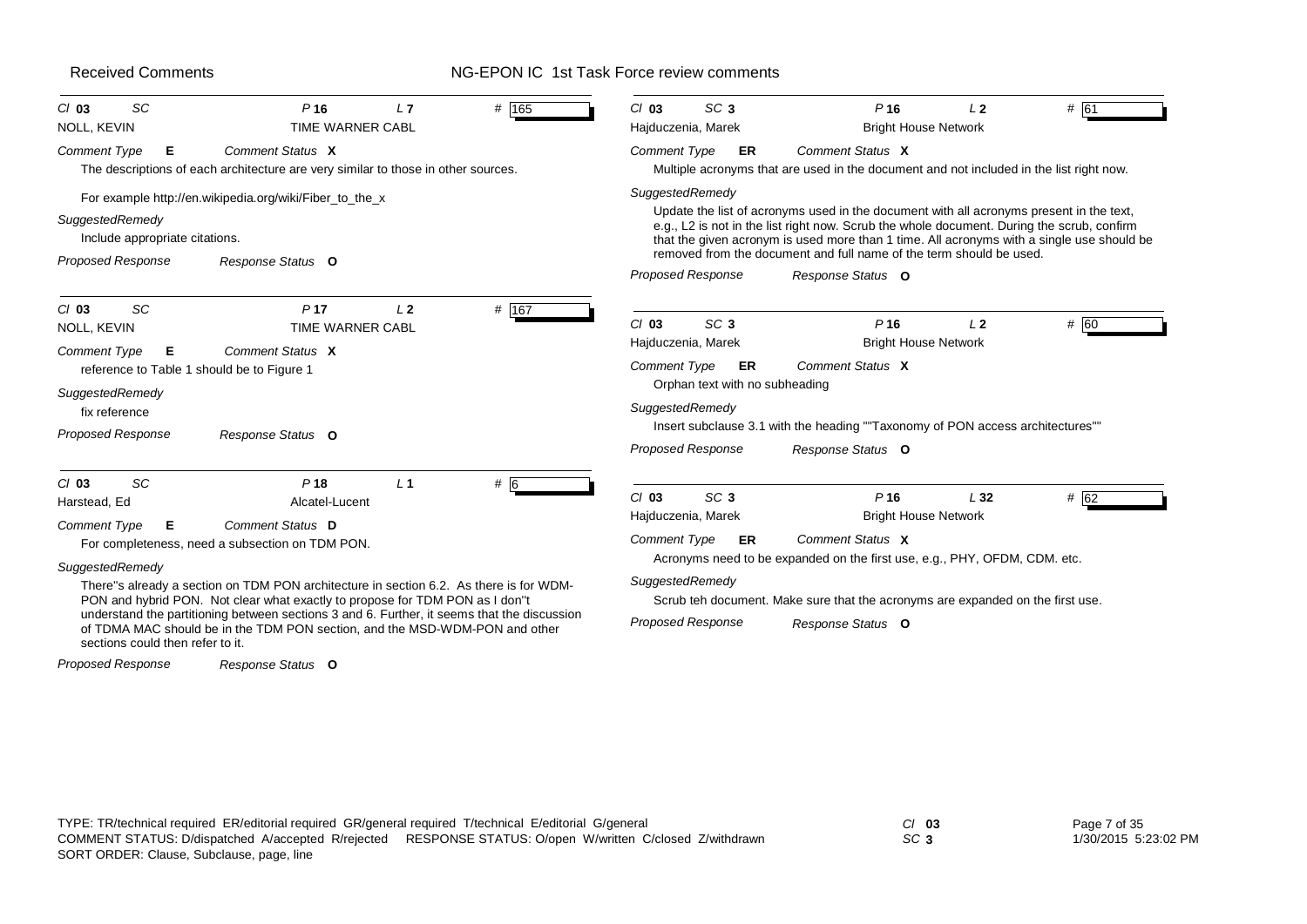| SC <sub>3</sub><br>$Cl$ 03<br>Hajduczenia, Marek                                                          | P <sub>17</sub><br>L <sub>0</sub><br><b>Bright House Network</b>                                                                                                                                                                                                           | # 66 | SC <sub>3</sub><br>$Cl$ 03<br>Hajduczenia, Marek                                                                  | P <sub>17</sub><br><b>Bright House Network</b>                                                                                                                                                                                                                                                                                                                                                                                                                                                                                                                              | $L_3$          | # 65  |
|-----------------------------------------------------------------------------------------------------------|----------------------------------------------------------------------------------------------------------------------------------------------------------------------------------------------------------------------------------------------------------------------------|------|-------------------------------------------------------------------------------------------------------------------|-----------------------------------------------------------------------------------------------------------------------------------------------------------------------------------------------------------------------------------------------------------------------------------------------------------------------------------------------------------------------------------------------------------------------------------------------------------------------------------------------------------------------------------------------------------------------------|----------------|-------|
| <b>Comment Type</b><br>Е<br>SuggestedRemedy<br>Pick one option, and implement<br><b>Proposed Response</b> | Comment Status X<br>Table 1 needs some editorial work. Last column should be made wider, and columns 1, 2,<br>3 can be made more narrow to compenasate for wider column 4. Alternatively, multiple<br>entries in column 4 should be done one per line<br>Response Status O |      | <b>Comment Type</b><br>$\mathbf{T}$<br>direction""<br>SuggestedRemedy                                             | Comment Status X<br>"Note that each line connecting the OLT and ONU represents a pair of wavelength<br>channels one wavelength channel in the downstream direction and one wavelength<br>channel in the upstream direction."" is contradictory with the note under Figure 1: ""Each<br>color represents an independent communication channel of one or more wavelengths per<br>Either a single line (and colour) is one bidirectional wavelength pair, or not. Which is it<br>then? Align both notes, and at best, remove the one under Figure 1 and leave it only in text. |                |       |
| SC <sub>3</sub><br>$Cl$ 03<br>Hajduczenia, Marek                                                          | P <sub>17</sub><br>L <sub>1</sub><br><b>Bright House Network</b>                                                                                                                                                                                                           | # 63 | <b>Proposed Response</b>                                                                                          | Response Status O                                                                                                                                                                                                                                                                                                                                                                                                                                                                                                                                                           |                |       |
| <b>Comment Type</b><br>Е<br>SuggestedRemedy                                                               | Comment Status X<br>Captions for tables under the table are not very readable.<br>Move all captions for tables to location over the table and not under it.                                                                                                                |      | SC 3.0<br>$Cl$ 03<br>Remein, Duane<br><b>Comment Type</b><br>ER.                                                  | P <sub>18</sub><br>Huawei Technologies<br>Comment Status X<br>Figure 1 is no longer referenced from the text.                                                                                                                                                                                                                                                                                                                                                                                                                                                               | L <sub>2</sub> | # 120 |
| <b>Proposed Response</b>                                                                                  | Response Status O                                                                                                                                                                                                                                                          |      | SuggestedRemedy<br>Remove the figure.                                                                             |                                                                                                                                                                                                                                                                                                                                                                                                                                                                                                                                                                             |                |       |
| SC <sub>3</sub><br>$Cl$ 03<br>Hajduczenia, Marek                                                          | P <sub>17</sub><br>L <sub>2</sub><br><b>Bright House Network</b>                                                                                                                                                                                                           | # 64 | <b>Proposed Response</b>                                                                                          | Response Status O                                                                                                                                                                                                                                                                                                                                                                                                                                                                                                                                                           |                |       |
| <b>Comment Type</b><br>E<br>here<br>SuggestedRemedy                                                       | Comment Status X<br>""Table 1 illustrates different types of PON architectures"" -= I think ""Figure 1"" is meant                                                                                                                                                          |      | SC <sub>3.0</sub><br>$Cl$ 03<br>Remein, Duane<br><b>Comment Type</b><br>T                                         | P18<br>Huawei Technologies<br>Comment Status X<br>It would be good if we described the most common PONs deployed (TDM-PON)                                                                                                                                                                                                                                                                                                                                                                                                                                                  | $L_3$          | # 122 |
| <b>Proposed Response</b>                                                                                  | Change to ""Figure 1 illustrates different types of PON architectures""<br>Response Status O                                                                                                                                                                               |      | SuggestedRemedy<br>Add at 3.1, renumbering as required<br><b>TDM-PON</b><br>category.<br><b>Proposed Response</b> | A TDM-PON provided all ONUs with the same wavelength pair (one downstream and one<br>upstream) over a single fiber. This provides virtual P2P links to each ONU over a P2MP<br>media by multiplexing data to each ONU in both directions in time. Hence the term TDM-<br>PON. Most PONs deployed to date, including 1G-EPON and 10G-EPON, fall into this<br>Response Status O                                                                                                                                                                                               |                |       |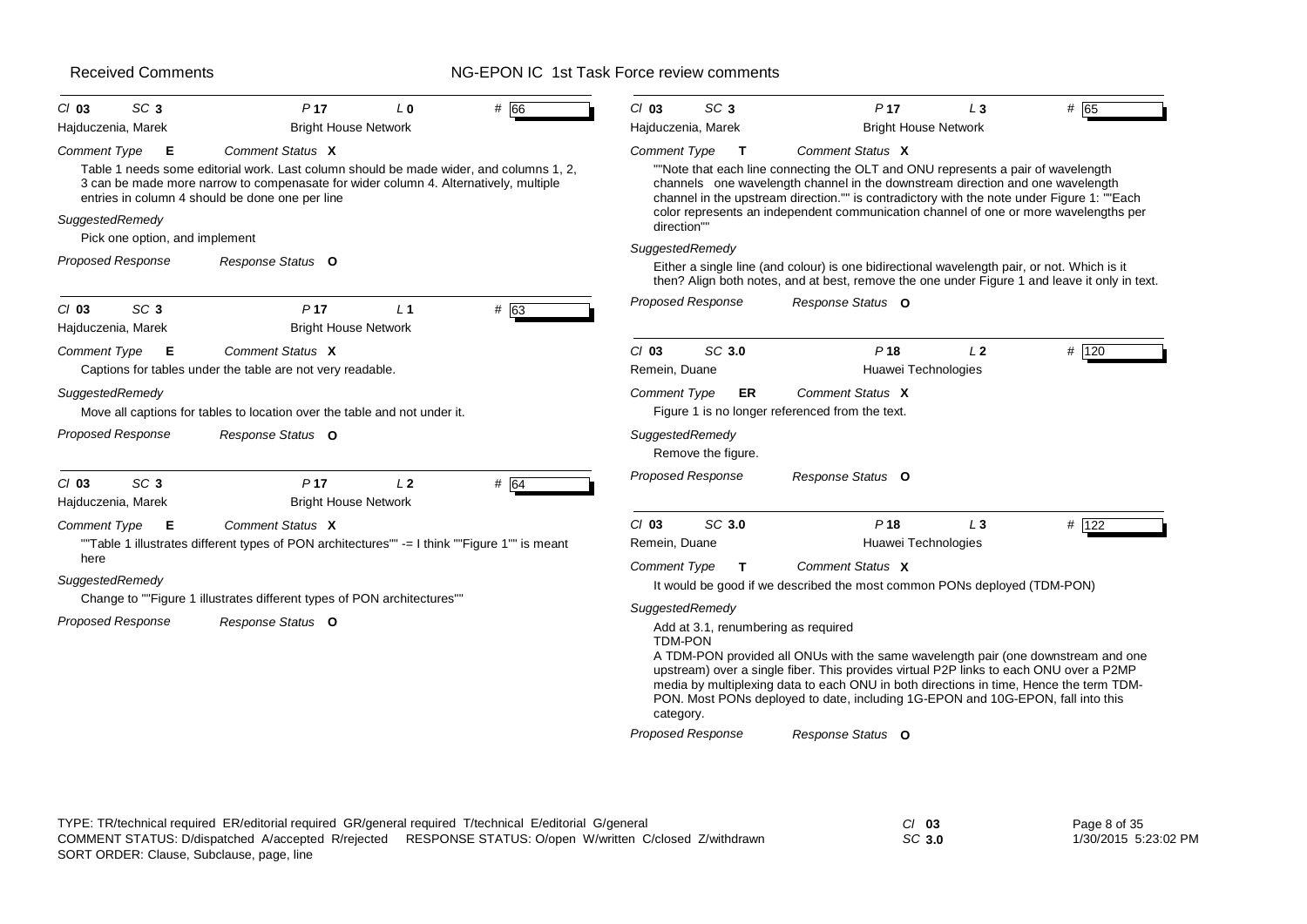# NG-EPON IC 1st Task Force review comments

| SC 3.1<br>$Cl$ 03                                       | P <sub>18</sub><br>L <sub>11</sub>                                                                                                                                               | $#$ 121 | $Cl$ 03                                                                                                                                                                                                                                                                                                                               | SC 3.2.1                 | P <sub>19</sub>                                                                                                                                                                     | L24 | # 69  |  |
|---------------------------------------------------------|----------------------------------------------------------------------------------------------------------------------------------------------------------------------------------|---------|---------------------------------------------------------------------------------------------------------------------------------------------------------------------------------------------------------------------------------------------------------------------------------------------------------------------------------------|--------------------------|-------------------------------------------------------------------------------------------------------------------------------------------------------------------------------------|-----|-------|--|
| Remein, Duane                                           | Huawei Technologies                                                                                                                                                              |         |                                                                                                                                                                                                                                                                                                                                       | Hajduczenia, Marek       | <b>Bright House Network</b>                                                                                                                                                         |     |       |  |
| Comment Type<br>Е                                       | Comment Status X<br>customer, end-customer, subscriber, end-subscriber<br>These all refer to the same thing, perhaps we can settle on a single term                              |         | <b>Comment Type</b>                                                                                                                                                                                                                                                                                                                   | т                        | Comment Status X<br>"No other ONU is allowed to transmit during the same window of time."" - this is only true<br>for the ONU sharing the same wavelength                           |     |       |  |
| SuggestedRemedy                                         |                                                                                                                                                                                  |         | SuggestedRemedy                                                                                                                                                                                                                                                                                                                       |                          |                                                                                                                                                                                     |     |       |  |
| use subscriber exclusively                              |                                                                                                                                                                                  |         |                                                                                                                                                                                                                                                                                                                                       |                          | Change text to read ""No other ONU >>sharing the same wavelength channel<< is allowed<br>to transmit during the same window of time.""                                              |     |       |  |
| <b>Proposed Response</b>                                | Response Status O                                                                                                                                                                |         |                                                                                                                                                                                                                                                                                                                                       | <b>Proposed Response</b> | Response Status O                                                                                                                                                                   |     |       |  |
| SC 3.1<br>$Cl$ 03<br>Hajduczenia, Marek                 | P <sub>18</sub><br>L <sub>5</sub><br><b>Bright House Network</b>                                                                                                                 | # 67    | $Cl$ 03                                                                                                                                                                                                                                                                                                                               | SC 3.3                   | P <sub>21</sub>                                                                                                                                                                     | L24 | # 123 |  |
| Comment Type<br>Е                                       | Comment Status X                                                                                                                                                                 |         | Remein, Duane                                                                                                                                                                                                                                                                                                                         |                          | Huawei Technologies                                                                                                                                                                 |     |       |  |
| logical"" - no need for "","" around paras              | ""dedicated pair of wavelength channels, (one downstream and one upstream), creating                                                                                             |         | <b>Comment Type</b>                                                                                                                                                                                                                                                                                                                   | T<br>Figure input        | Comment Status X                                                                                                                                                                    |     |       |  |
| SuggestedRemedy                                         |                                                                                                                                                                                  |         | SuggestedRemedy                                                                                                                                                                                                                                                                                                                       |                          |                                                                                                                                                                                     |     |       |  |
| creating logical""<br>Similar change on page 19, line 3 | Change to ""dedicated pair (one downstream and one upstream) of wavelength channels,                                                                                             |         |                                                                                                                                                                                                                                                                                                                                       |                          | see figure in ngepon_remein_1_0215<br>Add the following ref. text at the bottom of section 3.3<br>The above topologies can be used with either WDM-PONs or TDM-PONs. For PONs using |     |       |  |
| <b>Proposed Response</b>                                | Response Status O                                                                                                                                                                |         |                                                                                                                                                                                                                                                                                                                                       | routed (see figure xxx). | WDM these topologies can be further categorized as wavelength selected or wavelength<br>The wavelength selected category utilizes power splitters in the ODN as above. In the ONU   |     |       |  |
| SC 3.2.1<br>$Cl$ 03<br>Hajduczenia, Marek               | P <sub>19</sub><br>$L$ 16<br><b>Bright House Network</b>                                                                                                                         | $#$ 68  | a wavelength filter is used to select the desired downstream wavelength and a tunable<br>laser is used to produce the correct upstream wavelength.<br>The wavelength routed category utilizes WDM mux/demux components in the ODN in lieu<br>of power splitters. In the ONU a wideband receiver can be used as the desired downstream |                          |                                                                                                                                                                                     |     |       |  |
| Comment Type<br>E                                       | Comment Status X<br>Figure 2 preceeds text and reference within it.                                                                                                              |         |                                                                                                                                                                                                                                                                                                                                       | upstream wavelength.     | wavelength is determined by the ODN. A tunable laser is used to produce the correct                                                                                                 |     |       |  |
| SuggestedRemedy                                         | Move Figure 2 to line 26.5, since it is first referenced in line 26 right now. Similarly, Figure<br>3 should be moved to line 11.5, page 20, and Figure 4 to line 16.5, page 21. |         |                                                                                                                                                                                                                                                                                                                                       | <b>Proposed Response</b> | Response Status O                                                                                                                                                                   |     |       |  |
| <b>Proposed Response</b>                                | Response Status O                                                                                                                                                                |         |                                                                                                                                                                                                                                                                                                                                       |                          |                                                                                                                                                                                     |     |       |  |

*SC* **3.3**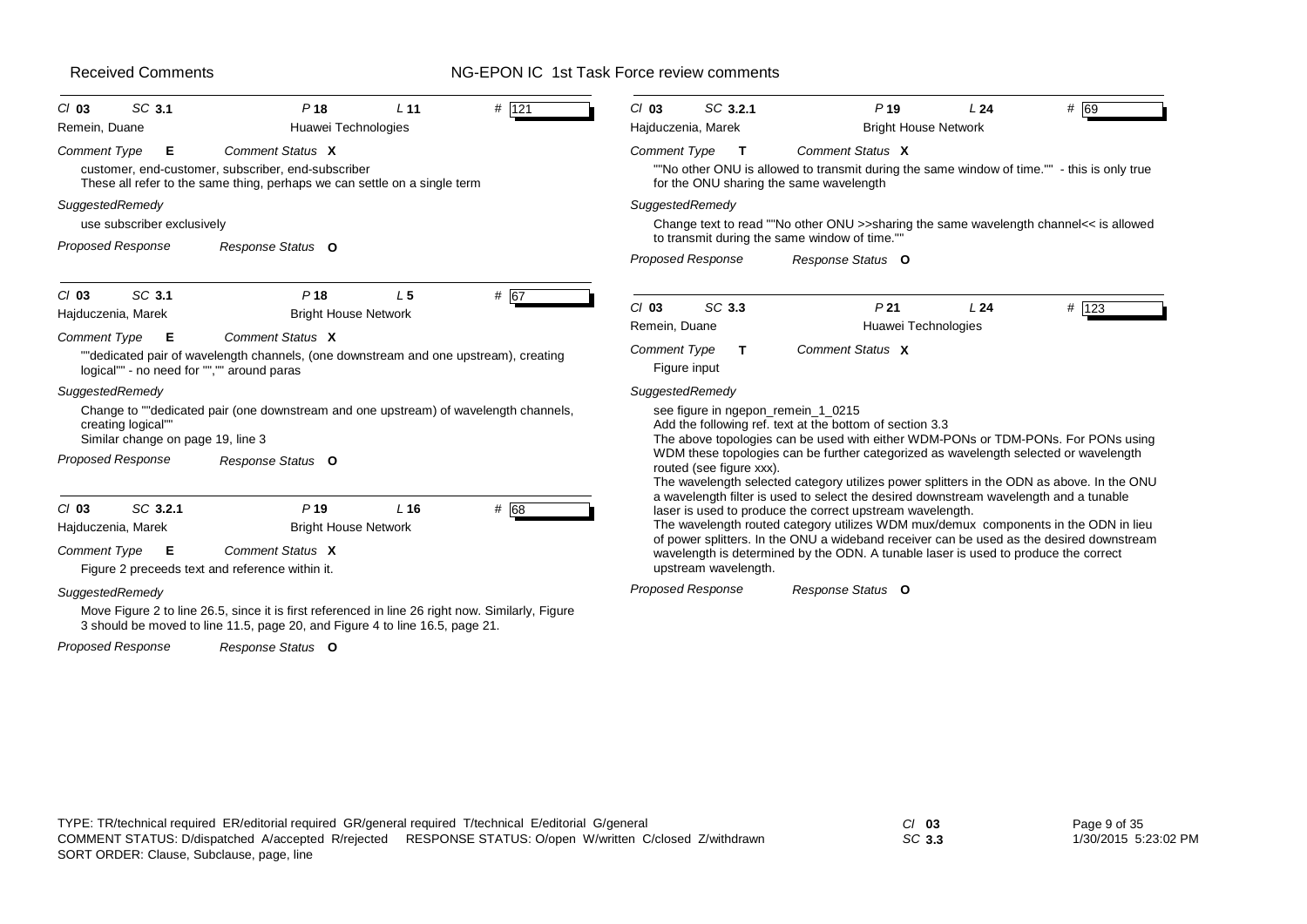# NG-EPON IC 1st Task Force review comments

| $Cl$ 03<br>Hajduczenia, Marek | SC 3.3                                                          | P <sub>22</sub><br><b>Bright House Network</b>                                                                                                                                   | L <sub>1</sub>  | # $70$ | $Cl$ 03                                                                                                                                         | SC 3.3<br>Hajduczenia, Marek        | P23<br><b>Bright House Network</b>                                                                                                                                                                                                                                                                                                                                                                                                            | L35            | # 72  |
|-------------------------------|-----------------------------------------------------------------|----------------------------------------------------------------------------------------------------------------------------------------------------------------------------------|-----------------|--------|-------------------------------------------------------------------------------------------------------------------------------------------------|-------------------------------------|-----------------------------------------------------------------------------------------------------------------------------------------------------------------------------------------------------------------------------------------------------------------------------------------------------------------------------------------------------------------------------------------------------------------------------------------------|----------------|-------|
| <b>Comment Type</b>           | ER                                                              | Comment Status X                                                                                                                                                                 |                 |        | Comment Type                                                                                                                                    | $\mathbf{T}$                        | Comment Status X                                                                                                                                                                                                                                                                                                                                                                                                                              |                |       |
| SuggestedRemedy               | Figure 5 has two issues;<br>to callout in text.                 | a) it preceeds references to individual elements within the followign text, and<br>b) it is composed of three sep[arate figures (a, b, c) that would be better off placed closer |                 |        |                                                                                                                                                 |                                     | ""Power splitters typically lose approximately Nx3 dB for a 2 N split whereas a wavelength<br>mux/demux may lose only 0.7dB to 2.5dB regardless of the port count.""<br>The quoted loss numbers are on the ideal side. Actual devices have insertion loss even as<br>high as 4dB, excluding connectors. Also, since we already list just advantaged,<br>disadvantages should be noted as well, including narrow pass pand and requirement for |                |       |
|                               |                                                                 | Break Figure 5 into three separate figures (5, 6, 7) and renumber following figures and                                                                                          |                 |        |                                                                                                                                                 |                                     | athermal operation when field deployed.                                                                                                                                                                                                                                                                                                                                                                                                       |                |       |
|                               | update their references.<br>new Figure 7 to page 23, line 27.5. | Move new Figure 5 to page 23, line 13.5. Move new Figure 6 to page 23, line 23.5. Move                                                                                           |                 |        | SuggestedRemedy                                                                                                                                 |                                     | Change the text to read: ""Power splitters feature insertion loss of approximately Nx3 dB<br>for a 2^N split, whereas a wavelength mux/demux feature insertion loss between 1 dB and                                                                                                                                                                                                                                                          |                |       |
|                               | <b>Proposed Response</b>                                        | Response Status O                                                                                                                                                                |                 |        |                                                                                                                                                 |                                     | 4 dB, depending on manufacturing technique, tolerances, etc. Simultaneously, a<br>wabelength mux/demux features a strong temperature dependence of their wavelength<br>passbands, requiring special measures for athermal operation in a typical field deployment.                                                                                                                                                                            |                |       |
| $CI$ 03<br>Hajduczenia, Marek | SC 3.3                                                          | P23<br><b>Bright House Network</b>                                                                                                                                               | L <sub>31</sub> | # 57   |                                                                                                                                                 | <b>Proposed Response</b>            | Response Status O                                                                                                                                                                                                                                                                                                                                                                                                                             |                |       |
| Comment Type                  | ER                                                              | Comment Status X<br>""It should be noted that, for WDM-based systems""                                                                                                           |                 |        | $Cl$ 03                                                                                                                                         | SC 3.3                              | P23                                                                                                                                                                                                                                                                                                                                                                                                                                           | L36            | # 71  |
| SuggestedRemedy               |                                                                 |                                                                                                                                                                                  |                 |        |                                                                                                                                                 | Hajduczenia, Marek                  | <b>Bright House Network</b>                                                                                                                                                                                                                                                                                                                                                                                                                   |                |       |
|                               |                                                                 | Unnecessary use of keyword ""should"". Change to ""For WDM-based systems""                                                                                                       |                 |        | Comment Type                                                                                                                                    | - E                                 | Comment Status X                                                                                                                                                                                                                                                                                                                                                                                                                              |                |       |
|                               | <b>Proposed Response</b>                                        | Response Status O                                                                                                                                                                |                 |        | ""split whereas a wavelength mux/demux may lose only 0.7dB to 2.5dB regardless of the<br>port"" - space missing between numeric value and units |                                     |                                                                                                                                                                                                                                                                                                                                                                                                                                               |                |       |
|                               |                                                                 |                                                                                                                                                                                  |                 |        |                                                                                                                                                 | SuggestedRemedy                     |                                                                                                                                                                                                                                                                                                                                                                                                                                               |                |       |
|                               |                                                                 |                                                                                                                                                                                  |                 |        |                                                                                                                                                 |                                     | Change to ""split whereas a wavelength mux/demux may lose only 0.7 dB to 2.5 dB<br>regardless of the port"". Make sure space is non-breakable.                                                                                                                                                                                                                                                                                                |                |       |
|                               |                                                                 |                                                                                                                                                                                  |                 |        |                                                                                                                                                 | <b>Proposed Response</b>            | Response Status O                                                                                                                                                                                                                                                                                                                                                                                                                             |                |       |
|                               |                                                                 |                                                                                                                                                                                  |                 |        | $Cl$ 03<br>NOLL, KEVIN                                                                                                                          | SC Table-1                          | P <sub>17</sub><br>TIME WARNER CABL                                                                                                                                                                                                                                                                                                                                                                                                           | L <sub>0</sub> | # 166 |
|                               |                                                                 |                                                                                                                                                                                  |                 |        | <b>Comment Type</b>                                                                                                                             | T<br>the name of the network type.  | Comment Status X<br>Last line in the table suggests ""mix"" for PHY channel connectivity type and has ""?"" as                                                                                                                                                                                                                                                                                                                                |                |       |
|                               |                                                                 |                                                                                                                                                                                  |                 |        | SuggestedRemedy                                                                                                                                 |                                     |                                                                                                                                                                                                                                                                                                                                                                                                                                               |                |       |
|                               |                                                                 |                                                                                                                                                                                  |                 |        |                                                                                                                                                 | Remove this line or add some names. |                                                                                                                                                                                                                                                                                                                                                                                                                                               |                |       |
|                               |                                                                 |                                                                                                                                                                                  |                 |        |                                                                                                                                                 | <b>Proposed Response</b>            | Response Status O                                                                                                                                                                                                                                                                                                                                                                                                                             |                |       |
|                               |                                                                 |                                                                                                                                                                                  |                 |        |                                                                                                                                                 |                                     |                                                                                                                                                                                                                                                                                                                                                                                                                                               |                |       |

*SC* **Table-1**

Page 10 of 35 1/30/2015 5:23:02 PM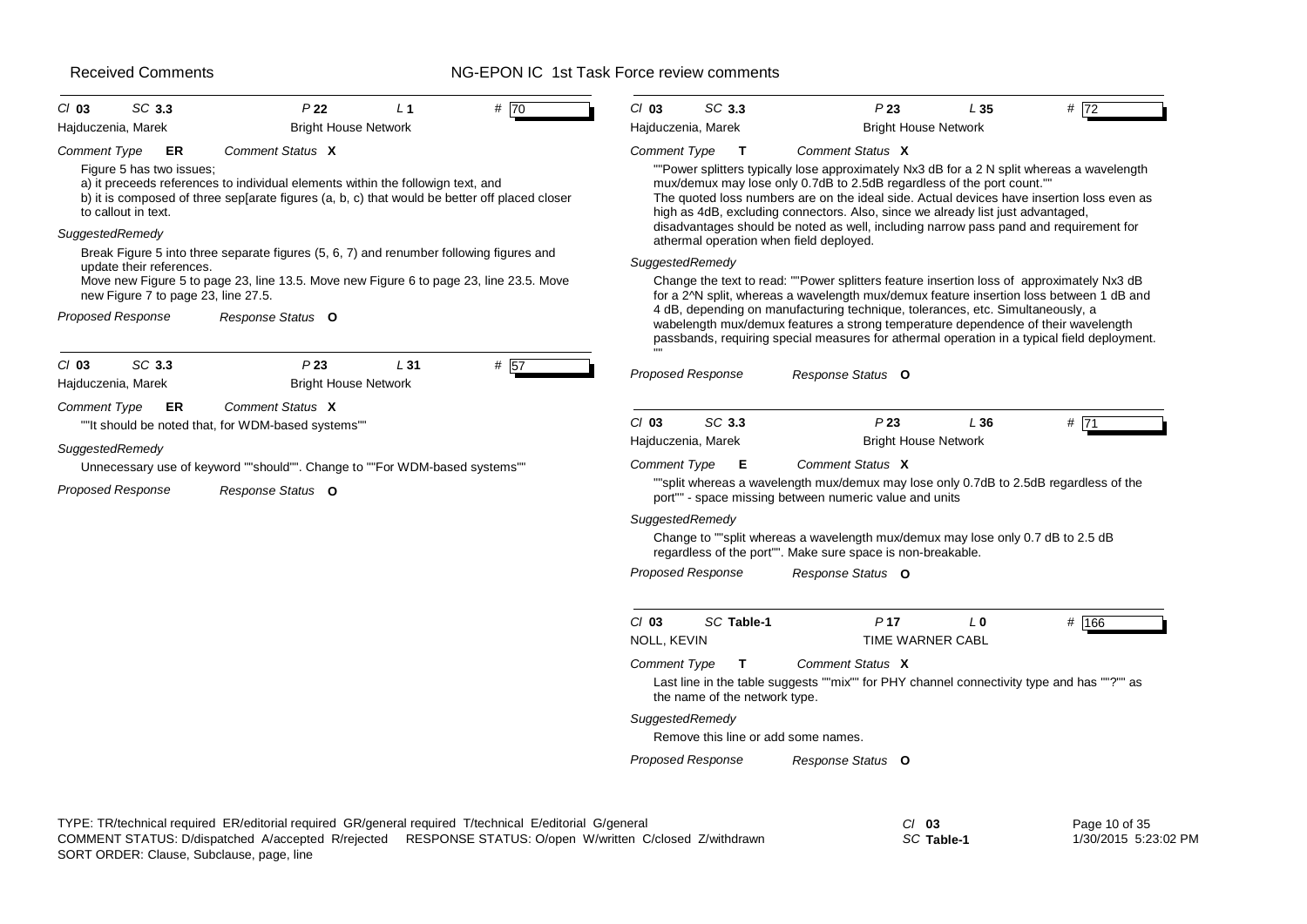# NG-EPON IC 1st Task Force review comments

| SC <sub>2</sub><br>$Cl$ 04<br>Harstead, Ed                          | P <sub>25</sub><br>Alcatel-Lucent                                                                                                                                                                                                                                              | L <sub>25</sub> | # 8  | $Cl$ 04<br>Harstead, Ed                              | SC <sub>4</sub>                    | P30<br>Alcatel-Lucent                                                                                                                                                                                                                                          | $L$ 16          | # 111   |
|---------------------------------------------------------------------|--------------------------------------------------------------------------------------------------------------------------------------------------------------------------------------------------------------------------------------------------------------------------------|-----------------|------|------------------------------------------------------|------------------------------------|----------------------------------------------------------------------------------------------------------------------------------------------------------------------------------------------------------------------------------------------------------------|-----------------|---------|
| <b>Comment Type</b><br>Е<br>SuggestedRemedy                         | Comment Status D<br>the section title indicates Internet bandwidth, but the text below does not.                                                                                                                                                                               |                 |      | <b>Comment Type</b>                                  | T<br>traffic growing more slowly.  | Comment Status D<br>Title of section is ""Bandwidth Consumption Operator Data"". It is specifically data<br>representing only DOCSIS traffic for a NA MSO. An IPTV operator would see much larger                                                              |                 |         |
| <b>Proposed Response</b>                                            | Change ""bandwidth usage"" to ""Internet bandwidth usage"", at least in the first sentence.<br>Response Status O                                                                                                                                                               |                 |      | SuggestedRemedy                                      | but does not include linear TV.    | Rename section ""Bandwidth consumption - NA MSO"". State in the first sentence that<br>this section considers only DOCSIS traffic: i.e. Internet traffic and managed unicast video,                                                                            |                 |         |
| SC <sub>2</sub><br>$Cl$ 04<br>Harstead, Ed                          | P26<br>Alcatel-Lucent                                                                                                                                                                                                                                                          | L <sub>12</sub> | # 9  |                                                      | Proposed Response                  | Response Status O                                                                                                                                                                                                                                              |                 |         |
| Comment Type<br>Е<br>SuggestedRemedy<br><b>Proposed Response</b>    | <b>Comment Status D</b><br>the section title indicates Internet bandwidth, but the text below does not.<br>replace ""bandwidth consumption"" with ""Internet bandwidth consumption""<br>Response Status O                                                                      |                 |      | $Cl$ 04<br>Hajduczenia, Marek<br><b>Comment Type</b> | SC 4.2<br>т<br>individual regions. | P <sub>25</sub><br><b>Bright House Network</b><br>Comment Status X<br>""Consumption of Internet Traffic"" - likely, it should read ""Regional Consumption of<br>Internet Traffic"", to represent correctly the fact that the section indeed presents views for | L24             | $#$ 73  |
| SC <sub>2</sub><br>$Cl$ 04<br>Harstead, Ed<br>Comment Type<br>Е     | P <sub>27</sub><br>Alcatel-Lucent<br>Comment Status D<br>re: "This fact is mostly attributed to pervasive xDSL 3 access in Europe, and slower                                                                                                                                  | $L_3$           | # 10 | SuggestedRemedy<br><b>Proposed Response</b>          | Per comment                        | Response Status O                                                                                                                                                                                                                                              |                 |         |
| adoption.                                                           | adoption of higher-speed copper and fiber-based access 4 technologies."" Without any<br>attributions, this assertion seems to contradict a conclusion to be drawn from the preceding<br>and following text, that the reason is because Europe is a few years behind in Netflix |                 |      | $Cl$ 04<br>Remein, Duane<br><b>Comment Type</b>      | SC 4.2<br>Е                        | P <sub>25</sub><br>Huawei Technologies<br>Comment Status X                                                                                                                                                                                                     | L <sub>25</sub> | # $147$ |
| SuggestedRemedy<br>remove the assertion<br><b>Proposed Response</b> | Response Status O                                                                                                                                                                                                                                                              |                 |      | SuggestedRemedy                                      | <b>Proposed Response</b>           | In this section the term bandwidth is used while referring to GB & TB.<br>Replace ""bandwidth"" with ""data"" throughout this section.<br>Response Status O                                                                                                    |                 |         |

*SC* **4.2**

Page 11 of 35 1/30/2015 5:23:02 PM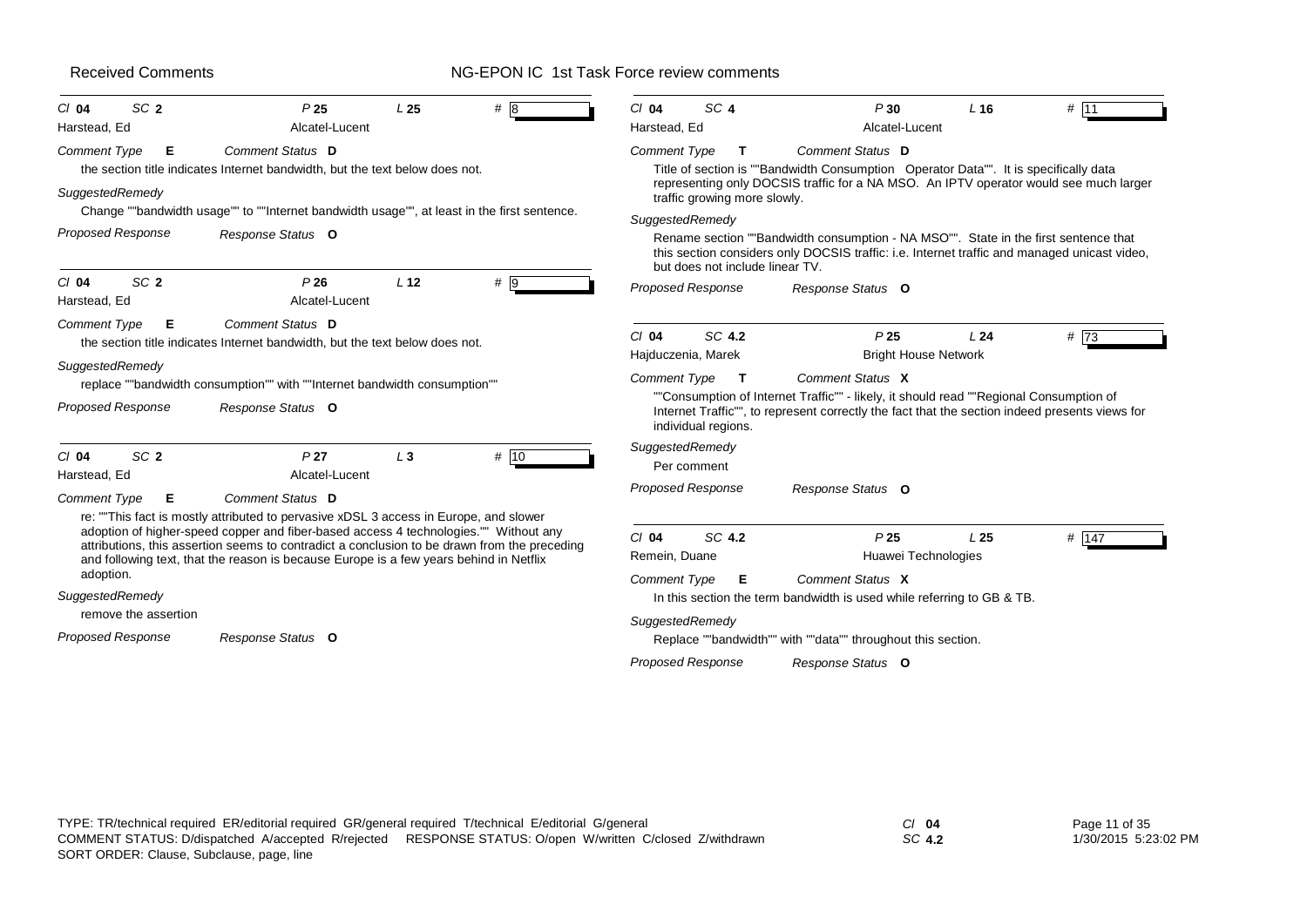| SC 4.2<br>$Cl$ 04<br>Hajduczenia, Marek                                                               | P <sub>25</sub><br><b>Bright House Network</b>                                                                                                                                                                                                                                                                                    | L31             | # $\overline{74}$ | $Cl$ 04                                | SC 4.2<br>Hajduczenia, Marek                                    | P <sub>27</sub><br><b>Bright House Network</b>                                                                                                                                       | L <sub>15</sub> | # 77   |
|-------------------------------------------------------------------------------------------------------|-----------------------------------------------------------------------------------------------------------------------------------------------------------------------------------------------------------------------------------------------------------------------------------------------------------------------------------|-----------------|-------------------|----------------------------------------|-----------------------------------------------------------------|--------------------------------------------------------------------------------------------------------------------------------------------------------------------------------------|-----------------|--------|
| Comment Type<br>T<br>SuggestedRemedy<br>for an example of operator data."<br><b>Proposed Response</b> | Comment Status X<br>""irrespective of the access technology they use in their first mile networks"" - we already<br>have a section that speaks about data from one of providers. Reference would be welcome.<br>""irrespective of the access technology they use in their first mile networks - see also 4.4<br>Response Status O |                 |                   | <b>Comment Type</b><br>SuggestedRemedy | - E<br>region (Figure 9) is lower""<br><b>Proposed Response</b> | Comment Status X<br>Description for South America and APAC is merged together.<br>Remove ""When compared with NA, the average bandwidth consumption in the APAC<br>Response Status O |                 |        |
| SC 4.2<br>$Cl$ 04                                                                                     | P26                                                                                                                                                                                                                                                                                                                               | L <sub>11</sub> | #76               | $Cl$ 04                                | SC 4.3<br>Hajduczenia, Marek                                    | P28<br><b>Bright House Network</b>                                                                                                                                                   | L <sub>13</sub> | $#$ 83 |
| Hajduczenia, Marek<br>Comment Type<br>E<br>Figure 7 is placed ahead of its reference in text.         | <b>Bright House Network</b><br>Comment Status X                                                                                                                                                                                                                                                                                   |                 |                   | <b>Comment Type</b>                    | $\mathbf{T}$                                                    | Comment Status X<br>Subclause 4.3 is all about downstream bandwidth consumption. It does not mention<br>upstream bandwidth consumption even once.                                    |                 |        |
| SuggestedRemedy<br>Move Figure 7 to page 27, line 11.5<br><b>Proposed Response</b>                    | Similarly, Figure 8 and 9 should be moved to page 27, line 26.5<br>Response Status O                                                                                                                                                                                                                                              |                 |                   | SuggestedRemedy<br>Access"             | after current section 4.6                                       | Change the title of 4.3 to ""Downstream Bandwidth Consumption Forecast Residential<br>Also, to provide current data first and then models for the future, I suggest we move 4.3 to   |                 |        |
| SC 4.2<br>$Cl$ 04                                                                                     | P26                                                                                                                                                                                                                                                                                                                               | L <sub>5</sub>  | # 75              |                                        | <b>Proposed Response</b>                                        | Response Status O                                                                                                                                                                    |                 |        |
| Hajduczenia, Marek<br>Comment Type<br>$\mathbf T$                                                     | <b>Bright House Network</b><br>Comment Status X<br>A reference to 4k content avaliability would be welcome.                                                                                                                                                                                                                       |                 |                   | $Cl$ 04<br><b>Comment Type</b>         | SC 4.3<br>Hajduczenia, Marek<br>$\mathbf{T}$                    | P29<br><b>Bright House Network</b><br>Comment Status X                                                                                                                               | L <sub>1</sub>  | # 80   |
| SuggestedRemedy<br>streaming-in-ultra-hd-4k.html                                                      | Reference to be used (one of many avaliable): http://blog.netflix.com/2014/05/netflix-now-                                                                                                                                                                                                                                        |                 |                   |                                        |                                                                 | Looking at Figure 10 and 11, the difference between moderate and heavy demand<br>scenarios is not immediately obvious.                                                               |                 |        |
| <b>Proposed Response</b>                                                                              | Response Status O                                                                                                                                                                                                                                                                                                                 |                 |                   | SuggestedRemedy                        |                                                                 | Merge figures 10 and 11, showing moderate and heavy scenario for the given subscriber                                                                                                |                 |        |
|                                                                                                       |                                                                                                                                                                                                                                                                                                                                   |                 |                   |                                        | population in a single chart.                                   |                                                                                                                                                                                      |                 |        |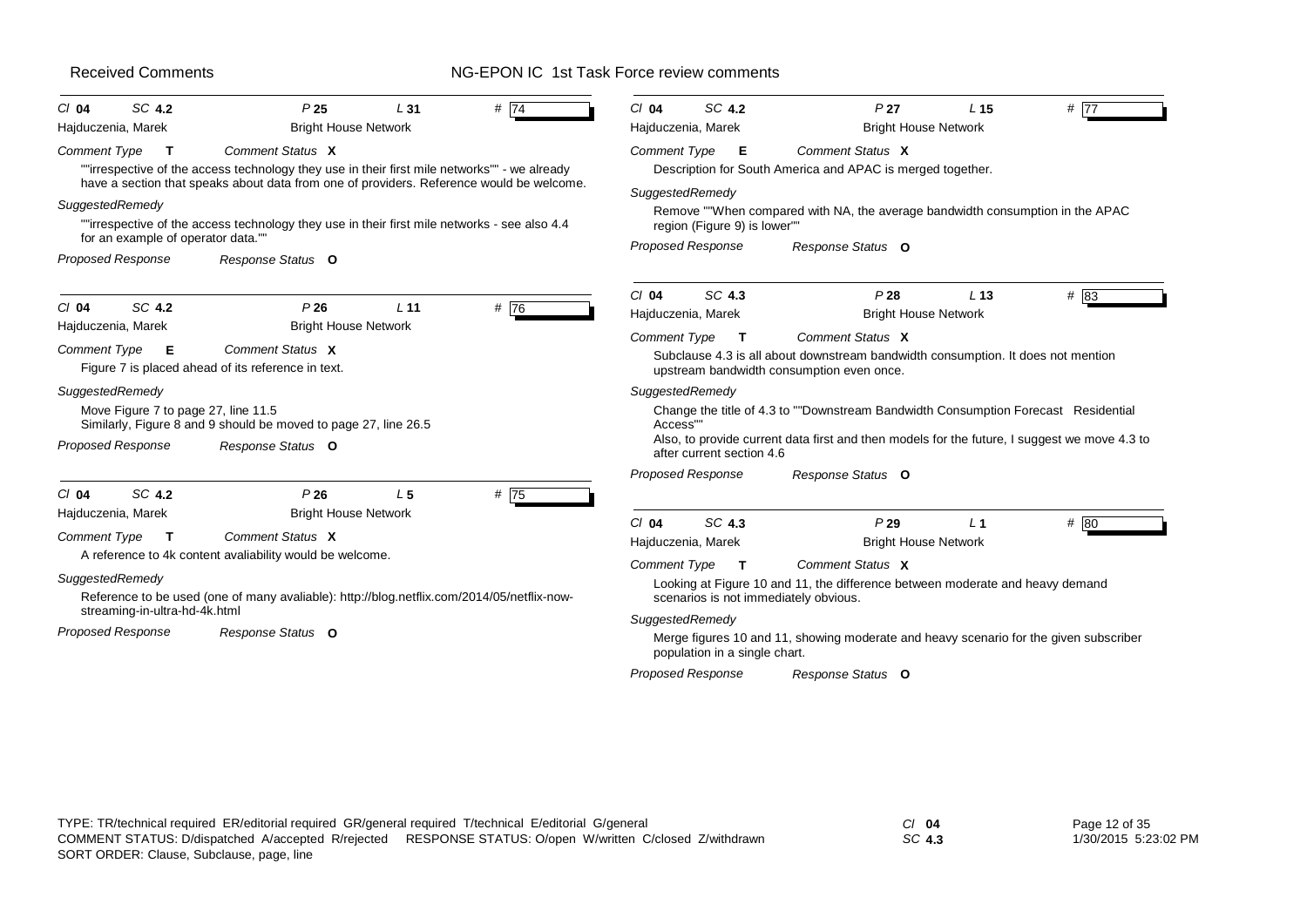#### NG-EPON IC 1st Task Force review comments

| $CI$ 04<br>Hajduczenia, Marek | SC 4.3                      | P29<br><b>Bright House Network</b>                                                                                                                                                                                                                                                                                                     | L7             | # 81 | $Cl$ 04<br>Remein, Duane      | SC 4.4 | P32<br>Huawei Technologies                                                                                          | L <sub>1</sub>  | # 148 |
|-------------------------------|-----------------------------|----------------------------------------------------------------------------------------------------------------------------------------------------------------------------------------------------------------------------------------------------------------------------------------------------------------------------------------|----------------|------|-------------------------------|--------|---------------------------------------------------------------------------------------------------------------------|-----------------|-------|
| Comment Type                  | $\mathbf{T}$                | Comment Status X                                                                                                                                                                                                                                                                                                                       |                |      | Comment Type                  | E      | Comment Status X                                                                                                    |                 |       |
|                               |                             | "To complete the demand picture, it is necessary to add the maximum individual peak                                                                                                                                                                                                                                                    |                |      | Missing figure                |        |                                                                                                                     |                 |       |
|                               |                             | burst demand, which requires additional bandwidth for headroom, the size of which needs<br>to accommodate a least one successful speed test run by a subscriber already receiving<br>the maximum offered service level. This extra bandwidth is necessary because subscribers                                                          |                |      | SuggestedRemedy               |        | Add figure or remove para referencing figure 14.                                                                    |                 |       |
|                               |                             | expect to be able to successfully complete a speed test even during peak hour traffic."" -<br>this statement is unnecesssarily complex.                                                                                                                                                                                                |                |      | <b>Proposed Response</b>      |        | Response Status O                                                                                                   |                 |       |
| SuggestedRemedy               |                             |                                                                                                                                                                                                                                                                                                                                        |                |      |                               |        |                                                                                                                     |                 |       |
|                               |                             | Change to read: ""To complete the bandwidth demand picture, it is necessary to further<br>add the maximum peak burst demand needed to accommodate a least one successful<br>speed test run by a subscriber already receiving the maximum offered service level.                                                                        |                |      | $Cl$ 04<br>Powell, Bill       | SC 4.4 | P32<br>Alcatel-Lucent                                                                                               | L <sub>1</sub>  | # 40  |
|                               |                             | Subscribers typically expect to be able to successfully complete a speed test even during<br>peak hour and when simultanously consuming other digital content."                                                                                                                                                                        |                |      | <b>Comment Type</b>           | ER     | Comment Status D<br>The actual Fig. 14 seems to be missing from the PDF, but is contained in the companion          |                 |       |
| <b>Proposed Response</b>      |                             | Response Status O                                                                                                                                                                                                                                                                                                                      |                |      | MS Word file.                 |        |                                                                                                                     |                 |       |
|                               |                             |                                                                                                                                                                                                                                                                                                                                        |                |      |                               |        | Add Fig. 14 from NGEPON D1.0 TR - MS Word file                                                                      |                 |       |
| $Cl$ 04<br>Hajduczenia, Marek | SC 4.3                      | P30<br><b>Bright House Network</b>                                                                                                                                                                                                                                                                                                     | L <sub>4</sub> | # 82 | SuggestedRemedy               |        |                                                                                                                     |                 |       |
| Comment Type                  | Е                           | Comment Status X<br>The footnote to text ""demand in residential access up to the year 2024"" is pretty legthy. I<br>suggest to have it moved to the end of the paragraph instead.                                                                                                                                                     |                |      | <b>Proposed Response</b>      |        | Response Status O                                                                                                   |                 |       |
| SuggestedRemedy               |                             |                                                                                                                                                                                                                                                                                                                                        |                |      | $CI$ 04                       | SC 4.5 | P32                                                                                                                 | L <sub>15</sub> | # 150 |
|                               |                             | Move ""If, instead of a statistical view a worst-case view is preferred, a 10G-EPON could<br>support subscribers, each streaming four simultaneous streams of UHD-2 8k video at 50<br>Mb/s each, and still have enough headroom to support bursts, and therefore a service<br>offer, of more than 2 Gb/s."" to page 30, end of line 6. |                |      | Remein, Duane<br>Comment Type | Е      | Huawei Technologies<br>Comment Status X<br>Does 20+ years qualify as ""Over the last few years""?                   |                 |       |
| <b>Proposed Response</b>      |                             | Response Status O                                                                                                                                                                                                                                                                                                                      |                |      | SuggestedRemedy               |        | Strike the phrase. Add historical to the sentence so it reads<br>""There has been a clear historical trend for a "" |                 |       |
| $CI$ 04<br>Hajduczenia, Marek | SC 4.4                      | P32<br><b>Bright House Network</b>                                                                                                                                                                                                                                                                                                     | L <sub>1</sub> | #78  | Proposed Response             |        | Response Status O                                                                                                   |                 |       |
| Comment Type                  | ER<br>Figure 14 is missing. | Comment Status X                                                                                                                                                                                                                                                                                                                       |                |      |                               |        |                                                                                                                     |                 |       |
|                               |                             |                                                                                                                                                                                                                                                                                                                                        |                |      |                               |        |                                                                                                                     |                 |       |
| SuggestedRemedy               |                             | It is OK in Word document, yet missing in PDF version. Please bring it back.                                                                                                                                                                                                                                                           |                |      |                               |        |                                                                                                                     |                 |       |

SORT ORDER: Clause, Subclause, page, line COMMENT STATUS: D/dispatched A/accepted R/rejected RESPONSE STATUS: O/open W/written C/closed Z/withdrawn 1/30/2015 5:23:03 PM

*SC* **4.5**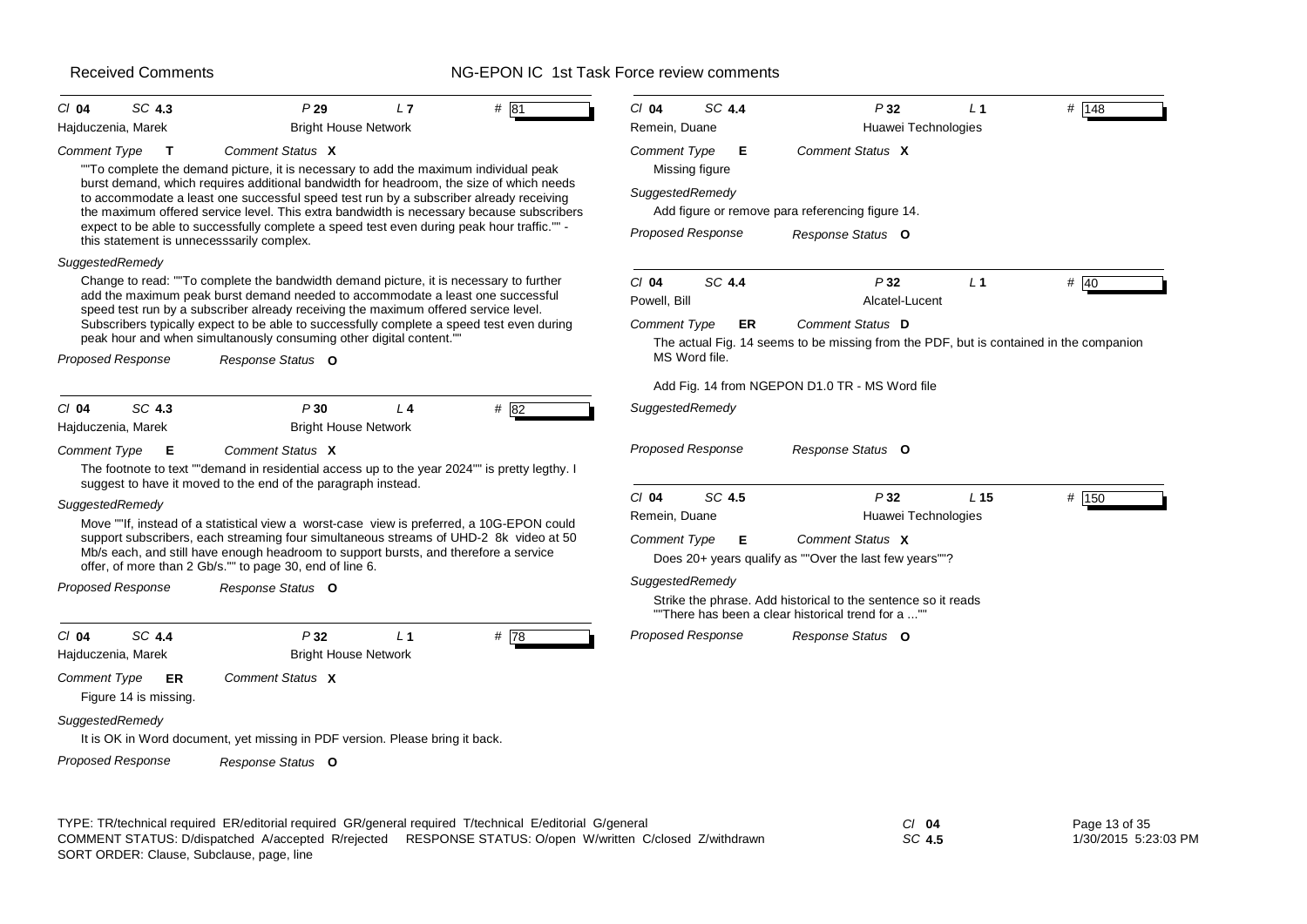| SC 4.5<br>$Cl$ 04<br>Remein, Duane                                                                                                         | P32<br>Huawei Technologies                                                                                                                                                                                                                                                                                                                                                                                                                                                                                                                              | L 17            | # 149 | $Cl$ 04<br>Hajduczenia, Marek   | SC 4.6                        | P35                                                                                                                                                                                     | <b>Bright House Network</b> | # 86<br>L <sub>12</sub>                                                                                                                                                                                                                                                                                                                                                                                                                                                                                                                                                                                                                                                                                                                                                                                                                                                                                                                                                                                                                                                                                                                                                                                                                                                                                    |  |
|--------------------------------------------------------------------------------------------------------------------------------------------|---------------------------------------------------------------------------------------------------------------------------------------------------------------------------------------------------------------------------------------------------------------------------------------------------------------------------------------------------------------------------------------------------------------------------------------------------------------------------------------------------------------------------------------------------------|-----------------|-------|---------------------------------|-------------------------------|-----------------------------------------------------------------------------------------------------------------------------------------------------------------------------------------|-----------------------------|------------------------------------------------------------------------------------------------------------------------------------------------------------------------------------------------------------------------------------------------------------------------------------------------------------------------------------------------------------------------------------------------------------------------------------------------------------------------------------------------------------------------------------------------------------------------------------------------------------------------------------------------------------------------------------------------------------------------------------------------------------------------------------------------------------------------------------------------------------------------------------------------------------------------------------------------------------------------------------------------------------------------------------------------------------------------------------------------------------------------------------------------------------------------------------------------------------------------------------------------------------------------------------------------------------|--|
| <b>Comment Type</b><br>Е<br>SuggestedRemedy<br>Strike phrase.<br><b>Proposed Response</b>                                                  | Comment Status X<br>Stranded phrase: ""with an example of 16 data rates for""<br>Response Status O                                                                                                                                                                                                                                                                                                                                                                                                                                                      |                 |       | <b>Comment Type</b>             | $\mathbf T$                   | Comment Status X<br>higher service offerings couldn t be tested in a speed test.                                                                                                        |                             | Remove the royal ""we"" from the text, including all abbrevatiations, and make it read less<br>like a science paper: ""We next suggest that more than Gigabit service will not be offered<br>until there is something faster than Gigabit Ethernet in the home, because again those<br>Therefore, we posit: once offered bandwidths reach the maximum capability of subscriber<br>end terminals in the home network (which has already happened for FTTH networks), the<br>maximum offered bandwidth will be governed by the maximum bandwidth capability of                                                                                                                                                                                                                                                                                                                                                                                                                                                                                                                                                                                                                                                                                                                                               |  |
| SC 4.5<br>$Cl$ 04<br>Hajduczenia, Marek<br><b>Comment Type</b><br>ER<br>SuggestedRemedy                                                    | P <sub>34</sub><br><b>Bright House Network</b><br>Comment Status X<br>""Should the same trend in bandwidth consumption () be""<br>Unnecessary use of a keyword ""should"". Change to ""If the same trend in bandwidth                                                                                                                                                                                                                                                                                                                                   | L <sub>12</sub> | # 56  | SuggestedRemedy                 | Proposed Response             | subscriber end terminals in the home network. The latter is examined next."<br>Response Status O                                                                                        |                             | Change to read: ""Given the lack of subscriber driven demand for access rates exceeding<br>1 Gb/s, as well as lack of technical options to increase network rates within homes without<br>a major investment into home networking, the maximum offered bandwidth remains limited<br>by the maximum network rate of subscriber end terminals and their home network. ""                                                                                                                                                                                                                                                                                                                                                                                                                                                                                                                                                                                                                                                                                                                                                                                                                                                                                                                                     |  |
| consumption () is""<br>Proposed Response                                                                                                   | Response Status O                                                                                                                                                                                                                                                                                                                                                                                                                                                                                                                                       |                 |       | $Cl$ 04<br>Hajduczenia, Marek   | SC 4.6                        | P35                                                                                                                                                                                     | <b>Bright House Network</b> | # 87<br>L21                                                                                                                                                                                                                                                                                                                                                                                                                                                                                                                                                                                                                                                                                                                                                                                                                                                                                                                                                                                                                                                                                                                                                                                                                                                                                                |  |
| SC 4.6<br>$Cl$ 04<br>Hajduczenia, Marek<br><b>Comment Type</b><br>т<br>bandwidth demands.""<br>SuggestedRemedy<br><b>Proposed Response</b> | P <sub>34</sub><br><b>Bright House Network</b><br>Comment Status X<br>This is not a magazine paper, lengthy intro is not needed: ""In contrast to the previous<br>section on forecasted bandwidth consumption, this section addresses forecasting of<br>bandwidths offered to residential subscribers, which is in principle independent of actual<br>Change to read: ""This subclause presents a forecast model for offered bandwidth in<br>residential access, which is independent from the actual observed bandwidth demand.""<br>Response Status O | L36             | # 84  | Comment Type<br>SuggestedRemedy | T<br><b>Proposed Response</b> | Comment Status X<br>possibilities are represented by the dashed red lines in Figure 16"".<br>possibilities are represented by the dashed red lines in Figure 16.""<br>Response Status O |                             | Text requires simplification and technical cleanup: ""The adoption of Ethernet LAN over<br>UTP bandwidths in the home is approximated by the solid red line in Figure 13.<br>Extrapolating this adoption trend predicts 10G Ethernet over UTP in the home within the<br>next 10 years. Alternatively, intermediate Ethernet speeds over cat-5 UTP are under<br>consideration in IEEE 802.3 Working Group: 2.5G and 5G. Finally, it s possible that none<br>of these higher speed technologies gain significant traction in the home, maybe because of<br>the proliferation of wireless devices at the expense of wired devices. These four<br>Change the text to read: ""Figure 16 (solid red line) demonstrates the evolution of wired<br>Ethernet speeds in home LANs. Assuming that the speed evolution continues in the future,<br>10 Gb/s Ethernet is expected to become popular in home LANs within the next 10 years,<br>though do require re-cabling of homes and upgrades of end terminals. There are also two<br>alternative wired Ethernet speeds under development within IEEE 802.3 WG, i.e., 2.5 Gb/s<br>and 5 Gb/s, which promise the reuse of the existing category 5/5e cabling, and likely allow<br>for coexistence of 1 Gb/s, 2.5 Gb/s, and 5 Gb/s PHYs on the same network. These four |  |

| $Cl$ 04 | Page 14 of 35        |
|---------|----------------------|
| SC 4.6  | 1/30/2015 5:23:03 PM |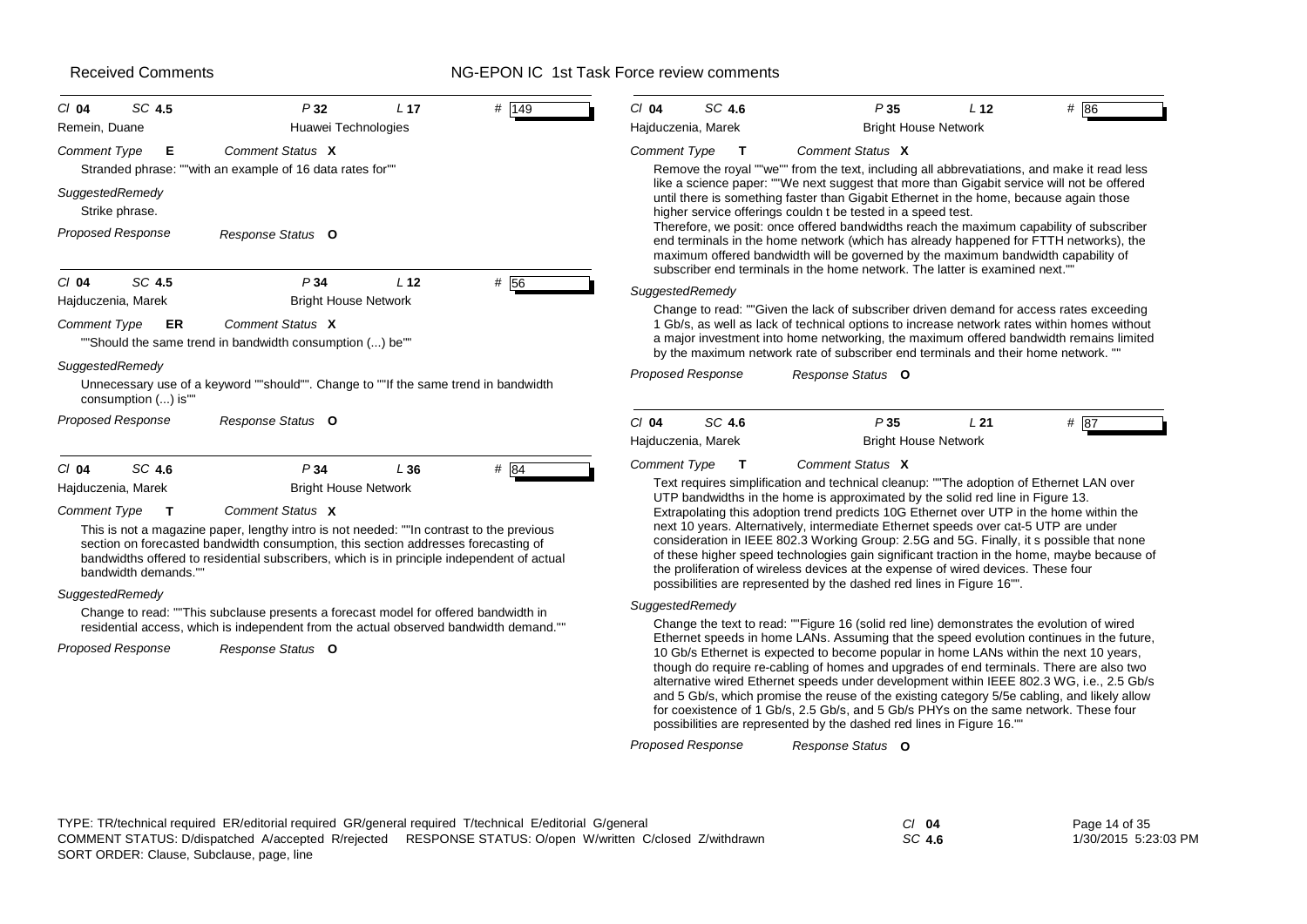#### NG-EPON IC 1st Task Force review comments

| SC 4.6<br>$Cl$ 04                          | P 35<br>L 22                | # 151 | SC 4.6<br>$Cl$ 04                                                                                                                                                                                      | P36                         | # 88 |
|--------------------------------------------|-----------------------------|-------|--------------------------------------------------------------------------------------------------------------------------------------------------------------------------------------------------------|-----------------------------|------|
| Remein, Duane                              | Huawei Technologies         |       | Hajduczenia, Marek                                                                                                                                                                                     | <b>Bright House Network</b> |      |
| Comment Type<br>Incorrect ref to Figure 13 | Comment Status X            |       | <b>Comment Type</b><br>Rewording plus updating technical facts in the text: ""In parallel, the approximate real world                                                                                  | Comment Status X            |      |
| SuggestedRemedy<br>change to Figure 16,    |                             |       | peak speeds of IEEE Std 802.11b, .g, .n, and early .ac<br>wireless LANs (for a single end user device) in the home are indicated by the solid blue<br>curve. A                                         |                             |      |
| <b>Proposed Response</b>                   | Response Status O           |       | linear extrapolation (on a semi-log scale) is shown by the dashed blue line, and predicts a<br>$3$ Gb/s<br>peak speed in 10 years. However, this is speculative, as there is no plan in IEEE 802.11 to |                             |      |
| SC 4.6<br>$Cl$ 04                          | P35<br>L7                   | # 85  | achieve<br>this peak speed in the home; it is not clear if even 1 Gb/s becomes practical.""                                                                                                            |                             |      |
| Hajduczenia, Marek                         | <b>Bright House Network</b> |       | SuggestedRemedy                                                                                                                                                                                        |                             |      |

#### *Comment Type* **T** *Comment Status* **X**

Remove the royal ""we"" from ""We suggest that operators would never offer speeds that cannot be realized and speed-tested by subscriber end terminals in the home network. The maximum that can be speed-tested in the home today is approximately 1 Gb/s, using a Gigabit Ethernet home network and Gigabit

Ethernet end terminals. We note that current Gigabit service offerings are the first time that offered bandwidth equals the capability of subscriber end terminals in the home network.""

#### *SuggestedRemedy*

Change to read: ""Operators would only offer access speeds that can be realized using existing in-home networking solutions and then successfully speed-tested by a subscriber using the appropriate end terminals. Given the very slow rate of adoption of 10 Gb/s Ethernet in home networking, 1 Gb/s (and slower) wired Ethernet and wireless Ethernet solutions (cabling and terminals) remain predominant in most homes. This means, in practice, that the current gigabit rate offerings already match the theoretical maximum network throughput of user terminals and home networks, leaving little justification for further increase in offered data rates.""

*Proposed Response*

*Response Status* **O**

|              | Hajduczenia, Marek |                                                                                                                                                                                                                                                                                                                                                                                                                                                                                                                                                                    | <b>Bright House Network</b> |      |
|--------------|--------------------|--------------------------------------------------------------------------------------------------------------------------------------------------------------------------------------------------------------------------------------------------------------------------------------------------------------------------------------------------------------------------------------------------------------------------------------------------------------------------------------------------------------------------------------------------------------------|-----------------------------|------|
| $CI$ 04      | SC 4.6             | P36                                                                                                                                                                                                                                                                                                                                                                                                                                                                                                                                                                | L 6                         | # 89 |
|              | Proposed Response  | Response Status O                                                                                                                                                                                                                                                                                                                                                                                                                                                                                                                                                  |                             |      |
| practical."" | SuggestedRemedy    | Change to read: ""Figure 16 also shows the evolution of wireless Ethernet (802.11) speeds<br>in home LANs, covering 802.11b, .g, .n, and early .ac devices. A linear extrapolation<br>(shown with a dashed blue line) indicates that a 3 Gb/s peak data rate should become<br>available for the use in wireless home LANs within the next 10 years. However, at this time<br>there is no demonstrated 802.11 technology able to support such data rates within wireless<br>home LANs and it is not clear whether sustained 1 Gb/s data rates over wireless LAN are |                             |      |
|              |                    | this peak speed in the home; it is not clear if even 1 Gb/s becomes practical.""                                                                                                                                                                                                                                                                                                                                                                                                                                                                                   |                             |      |
| achieve      |                    | peak speed in 10 years. However, this is speculative, as there is no plan in IEEE 802.11 to                                                                                                                                                                                                                                                                                                                                                                                                                                                                        |                             |      |
| 3 Gb/s       |                    | linear extrapolation (on a semi-log scale) is shown by the dashed blue line, and predicts a                                                                                                                                                                                                                                                                                                                                                                                                                                                                        |                             |      |
| curve. A     |                    | peak speeds of IEEE Std 802.11b, .g, .n, and early .ac<br>wireless LANs (for a single end user device) in the home are indicated by the solid blue                                                                                                                                                                                                                                                                                                                                                                                                                 |                             |      |

*Comment Type* **T** *Comment Status* **X**

Text in lines 6-12 is highly repetetive from previous observations in the same section

#### *SuggestedRemedy*

Change text in lines 6-12 to read as follows: ""Considering previous observations on maximum offered data rates with the anticipated availability of wired and wireless home LAN solutions exceeding 1 Gb/s data rates, the maximum offered data rates for residential customers are expected to fall between 1 Gb/s and 10 Gb/s, depending primarily on the availability of cost-effective solutions to deploy multi-gigabit network infrastructure and terminals at homes. Given the shift towards the use of more convenient wireless LANs in home environment, and the lack of clear technical path towards 1+ Gb/s data rates, there is a good chance that the delivery of multi-gigabit data rates to residential subscribers may be overly aggressive and be limited only to power users and early adopters. ""

*SC* **4.6**

*Response Status* **O** *Proposed Response*

Page 15 of 35 1/30/2015 5:23:03 PM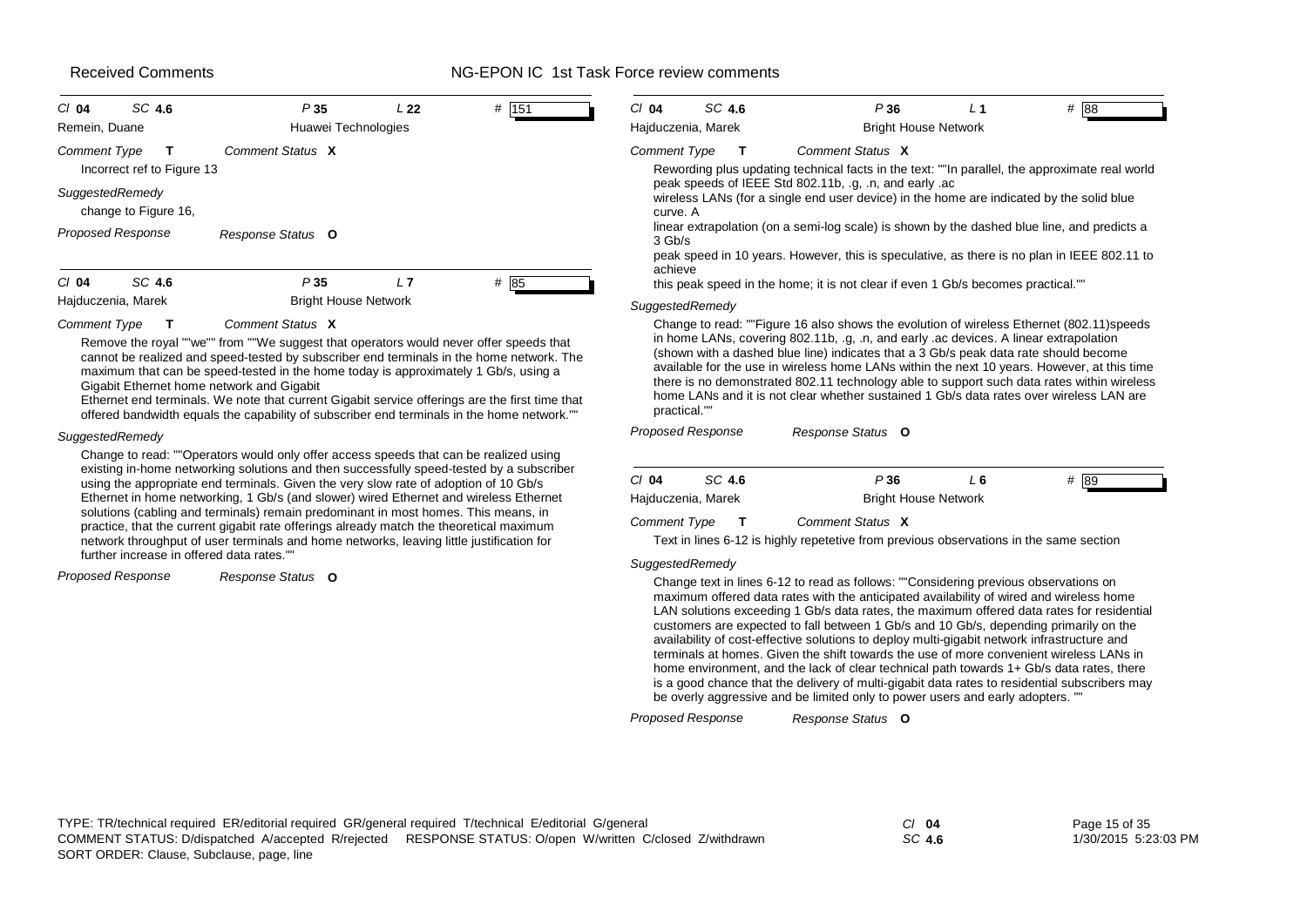| SC 4.7<br># 90<br>P36<br>L <sub>13</sub><br>$Cl$ 04<br><b>Bright House Network</b><br>Hajduczenia, Marek                                                      | SC <sub>5</sub><br>P34<br># 19<br>$Cl$ 04<br>L <sub>11</sub><br>Harstead, Ed<br>Alcatel-Lucent                                                                                                                                                                                                                             |
|---------------------------------------------------------------------------------------------------------------------------------------------------------------|----------------------------------------------------------------------------------------------------------------------------------------------------------------------------------------------------------------------------------------------------------------------------------------------------------------------------|
| Comment Status X<br><b>Comment Type</b><br>$\mathbf{T}$                                                                                                       | <b>Comment Type</b><br>Comment Status D<br>T                                                                                                                                                                                                                                                                               |
| Text on split ratios should be cleaned up to avoid repetition and focus the section just on<br>conclusions                                                    | re ""The current projections, shown in Figure 15, in terms of bandwidth demand per<br>household (in residential applications) calls for approximately 300 Mb/s around end of year                                                                                                                                          |
| SuggestedRemedy<br>Use tracked changes per ngepon_0215_hajduczenia_1.pdf                                                                                      | 2016."" But Figure 15 shows maximum permitted Internet bandwidth, not demand. The<br>rest of the paragraph mentions both bandwidth demand/consumption and offered<br>bandwidth (Nielsen).                                                                                                                                  |
| <b>Proposed Response</b><br>Response Status O                                                                                                                 | SuggestedRemedy                                                                                                                                                                                                                                                                                                            |
|                                                                                                                                                               | Propose to replace mentions of bandwidth demand/consumption with ""offered bandwidth"".                                                                                                                                                                                                                                    |
| SC <sub>5</sub><br>P32<br>L <sub>14</sub><br>$Cl$ 04<br># 12<br>Alcatel-Lucent<br>Harstead, Ed                                                                | Proposed Response<br>Response Status O                                                                                                                                                                                                                                                                                     |
| Comment Status X<br><b>Comment Type</b><br>T                                                                                                                  | SC <sub>5</sub><br>P <sub>34</sub><br># 16<br>$Cl$ 04<br>$L$ 16                                                                                                                                                                                                                                                            |
| Section title ""Bit rate trends"" implies a wide scope of trends, however the scope of this                                                                   | Harstead, Ed<br>Alcatel-Lucent                                                                                                                                                                                                                                                                                             |
| section is limted to Internet traffic.                                                                                                                        | <b>Comment Type</b><br>Comment Status D<br>Е                                                                                                                                                                                                                                                                               |
| SuggestedRemedy                                                                                                                                               | re ""For NG-EPON to be suitable to provide services around 2020 and beyond, it is                                                                                                                                                                                                                                          |
| Propose to rename section ""Bit rate trends - Internet traffic"".<br><b>Proposed Response</b><br>Response Status O                                            | necessary to support delivery of at least 1 Gb/s (on average) per household (in a<br>residential scenario), as well as the ability to scale up to 10 Gb/s per household<br>(burstable)"". This seems like one of the most important requirements for NG-EPON in the<br>document. Is this section the best place to put it? |
| # 13<br>SC <sub>5</sub><br>$Cl$ 04<br>P32<br>L <sub>15</sub>                                                                                                  | SuggestedRemedy                                                                                                                                                                                                                                                                                                            |
| Alcatel-Lucent<br>Harstead, Ed                                                                                                                                | Propose to move this requirement to section 5, Requirements for NG-EPON.                                                                                                                                                                                                                                                   |
| Comment Status D<br><b>Comment Type</b><br>Е                                                                                                                  | <b>Proposed Response</b><br>Response Status O                                                                                                                                                                                                                                                                              |
| Text says that Figure 15 shows ""bandwidth consumption"". Isn't it really showing<br>maximum offerable Internet bandwidth? (a different thing)                |                                                                                                                                                                                                                                                                                                                            |
| SuggestedRemedy                                                                                                                                               | SC <sub>7</sub><br>$Cl$ 04<br>P36<br>L29<br># $14$                                                                                                                                                                                                                                                                         |
| Propose to replace first sentence as follows:                                                                                                                 | Alcatel-Lucent<br>Harstead, Ed                                                                                                                                                                                                                                                                                             |
| ""Over the last few years, there has been a clear trend for a steady increase in bandwidth                                                                    | Comment Type<br>Comment Status D<br>Е                                                                                                                                                                                                                                                                                      |
| consumption for residential and business customers. Figure 15, which shows maximum<br>offerable Internet bandwidth of NA MSOs, is indicative of this trend."" | Shipment reports give an indication of how many ONUs are connected to each OLT port,<br>but do not directly indicate optical split ratio, since we don"t know the splitter fill%. E.g., an                                                                                                                                 |
| <b>Proposed Response</b><br>Response Status O                                                                                                                 | 8:1 shipment ratio could equally imply 1:16 optical split at 50% fill, 1:32 optical split at 25%<br>fill, or 1:64 optical split at 12.5% fill.                                                                                                                                                                             |
|                                                                                                                                                               | SuggestedRemedy                                                                                                                                                                                                                                                                                                            |
|                                                                                                                                                               | I think it"s safer to just indicate that shipment data indicates the ratio of ONUs to OLT ports<br>ranges from 4:1 to 16:1.                                                                                                                                                                                                |
|                                                                                                                                                               | <b>Proposed Response</b><br>Response Status O                                                                                                                                                                                                                                                                              |

| TYPE: TR/technical required ER/editorial required GR/general required T/technical E/editorial G/general   | CI 04 | Page 16 of 35        |
|-----------------------------------------------------------------------------------------------------------|-------|----------------------|
| COMMENT STATUS: D/dispatched A/accepted R/reiected RESPONSE STATUS: O/open W/written C/closed Z/withdrawn | -SC T | 1/30/2015 5:23:03 PM |
| SORT ORDER: Clause, Subclause, page, line                                                                 |       |                      |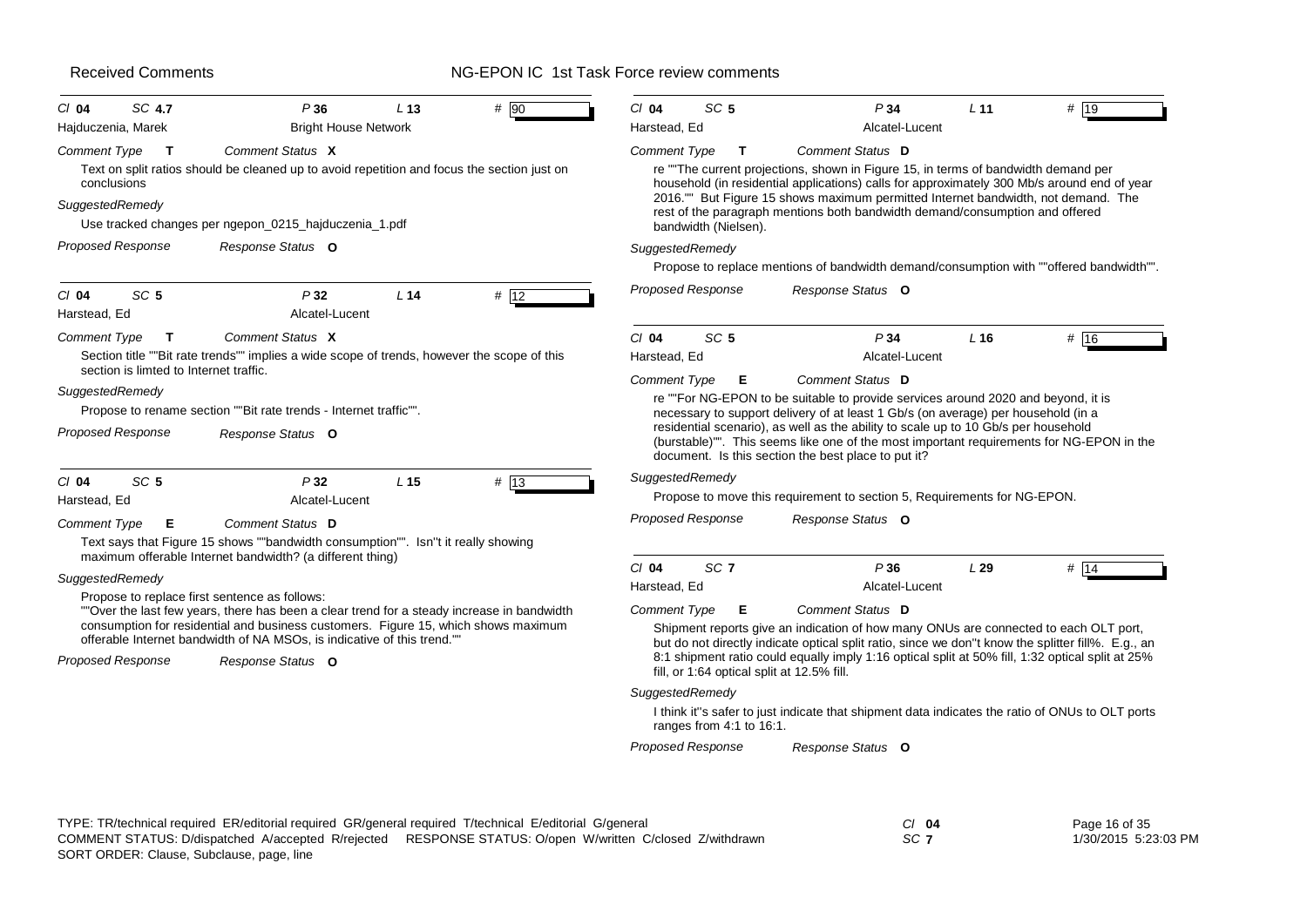# NG-EPON IC 1st Task Force review comments

| SC <sub>7</sub><br>P36<br>L31<br>$#$ 15<br>$Cl$ 04                                                                                                                                                                                                                                                                                                                                                                              |                                                                                                                                                                                                                              |
|---------------------------------------------------------------------------------------------------------------------------------------------------------------------------------------------------------------------------------------------------------------------------------------------------------------------------------------------------------------------------------------------------------------------------------|------------------------------------------------------------------------------------------------------------------------------------------------------------------------------------------------------------------------------|
| Alcatel-Lucent<br>Harstead, Ed                                                                                                                                                                                                                                                                                                                                                                                                  | SC <sub>4</sub><br>$CI$ 05<br>P38<br>L6<br>$#$ 41<br>Powell, Bill<br>Alcatel-Lucent                                                                                                                                          |
| Comment Status D<br><b>Comment Type</b><br>$\mathbf{T}$<br>re ""Most new FTTx projects assume 1:16 or 1:32 split ratios"", data I have access to<br>shows that over recent years, the most commonly deployed split ratio is 1:64                                                                                                                                                                                                | Comment Status D<br><b>Comment Type</b><br>Е<br>If no one has a suggestion for a reference number, suggest simply removing the<br>""[reference needed]"" note, since the current text seems OK without a specific reference. |
| SuggestedRemedy                                                                                                                                                                                                                                                                                                                                                                                                                 | SuggestedRemedy                                                                                                                                                                                                              |
| Reword as ""Most new FTTx projects assume 1:16, 1:32 or 1:64 split ratios""                                                                                                                                                                                                                                                                                                                                                     |                                                                                                                                                                                                                              |
| <b>Proposed Response</b><br>Response Status O                                                                                                                                                                                                                                                                                                                                                                                   | <b>Proposed Response</b><br>Response Status O                                                                                                                                                                                |
| SC <sub>1</sub><br>P37<br>$L_6$<br># 18<br>$Cl$ 05                                                                                                                                                                                                                                                                                                                                                                              | $Cl$ 05<br>SC 5.10<br>$P$ 47<br># 155<br>$L_4$                                                                                                                                                                               |
| Alcatel-Lucent<br>Harstead, Ed<br>Comment Status D<br><b>Comment Type</b><br>т                                                                                                                                                                                                                                                                                                                                                  | Remein, Duane<br>Huawei Technologies<br>Comment Status X<br><b>Comment Type</b><br>Е                                                                                                                                         |
| there was a request for the justification of this number, which I don"t see. In the document<br>so far I do see:<br>(1) section 4.2: power users exceed 5 TB/month of Internet traffic. This averages to 2<br>Mb/s. Could be more in peak hour, let"s say 10 Mb/s. 30% CAGR is mentioned. If that<br>continued for 10 years, in 2024 power users would consume approx.140 Mb/s.                                                 | ""support  support""<br>SuggestedRemedy<br>Change sentence to read:<br>"NG-EPON is expected to support all the mechanisms necessary to implement                                                                             |
| (2) section 4.3: bandwidth demand modeling using ""worst case"" assumptions forecasts 1<br>Gb/s peak hour traffic for 32 subscribers on a PON. For FTTB/512 subscribers, 13 Gb/s.<br>(3) section 4.4: DOCSIS traffic, for example 70 Mb/s per subscriber in year 2020.<br>(4) section 4.5: 600 Mb/s maximum permitted Internet traffic in 2020. Requirements<br>stated: NG-EPON to support 1 Gb/s (average) and 10 Gb/s (peak). | differentiated QoS that are necessary for delivery of residential and business service<br>types.""<br><b>Proposed Response</b><br>Response Status O                                                                          |
| (5) section 4.6: maximum forecasted service offering out to 2024: 10 Gb/s (although could                                                                                                                                                                                                                                                                                                                                       | $CI$ 05<br>SC 5.10.4<br>P50<br>$L$ 10<br># 156                                                                                                                                                                               |
| be less). Adding 10 Gb/s to the aggregate demand in section 4.3 yield 11 Gb/s (FTTH)<br>and 23 Gb/s (FTTB).                                                                                                                                                                                                                                                                                                                     | Huawei Technologies<br>Remein, Duane                                                                                                                                                                                         |
|                                                                                                                                                                                                                                                                                                                                                                                                                                 | Comment Status X<br><b>Comment Type</b><br>Е                                                                                                                                                                                 |
| suggest to add explanation for 55 Gb/s some where in section 4. Or, replace it with the<br>biggest number in section 4: 23 Gb/s.                                                                                                                                                                                                                                                                                                | Fig 27 illustrates WiFi not residential services:<br>"The public WiFi backhaul service is very similar to the residential service (see Figure                                                                                |
| Response Status O                                                                                                                                                                                                                                                                                                                                                                                                               | $27)$ ,""                                                                                                                                                                                                                    |
| SuggestedRemedy<br>Proposed Response                                                                                                                                                                                                                                                                                                                                                                                            | SuggestedRemedy<br>Change to read:<br>"The public WiFi backhaul service (see Figure 27) is very similar to the residential<br>service,""                                                                                     |

*SC* **5.10.4**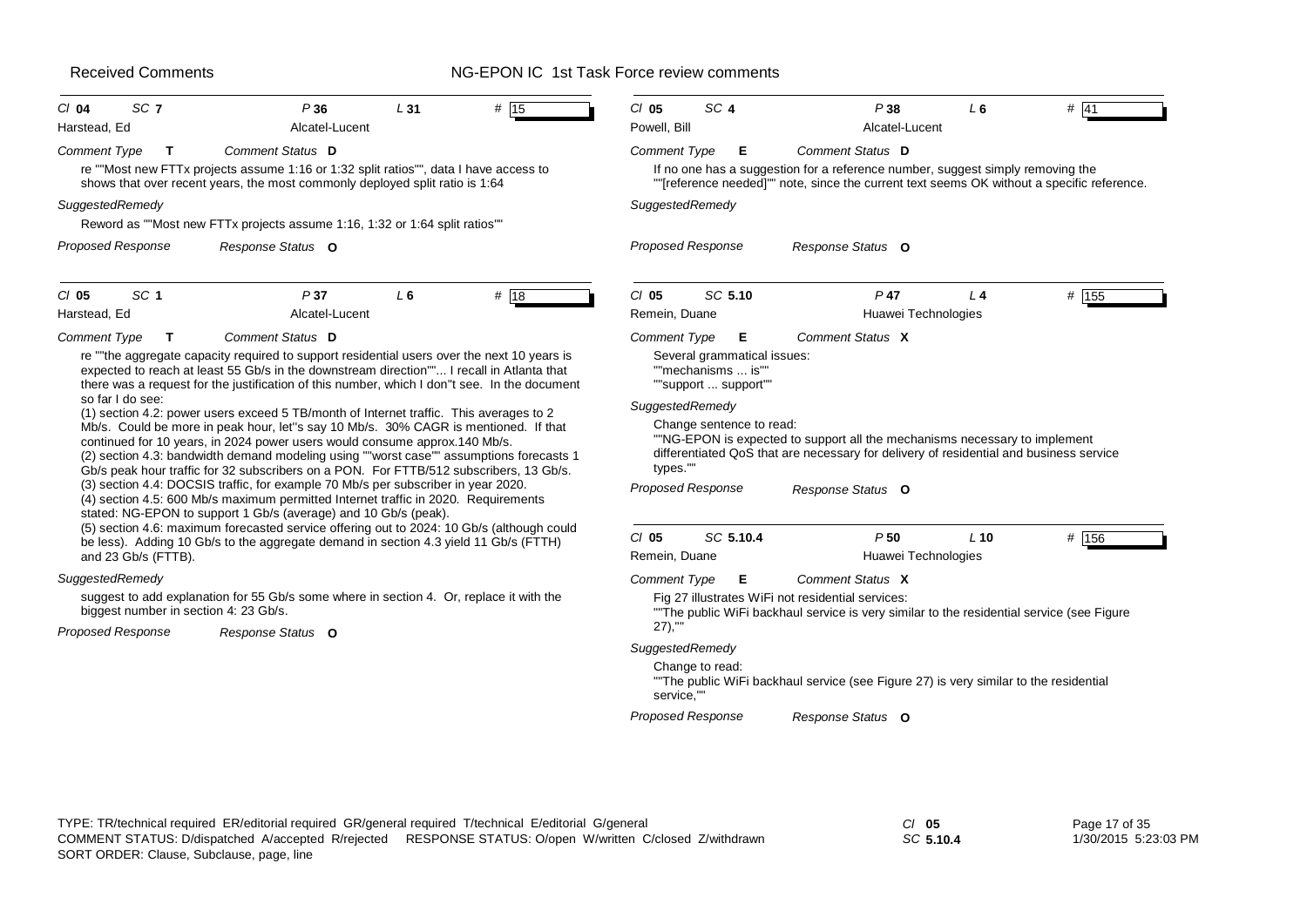# NG-EPON IC 1st Task Force review comments

| $CI$ 05<br>Remein, Duane | SC 5.10.5                                                | P <sub>51</sub><br>Huawei Technologies                                                                                                                                                                                                                                                                                                                                                                                                                                                                                                                                                                         | L8              | # 157  | $Cl$ 05                  | SC 5.12.1<br>Hajduczenia, Marek | P <sub>52</sub><br><b>Bright House Network</b>                                                                                                                            | $L$ 18         | # 104 |
|--------------------------|----------------------------------------------------------|----------------------------------------------------------------------------------------------------------------------------------------------------------------------------------------------------------------------------------------------------------------------------------------------------------------------------------------------------------------------------------------------------------------------------------------------------------------------------------------------------------------------------------------------------------------------------------------------------------------|-----------------|--------|--------------------------|---------------------------------|---------------------------------------------------------------------------------------------------------------------------------------------------------------------------|----------------|-------|
| <b>Comment Type</b>      | Е<br>EVPL used once and not defined                      | Comment Status X                                                                                                                                                                                                                                                                                                                                                                                                                                                                                                                                                                                               |                 |        | Comment Type             | $\mathbf{T}$                    | Comment Status X<br>The original contribution quoted incorrectly 10/10G-EPON. Calculations were done for                                                                  |                |       |
| SuggestedRemedy          | please spell out the acronym<br><b>Proposed Response</b> | Response Status O                                                                                                                                                                                                                                                                                                                                                                                                                                                                                                                                                                                              |                 |        | SuggestedRemedy          |                                 | 10/1G-EPON, as quoted by the report.<br>Change ""10/10G-EPON"" to ""10/1G-EPON"" in 5.12.1                                                                                |                |       |
|                          |                                                          |                                                                                                                                                                                                                                                                                                                                                                                                                                                                                                                                                                                                                |                 |        |                          | <b>Proposed Response</b>        | Response Status O                                                                                                                                                         |                |       |
| $Cl$ 05<br>Powell, Bill  | SC 5.10.6                                                | P <sub>51</sub><br>Alcatel-Lucent                                                                                                                                                                                                                                                                                                                                                                                                                                                                                                                                                                              | L <sub>15</sub> | $#$ 42 | $CI$ 05<br>Remein, Duane | SC 5.13                         | P <sub>53</sub><br>Huawei Technologies                                                                                                                                    | L <sub>1</sub> | # 159 |
| <b>Comment Type</b>      | E                                                        | Comment Status D<br>Since subsection 5.10.6 is in ""Section 5.10 Service Types"" - suggest changing the title of<br>5.10.6 to ""Service Requirements for NG-EPON"" since this section is not just<br>enumerating generic NG-EPON requirements.                                                                                                                                                                                                                                                                                                                                                                 |                 |        | <b>Comment Type</b>      | Е                               | Comment Status X<br>""10/10G-EPON is expected to run of bandwidth"" is this like a run on a bank? Will we see<br>a bandwidth depression? Or is this more like a marathon? |                |       |
| SuggestedRemedy          |                                                          |                                                                                                                                                                                                                                                                                                                                                                                                                                                                                                                                                                                                                |                 |        | SuggestedRemedy          |                                 | add ""out"" to it reads: ""10/10G-EPON is expected to run out of bandwidth""                                                                                              |                |       |
|                          | <b>Proposed Response</b>                                 | Response Status O                                                                                                                                                                                                                                                                                                                                                                                                                                                                                                                                                                                              |                 |        |                          | <b>Proposed Response</b>        | Response Status O                                                                                                                                                         |                |       |
| $CI$ 05<br>Remein, Duane | SC 5.12.1                                                | P <sub>52</sub><br>Huawei Technologies                                                                                                                                                                                                                                                                                                                                                                                                                                                                                                                                                                         | L <sub>16</sub> | # 158  |                          |                                 |                                                                                                                                                                           |                |       |
| <b>Comment Type</b>      | T.<br>this duplication.                                  | Comment Status X<br>This para discussing cost is nearly duplicated in section 7.3 pg 86. There is no need for                                                                                                                                                                                                                                                                                                                                                                                                                                                                                                  |                 |        |                          |                                 |                                                                                                                                                                           |                |       |
| SuggestedRemedy          | <b>Proposed Response</b>                                 | Replace entire section 5.12 with the following:<br>The system cost for various access technologies can be examined in a number of ways.<br>Two common methods are to compare equipment costs or to compare service delivery<br>costs (e.g., cost per 1 Gb/s of service). Both of these are discusses further in subclause 7.<br>It is expected that the service delivery cost in NG-EPON (when such systems become<br>commercially available) is similar to 1G-EPON and 10G-EPON, while providing higher<br>density (higher number of connected customers) and higher aggregate capacity.<br>Response Status O |                 |        |                          |                                 |                                                                                                                                                                           |                |       |

*SC* **5.13**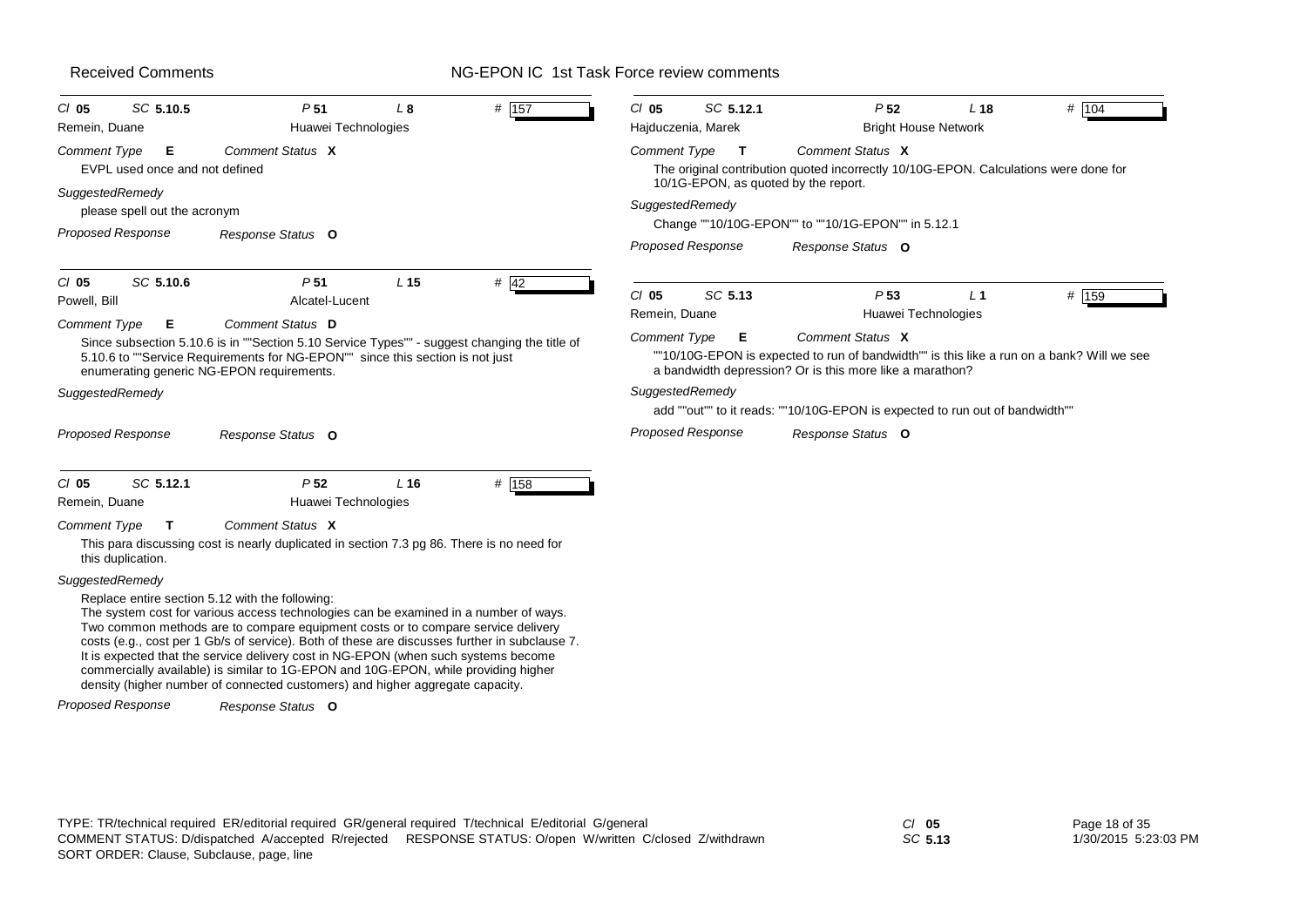# NG-EPON IC 1st Task Force review comments

| $CI$ 05<br>Remein, Duane                                                              | SC 5.13                                                                                                                            | P <sub>53</sub><br>Huawei Technologies                                                                                                                                                                                                                                                                                                                                                                                                                                                                                                                                                                                                                                                                                                                                                                                                                                                                                                                                                     | L3     | # 160                                                                                                        | $CI$ 05<br>Hajduczenia, Marek                                                                       | SC 5.2                                                                | P37<br><b>Bright House Network</b>                                                                                                                                                                                                                                                                                                                                                   | L20             | # 55                                                                                            |
|---------------------------------------------------------------------------------------|------------------------------------------------------------------------------------------------------------------------------------|--------------------------------------------------------------------------------------------------------------------------------------------------------------------------------------------------------------------------------------------------------------------------------------------------------------------------------------------------------------------------------------------------------------------------------------------------------------------------------------------------------------------------------------------------------------------------------------------------------------------------------------------------------------------------------------------------------------------------------------------------------------------------------------------------------------------------------------------------------------------------------------------------------------------------------------------------------------------------------------------|--------|--------------------------------------------------------------------------------------------------------------|-----------------------------------------------------------------------------------------------------|-----------------------------------------------------------------------|--------------------------------------------------------------------------------------------------------------------------------------------------------------------------------------------------------------------------------------------------------------------------------------------------------------------------------------------------------------------------------------|-----------------|-------------------------------------------------------------------------------------------------|
| <b>Comment Type</b><br>Fronthaul CoE is DOA!                                          | <b>TR</b><br>This statement strikes me as disingenuous:<br>and then deployment of NG-EPON.""<br>extremely low latency and jitter"" | Comment Status X<br>"Some of the emerging business-class applications, such as cell tower fronthaul, are<br>expected to drive bandwidth exhaustion in 10G-EPON and push forward the development<br>Here are a few statements in a very recent report:<br>The definitive stand on the use of CPRI over Ethernet (CoE) comes from the Metro<br>Ethernet Forum (MEF) Mobile Backhaul Implementation Agreement (IA). [MEF 22.1.1,<br>Mobile Backhaul Phase 2, Amendment 1-Small Cells, July 2014.] Its Section 4.1.1 Radio<br>Coordination lists coordination requirements from ""no coordination"" to ""very tight<br>coordination"". Both Fronthaul and CPRI have very tight coordination requirements. This<br>level of coordination is out of scope for the current IA, because ""MEF Ethernet Services<br>cannot currently support the fronthaul of CPRI."" This is a sound conclusion based on<br>Fronthaul requirements such as ""highly stringent performance characteristics, such as |        | Everything I read about front haul indicates it cannot be supported by TDM-PON systems.                      | Comment Type<br>SuggestedRemedy<br>$CI$ 05<br>Hajduczenia, Marek<br>Comment Type<br>SuggestedRemedy | ER<br>configurations."<br>Proposed Response<br>SC 5.2<br>$\mathbf{T}$ | Comment Status X<br>"NG-EPON should support each of these user classes by enabling flexible ONU<br>aforementioned user classes by enabling flexible ONU configurations. "<br>Response Status O<br>P37<br><b>Bright House Network</b><br>Comment Status X<br>""a hybrid-TWDM approach"" - I do not belueve we use this term anymore.<br>change to ""a hybrid PON approach (see 3.2)"" | L21             | Avoid normative language in the report. Change to ""NG-EPON is expected to support both<br># 94 |
| SuggestedRemedy<br>Strike the sentence.<br><b>Proposed Response</b>                   |                                                                                                                                    | Response Status O                                                                                                                                                                                                                                                                                                                                                                                                                                                                                                                                                                                                                                                                                                                                                                                                                                                                                                                                                                          |        |                                                                                                              | $CI$ 05<br>Hajduczenia, Marek                                                                       | Proposed Response<br>SC 5.2                                           | Response Status O<br>P37<br><b>Bright House Network</b>                                                                                                                                                                                                                                                                                                                              | L <sub>27</sub> | # 54                                                                                            |
| $Cl$ 05<br>Hajduczenia, Marek<br>Comment Type<br>SuggestedRemedy<br>Proposed Response | SC 5.2<br>Е<br>Speak of needs, and not what will happen                                                                            | P37<br><b>Bright House Network</b><br>Comment Status X<br>expected to provide service to two general classes of users"".<br>Response Status O                                                                                                                                                                                                                                                                                                                                                                                                                                                                                                                                                                                                                                                                                                                                                                                                                                              | $L$ 16 | $# \overline{92}$<br>Change ""NG-EPON will provide service to two general classes of users"" to ""NG-EPON is | <b>Comment Type</b><br>SuggestedRemedy<br><b>Proposed Response</b>                                  | ER<br>same PON."                                                      | Comment Status X<br>""NG-EPON should enable such flexible ONU configurations and the coexistence of<br>varying configurations on the same PON.""<br>Avoid normative language in the report. Change to: ""NG-EPON is expected to support<br>such flexible ONU configurations and the coexistence of varying configurations on the<br>Response Status O                                |                 |                                                                                                 |

*SC* **5.2**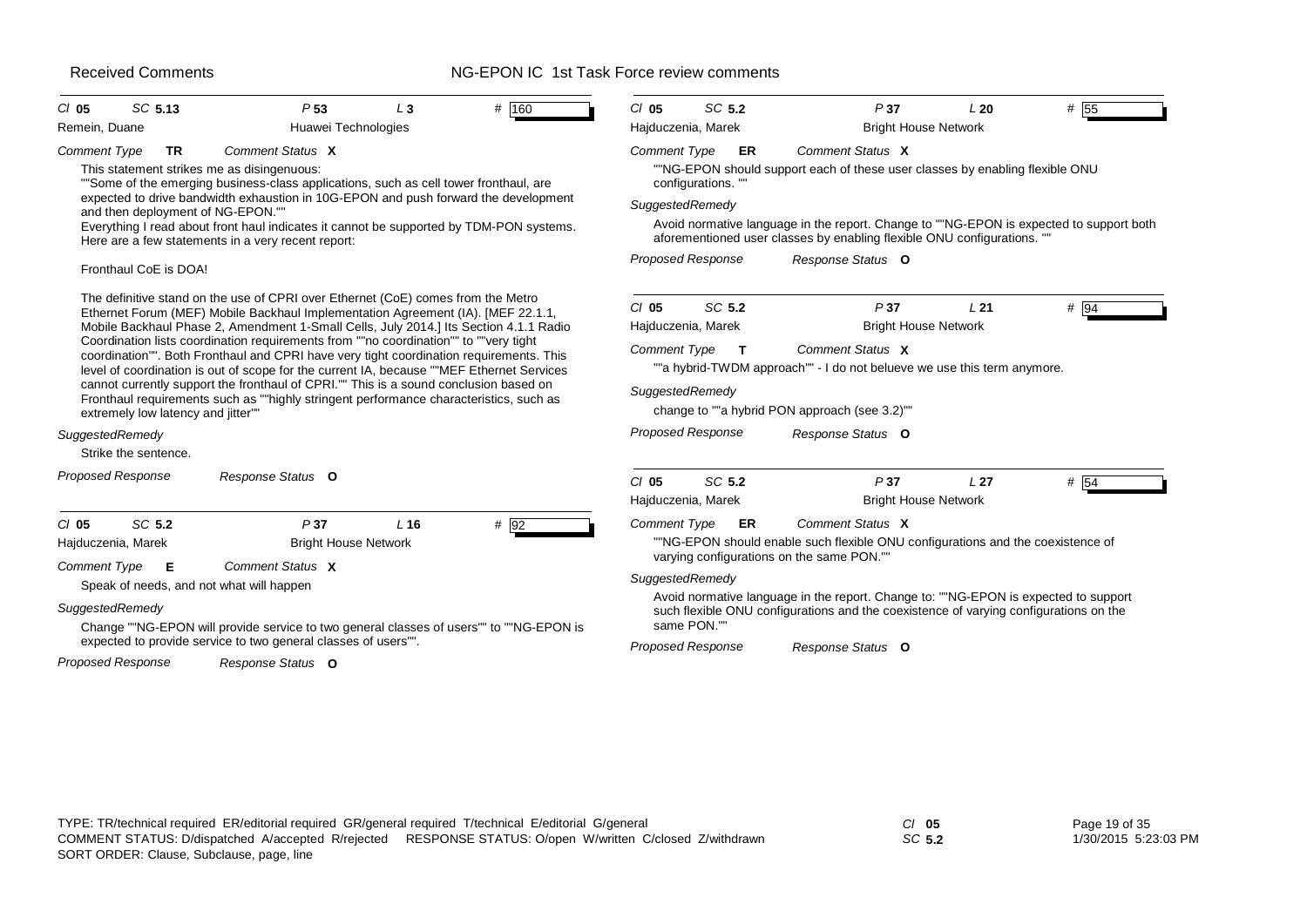| SC 5.3<br>$CI$ 05                                                                                                               | P37                                                                                                                                                                                                                                                                                                                                                                      | L31            | # 53  | $Cl$ 05                         | SC 5.4                                                                                       | P38                                                                                                                                                                                                                                                                                                                                           | L <sub>6</sub>  | # 95   |
|---------------------------------------------------------------------------------------------------------------------------------|--------------------------------------------------------------------------------------------------------------------------------------------------------------------------------------------------------------------------------------------------------------------------------------------------------------------------------------------------------------------------|----------------|-------|---------------------------------|----------------------------------------------------------------------------------------------|-----------------------------------------------------------------------------------------------------------------------------------------------------------------------------------------------------------------------------------------------------------------------------------------------------------------------------------------------|-----------------|--------|
| Hajduczenia, Marek                                                                                                              | <b>Bright House Network</b>                                                                                                                                                                                                                                                                                                                                              |                |       | Hajduczenia, Marek              |                                                                                              | <b>Bright House Network</b>                                                                                                                                                                                                                                                                                                                   |                 |        |
| Comment Type<br>$\mathbf{T}$                                                                                                    | Comment Status X<br>Unclear wording in "Today operators require support of 1:32 split ratio on their PONs. NG-<br>EPON is expected to operate with that same split ratio should support higher split ratios. ""                                                                                                                                                          |                |       | Comment Type<br>SuggestedRemedy | Е<br>Reference needed                                                                        | Comment Status X                                                                                                                                                                                                                                                                                                                              |                 |        |
| SuggestedRemedy<br>customer density per OLT port. ""                                                                            | Avoid the use of normative language in report. Also, need to clarify the language in the<br>second sentence. Change to: ""Today operators deploying PON typically require the<br>support for the split ratio of at least 1:32. NG-EPON is expected to support at least the<br>same split ratio as 1G-EPON and 10G-EPON, or (preferably) a higher split ratio to increase |                |       |                                 | Proposed Response                                                                            | Use the following reference: Martin Carroll, ""NG-PON2 & Opportunities for Operators"",<br>presented at ECOC NG-PON2 Workshop, September 2014, Cannes<br>Response Status O                                                                                                                                                                    |                 |        |
| <b>Proposed Response</b>                                                                                                        | Response Status O                                                                                                                                                                                                                                                                                                                                                        |                |       | $CI$ 05<br>Hajduczenia, Marek   | SC 5.5                                                                                       | P38<br><b>Bright House Network</b>                                                                                                                                                                                                                                                                                                            | L <sub>25</sub> | $#$ 96 |
| SC 5.3<br>$CI$ 05<br>Remein, Duane<br>Comment Type<br>Е<br>support higher split ratios.""<br>SuggestedRemedy<br>Change to read: | P37<br>Huawei Technologies<br>Comment Status X<br>Missing conjunction: ""NG-EPON is expected to operate with that same split ratio should<br>"NG-EPON is expected to operate with that same split ratio                                                                                                                                                                  | L31            | # 152 | SuggestedRemedy<br>$CI$ 05      | Comment Type E<br>THis applies to line 22, 25, 28, 31.<br><b>Proposed Response</b><br>SC 5.5 | Comment Status X<br>""<="" character got separated from the rest of the text.<br>Make sure that there is a non-breakable space between ""<="" and the following number.<br>Response Status O<br>P38                                                                                                                                           | L26             | # 153  |
| and should support higher split ratios.""<br>$\sim$<br><b>Proposed Response</b>                                                 | Response Status O                                                                                                                                                                                                                                                                                                                                                        |                |       | Remein, Duane<br>Comment Type   | T                                                                                            | Huawei Technologies<br>Comment Status X<br>Given that the bullet point starts with Medium power budget class I believe the following<br>statement should also be about med. pwr budget class:                                                                                                                                                 |                 |        |
| SC 5.4<br>CI 05<br>Hajduczenia, Marek                                                                                           | P38<br><b>Bright House Network</b>                                                                                                                                                                                                                                                                                                                                       | L <sub>2</sub> | # 93  |                                 |                                                                                              | "The low power budget is typically implemented in the form of PON ODN with the split<br>ratio of at least 1:32 and the reach of at least 10 km.""                                                                                                                                                                                             |                 |        |
| <b>Comment Type</b><br>Е<br>""locations"" is not really needed here.<br>SuggestedRemedy<br><b>Proposed Response</b>             | Comment Status X<br>""as well as placement of OLT locations relative to population centers."" - the word<br>Remove ""locations" in the highlighted text. It is meaningless<br>Response Status O                                                                                                                                                                          |                |       | SuggestedRemedy                 | Line 29 Change ""low"" to ""high""<br>Proposed Response                                      | Likewise line 29 and 32 are not about low power budget<br>Line 26 Change ""low"" to ""medium"" so the statement reads:<br>"The medium power budget is typically implemented in the form of PON ODN with the split<br>ratio of at least 1:32 and the reach of at least 10 km.""<br>Line 32 Change ""low"" to ""extended""<br>Response Status O |                 |        |

| TYPE: TR/technical required ER/editorial required GR/general required T/technical E/editorial G/general | $CI$ 05                                                                                                   | Page 20 of 35 |                      |
|---------------------------------------------------------------------------------------------------------|-----------------------------------------------------------------------------------------------------------|---------------|----------------------|
|                                                                                                         | COMMENT STATUS: D/dispatched A/accepted R/rejected RESPONSE STATUS: O/open W/written C/closed Z/withdrawn | SC 5.5        | 1/30/2015 5:23:03 PM |
| SORT ORDER: Clause, Subclause, page, line                                                               |                                                                                                           |               |                      |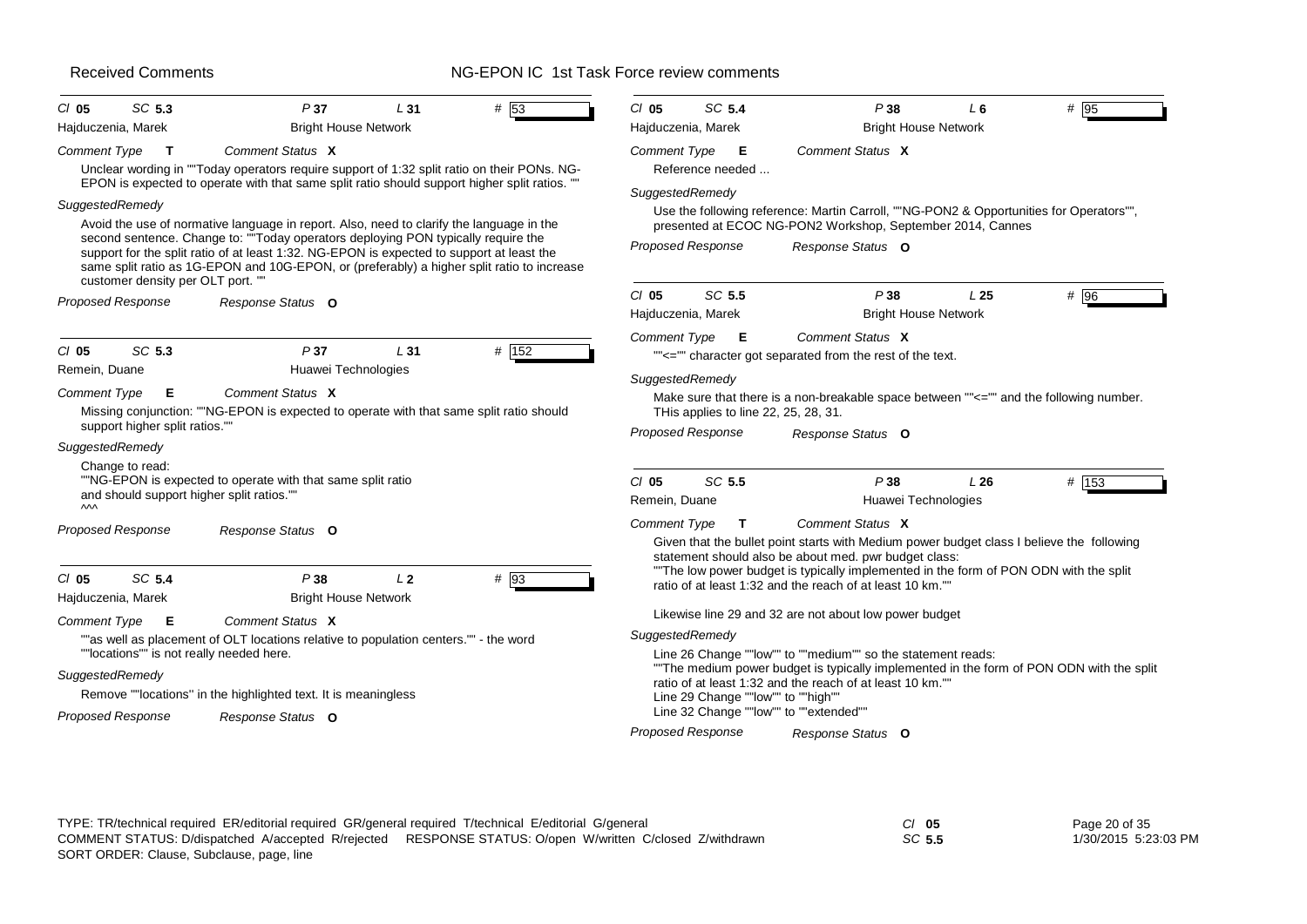# NG-EPON IC 1st Task Force review comments

| SC 5.5<br>$CI$ 05<br>Remein, Duane                                 | P38<br>Huawei Technologies                                                                                                                                                                                                                                                                                                                                                          | L38    | $#$ 154 | SC 5.7.3<br>$CI$ 05<br>Hajduczenia, Marek                                                                                      | $P$ 43<br><b>Bright House Network</b>                                                                                                                   | L <sub>13</sub> | # 99    |
|--------------------------------------------------------------------|-------------------------------------------------------------------------------------------------------------------------------------------------------------------------------------------------------------------------------------------------------------------------------------------------------------------------------------------------------------------------------------|--------|---------|--------------------------------------------------------------------------------------------------------------------------------|---------------------------------------------------------------------------------------------------------------------------------------------------------|-----------------|---------|
| <b>Comment Type</b><br>Е<br>""insertions loss"" need not be plural | Comment Status X                                                                                                                                                                                                                                                                                                                                                                    |        |         | Comment Type<br>Е                                                                                                              | Comment Status X<br>Cumbersome wording: ""to be critical for acceptance of an NG-EPON""                                                                 |                 |         |
| SuggestedRemedy<br>change to ""insertion loss""                    |                                                                                                                                                                                                                                                                                                                                                                                     |        |         | SuggestedRemedy<br>Change to ""to be critical for NG-EPON""                                                                    |                                                                                                                                                         |                 |         |
| Proposed Response                                                  | Response Status O                                                                                                                                                                                                                                                                                                                                                                   |        |         | Proposed Response                                                                                                              | Response Status O                                                                                                                                       |                 |         |
| SC 5.7<br>$CI$ 05<br>Hajduczenia, Marek                            | P39<br><b>Bright House Network</b>                                                                                                                                                                                                                                                                                                                                                  | $L$ 16 | # 97    | SC 5.7.3.4<br>$CI$ 05<br>Hajduczenia, Marek                                                                                    | P <sub>45</sub><br><b>Bright House Network</b>                                                                                                          | L7              | # 100   |
| Comment Type<br>- E<br>SuggestedRemedy                             | Comment Status X<br>No need for future tense here: ""Many operators expect that NG-EPON will maintain the<br>ability to coexist"" - it is a statement of a fact<br>Change to ""Many operators expect that NG-EPON maintains the ability to coexist""                                                                                                                                |        |         | Comment Type<br><b>TR</b><br>SuggestedRemedy<br>5.7.3.3."" at the end of line 7.                                               | Comment Status X<br>Part of the text from R09 in 5.11.4 is missing.<br>Add :"", NG-EPON needs to simultaneously meet requirements listed in 5.7.3.2 and |                 |         |
| Proposed Response                                                  | Response Status O                                                                                                                                                                                                                                                                                                                                                                   |        |         | Proposed Response                                                                                                              | Response Status O                                                                                                                                       |                 |         |
| SC 5.7.2<br>$Cl$ 05<br>Hajduczenia, Marek                          | $P$ 42<br><b>Bright House Network</b>                                                                                                                                                                                                                                                                                                                                               | $L$ 4  | # 98    | $Cl$ 05<br>SC 5.7.3.6<br>Hajduczenia, Marek                                                                                    | P <sub>45</sub><br><b>Bright House Network</b>                                                                                                          | L <sub>11</sub> | # $101$ |
| Comment Type<br>$\mathbf{T}$<br>combiner.""                        | Comment Status X<br>Sentence is unnecessarily complex: ""The migration to NG-EPON needs to assume that at<br>the time NG-EPON becomes commercially available, the access network is expected to<br>include a mixture of 1G-EPON and 10G-EPON devices, operating with either dual-rate OLT<br>ports, or dedicated 1G-EPON and 10G-EPON OLT ports with external wavelength splitter / |        |         | Comment Type<br>$\mathbf{T}$<br>5.7.3.6 is likely named incorrectly.<br>SuggestedRemedy<br>overlay"", Move 5.7.3.6 to 5.7.3.5. | Comment Status X<br>Change title of 5.7.3.6 to ""NG-EPON Coexisting with 1G-EPON, 10G-EPON, but no RF                                                   |                 |         |
| SuggestedRemedy<br>Proposed Response                               | Change to read: ""When NG-EPON becomes commercially available, it is expected that in<br>many cases, the access network includes a mixture of 1G-EPON and 10G-EPON devices,<br>deployed in either of the coexistence modes discussed in 5.4.6."<br>Response Status O                                                                                                                |        |         | <b>Proposed Response</b>                                                                                                       | Response Status O                                                                                                                                       |                 |         |

*SC* **5.7.3.6**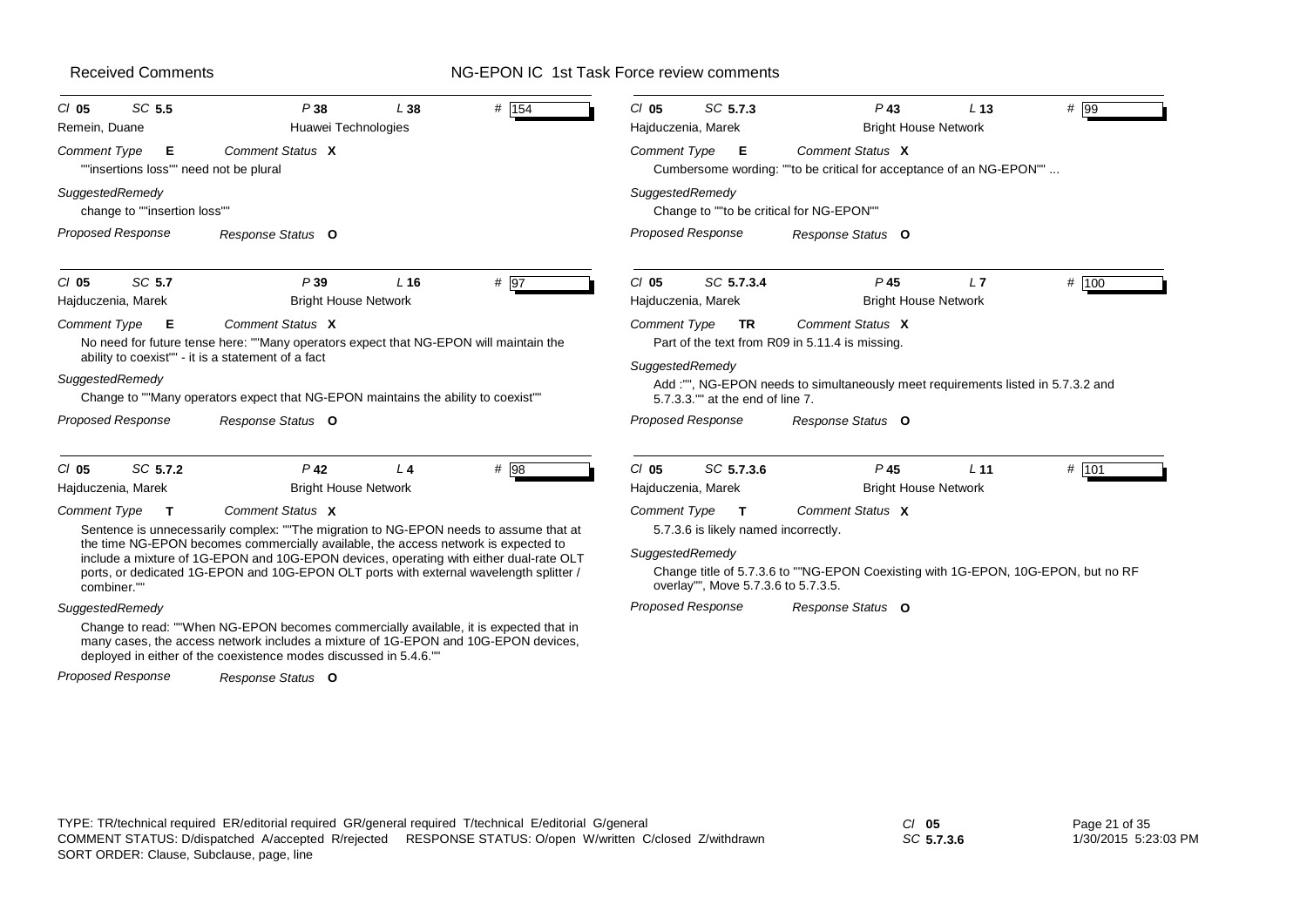# NG-EPON IC 1st Task Force review comments

| Hajduczenia, Marek                                 | $P$ 46<br>14<br><b>Bright House Network</b>                                                                                                                                            | # 102 | $CI$ 05<br>SC 5.9<br>Hajduczenia, Marek                   | $P$ 46<br><b>Bright House Network</b>                                                                                                                                         | L35             | # 50  |
|----------------------------------------------------|----------------------------------------------------------------------------------------------------------------------------------------------------------------------------------------|-------|-----------------------------------------------------------|-------------------------------------------------------------------------------------------------------------------------------------------------------------------------------|-----------------|-------|
| <b>Comment Type</b><br>E<br>WDM PON should WDM-PON | Comment Status X                                                                                                                                                                       |       | <b>Comment Type</b><br>ER                                 | Comment Status X<br>"The NG-EPON OLT should support a mix of ONUs with enabled power-saving                                                                                   |                 |       |
| SuggestedRemedy                                    |                                                                                                                                                                                        |       | SuggestedRemedy                                           | mechanism and with disabled power-saving mechanism on the same OLT port. "                                                                                                    |                 |       |
| Per comment                                        |                                                                                                                                                                                        |       |                                                           | Avoid normative language in the report. Change to ""The NG-EPON OLT is expected to                                                                                            |                 |       |
| <b>Proposed Response</b>                           | Response Status O                                                                                                                                                                      |       |                                                           | support a mix of ONUs with enabled power-saving mechanism and with disabled power-<br>saving mechanism on the same OLT port. ""                                               |                 |       |
| SC 5.7.3.7<br>CI 05<br>Hajduczenia, Marek          | $P$ 46<br>L7<br><b>Bright House Network</b>                                                                                                                                            | # 52  | <b>Proposed Response</b>                                  | Response Status O                                                                                                                                                             |                 |       |
| Comment Type<br>ER.                                | Comment Status X                                                                                                                                                                       |       | SC 5.9<br>$CI$ 05                                         | $P$ 46                                                                                                                                                                        | L <sub>37</sub> | # 49  |
|                                                    | "The operation of the wavelength configuration protocol should be reliable and prevent a                                                                                               |       | Hajduczenia, Marek                                        | <b>Bright House Network</b>                                                                                                                                                   |                 |       |
| incorrect upstream wavelength channels.""          | situation in which an ONU after a reboot / reset impacts other customers by transmitting on                                                                                            |       | Comment Type<br>ER                                        | Comment Status X                                                                                                                                                              |                 |       |
| SuggestedRemedy                                    |                                                                                                                                                                                        |       |                                                           | ""The NG-EPON OLT should support different configuration parameters for the power-                                                                                            |                 |       |
|                                                    | Avoid the use of normative language in the report. Change to "The operation of the                                                                                                     |       |                                                           | saving mechanism for different groups of ONUs on the same OLT port.""                                                                                                         |                 |       |
| wavelength channels.""                             | wavelength configuration protocol needs to be reliable and prevent a situation in which an<br>ONU after a reboot / reset impacts other customers by transmitting on incorrect upstream |       | SuggestedRemedy<br>groups of ONUs on the same OLT port."" | Avoid normative language in the report. Change to ""The NG-EPON OLT is expected to<br>support different configuration parameters for the power-saving mechanism for different |                 |       |
| <b>Proposed Response</b>                           | Response Status O                                                                                                                                                                      |       | <b>Proposed Response</b>                                  | Response Status O                                                                                                                                                             |                 |       |
| SC 5.9<br>$CI$ 05                                  | $P$ 46<br>L33                                                                                                                                                                          | # 51  | $Cl$ 05<br>SC 5.9                                         | $P$ 46                                                                                                                                                                        | L39             | # 103 |
| Hajduczenia, Marek                                 | <b>Bright House Network</b>                                                                                                                                                            |       | Hajduczenia, Marek                                        | <b>Bright House Network</b>                                                                                                                                                   |                 |       |
| <b>Comment Type</b><br><b>ER</b>                   | Comment Status X                                                                                                                                                                       |       | <b>Comment Type</b><br>E                                  | Comment Status X                                                                                                                                                              |                 |       |
| inactivity, etc."                                  | "The power-saving mechanism should be fully configurable on per ONU or OLT port basis,<br>providing the operator with full control of the sleep period, detection threshold for ONU    |       |                                                           | ""At the same time, it is also expected that NG-EPON OLT implement"" should be ""At the<br>same time, it is also expected that NG-EPON OLT implement>>s<<""                   |                 |       |
| SuggestedRemedy                                    |                                                                                                                                                                                        |       | SuggestedRemedy                                           |                                                                                                                                                                               |                 |       |
|                                                    | Avoid normative language in the report. Change to ""The power-saving mechanism needs<br>to be fully configurable on per ONU or OLT port basis, providing the operator with full        |       | <b>Proposed Response</b>                                  | Response Status O                                                                                                                                                             |                 |       |
|                                                    | control of the sleep period, detection threshold for ONU inactivity, etc. "                                                                                                            |       |                                                           |                                                                                                                                                                               |                 |       |

| TYPE: TR/technical required ER/editorial required GR/general required T/technical E/editorial G/general   | $CI$ 05 |
|-----------------------------------------------------------------------------------------------------------|---------|
| COMMENT STATUS: D/dispatched A/accepted R/rejected RESPONSE STATUS: O/open W/written C/closed Z/withdrawn | SC 5.   |
| SORT ORDER: Clause, Subclause, page, line                                                                 |         |

Page 22 of 35 1/30/2015 5:23:03 PM

*SC* **5.9**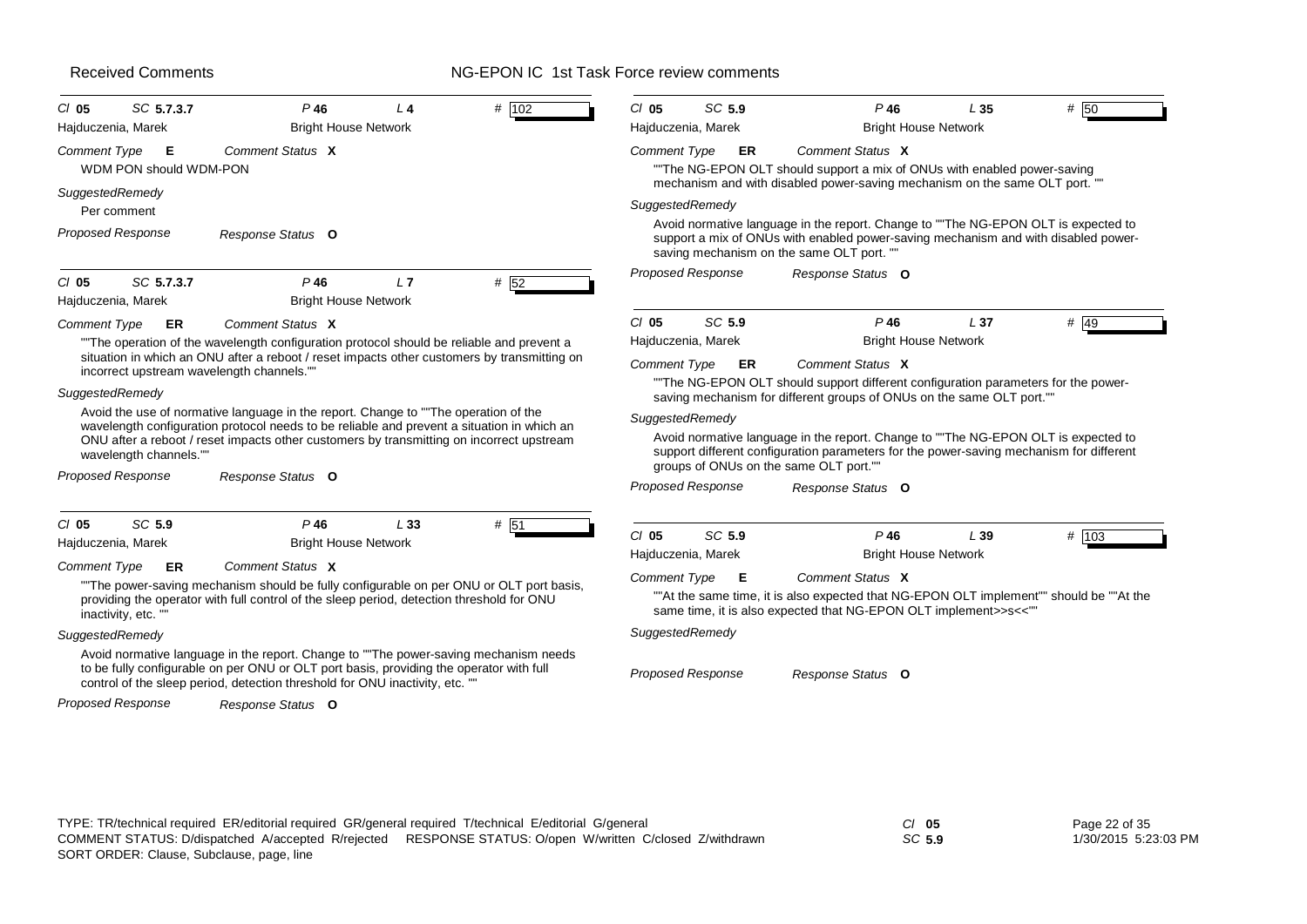# NG-EPON IC 1st Task Force review comments

| SC <sub>7</sub><br>$CI$ 05                                                                                                          | $P$ 44                                                                                                                                                                                                                                                                                                                                                                                     | $\perp$ 1      | # 191 | $CI$ 05                                                                      | SC 7.3.3                            | $P$ 44                                                                                                                                                                                                                                                                                                                                                                   | L <sub>28</sub> | # 17   |
|-------------------------------------------------------------------------------------------------------------------------------------|--------------------------------------------------------------------------------------------------------------------------------------------------------------------------------------------------------------------------------------------------------------------------------------------------------------------------------------------------------------------------------------------|----------------|-------|------------------------------------------------------------------------------|-------------------------------------|--------------------------------------------------------------------------------------------------------------------------------------------------------------------------------------------------------------------------------------------------------------------------------------------------------------------------------------------------------------------------|-----------------|--------|
| Tanaka, Kazuki<br>Comment Type<br>T.<br>SuggestedRemedy                                                                             | <b>KDDI R&amp;D Laboratorie</b><br>Comment Status X<br>Draft says: ""Unidirectional (downstream-only, with center wavelength at 1550 nm) RF<br>overlay"". But the wavelength seems to be imprecise.<br>The sentence should be changed to: ""Unidirectional (downstream-only, with wavelength<br>range from 1550 nm to 1560 nm) RF overlay"".                                               |                |       | Harstead, Ed<br>Comment Type<br>SuggestedRemedy                              | Е                                   | Alcatel-Lucent<br>Comment Status D<br>References to ""RF overlay"" in section title and following text remain. As discussed in<br>Atlanta, there is no definition for ""RF overlay"" in the document, and the term seems to be<br>used interchangeably with RFoG. I believe we agreed to use RFoG, which is defined.<br>Replace ""RF overlay"" with ""RFoG"" everywhere. |                 |        |
| <b>Proposed Response</b>                                                                                                            | Response Status O                                                                                                                                                                                                                                                                                                                                                                          |                |       | <b>Proposed Response</b>                                                     |                                     | Response Status O                                                                                                                                                                                                                                                                                                                                                        |                 |        |
| SC <sub>7</sub><br>$CI$ 05<br>Tanaka, Kazuki                                                                                        | $P$ 44<br><b>KDDI R&amp;D Laboratorie</b>                                                                                                                                                                                                                                                                                                                                                  | $L_3$          | # 192 | $CI$ 06<br>Harstead, Ed                                                      | SC <sub>2</sub>                     | P <sub>54</sub><br>Alcatel-Lucent                                                                                                                                                                                                                                                                                                                                        | L <sub>13</sub> | $#$ 20 |
| Comment Type<br>$\mathbf{T}$<br>SuggestedRemedy<br><b>Proposed Response</b>                                                         | Comment Status X<br>Draft says: ""Bidirectional (with downstream center wavelength at 1550 nm and upstream<br>center wavelength at 1610 nm)"". But the wavelength seems to be imprecise.<br>The sentence should be changed to: ""Bidirectional (with downstream wavelength range<br>from 1550 nm to 1560 nm and upstream wavelength range from 1550 nm to 1610 nm)"".<br>Response Status O |                |       | <b>Comment Type</b><br>SuggestedRemedy<br>Proposed Response                  | T                                   | Comment Status D<br>Propose to add subsection 6.2.1.1 on bit-interleaving, which can facilitate the<br>implementation of high speed TDM PONs.<br>Text will be sent in a separate contribution: ngepon 0215 harstead 01<br>Response Status O                                                                                                                              |                 |        |
| SC <sub>7</sub><br>$CI$ 05<br>Tanaka, Kazuki<br><b>Comment Type</b><br>Е<br>SuggestedRemedy<br>Replace ""1G-EPON"" by ""10G-EPON"". | P <sub>45</sub><br><b>KDDI R&amp;D Laboratorie</b><br>Comment Status X<br>Since this sub-section describes ""NG-EPON Coexisting with 10G-EPON and Optional RF<br>Overlay, ""1G-EPON"" in line 2 must be a typographical error.                                                                                                                                                             | L <sub>2</sub> | # 193 | $Cl$ 06<br>Harstead, Ed<br><b>Comment Type</b><br>usable.<br>SuggestedRemedy | SC 2.3<br>Е<br>Delete the sentence. | P <sub>55</sub><br>Alcatel-Lucent<br>Comment Status D<br>re: ""complete reuse of the currently existing TDM-PON solutions per wavelength.""<br>""Complete"" is an overstatement, as 10G EPON OLT and ONU optics will likely not be re-                                                                                                                                   | L <sub>17</sub> | # 21   |
| <b>Proposed Response</b>                                                                                                            | Response Status O                                                                                                                                                                                                                                                                                                                                                                          |                |       | Proposed Response                                                            |                                     | Response Status O                                                                                                                                                                                                                                                                                                                                                        |                 |        |

*SC* **2.3**

Page 23 of 35 1/30/2015 5:23:03 PM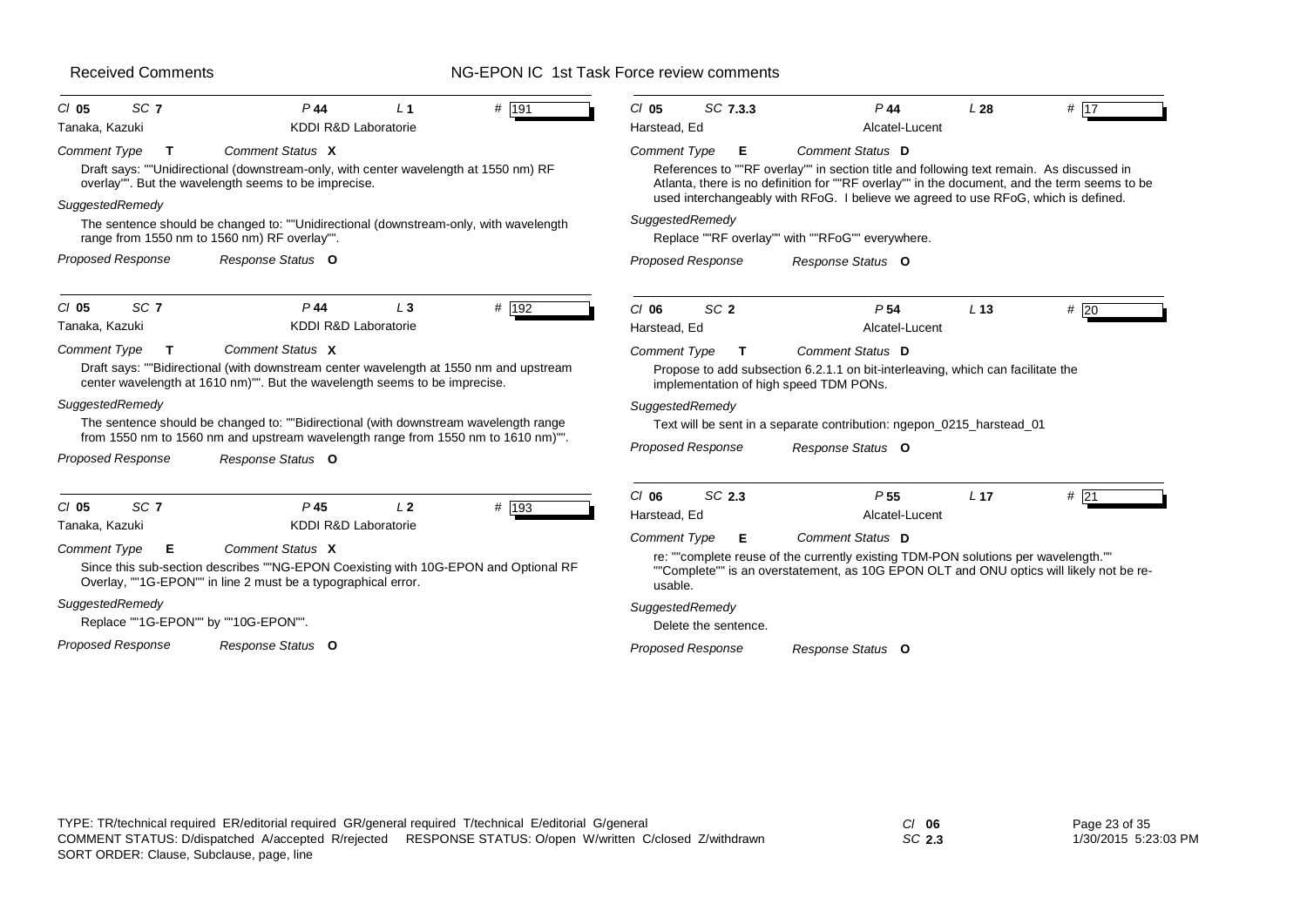| SC 2.3<br>$CI$ 06<br>Harstead, Ed                                                            | P <sub>56</sub><br>Alcatel-Lucent                                                                                                                                                                                                                                                    | L <sub>15</sub> | # 22          | $CI$ 06<br>Harstead, Ed                                           | SC <sub>3</sub>                                                           | P <sub>57</sub><br>Alcatel-Lucent                                                                                                                                                                                                                                                                                                                                                                                                                                                                                                                                                                                                                                                                                                       | L20   | # 25 |
|----------------------------------------------------------------------------------------------|--------------------------------------------------------------------------------------------------------------------------------------------------------------------------------------------------------------------------------------------------------------------------------------|-----------------|---------------|-------------------------------------------------------------------|---------------------------------------------------------------------------|-----------------------------------------------------------------------------------------------------------------------------------------------------------------------------------------------------------------------------------------------------------------------------------------------------------------------------------------------------------------------------------------------------------------------------------------------------------------------------------------------------------------------------------------------------------------------------------------------------------------------------------------------------------------------------------------------------------------------------------------|-------|------|
| <b>Comment Type</b><br>Е<br>SuggestedRemedy<br><b>Proposed Response</b>                      | Comment Status D<br>gratuitous salesmanship in ""This particular arrangement is therefore ideal for supporting<br>both residential and commercial services on a single access platform.""<br>replace ""is therefore ideal for supporting"" with ""can support""<br>Response Status O |                 |               | <b>Comment Type</b>                                               | T                                                                         | Comment Status D<br>disagree with ""While a number of more spectrally efficient modulation schemes have<br>been proposed to-date [references needed], the level of their technical maturity at this<br>time would likely not allow for their immediate application into the optical access network,<br>primarily because of the resulting cost and complexity of optical modules, specifically on<br>the ONU side."" The subsequent sections propose simple duobinary and PAM-4<br>modulation schemes that could be cost-effective in ONUs when compared to the cost of<br>tunable lasers required by some other NG-EPON candidate technologies. 25 Gb/s<br>duobinary in particular uses the same (non-tunable) ONU optics as 10G EPON. |       |      |
| SC 2.3<br>$CI$ 06<br>Harstead, Ed<br><b>Comment Type</b><br>Е                                | P <sub>56</sub><br>Alcatel-Lucent<br>Comment Status D<br>gratuitous salesmanship in ""Hybrid PON access systems are natural candidates for                                                                                                                                           | L <sub>17</sub> | #23           | SuggestedRemedy                                                   | propose to delete this text.<br><b>Proposed Response</b>                  | Response Status O                                                                                                                                                                                                                                                                                                                                                                                                                                                                                                                                                                                                                                                                                                                       |       |      |
| SuggestedRemedy<br><b>Proposed Response</b>                                                  | stacking multiple 10G-EPON systems in either symmetric or asymmetric configurations.""<br>delete ""are natural candidates for stacking"" with ""stack"".<br>Response Status O                                                                                                        |                 |               | $CI$ 06<br>Harstead, Ed<br><b>Comment Type</b>                    | SC <sub>3</sub><br>T                                                      | P <sub>57</sub><br>Alcatel-Lucent<br>Comment Status D<br>Should be clear that in the interest of low cost, only direct detection is considered (vs.                                                                                                                                                                                                                                                                                                                                                                                                                                                                                                                                                                                     | L20   | #28  |
| SC 2.3<br>$Cl$ 06<br>Harstead, Ed<br>Comment Type<br>Е<br>service to commercial customers."" | P <sub>57</sub><br>Alcatel-Lucent<br>Comment Status D<br>gratuitous salesmanship in ""Such data channels are ideal to provide multi-Gb/s access                                                                                                                                      | L <sub>2</sub>  | # $\sqrt{24}$ | SuggestedRemedy                                                   | coherent detection).<br>following sections.""<br><b>Proposed Response</b> | After ""more than one bit to be encoded into a single baud."" add this sentence: ""To<br>meet the requirements of low cost, only direct detection systems are considered in the<br>Response Status O                                                                                                                                                                                                                                                                                                                                                                                                                                                                                                                                    |       |      |
| SuggestedRemedy<br>replace ""are ideal to"" with ""can"".<br><b>Proposed Response</b>        | Response Status O                                                                                                                                                                                                                                                                    |                 |               | $CI$ 06<br>Harstead, Ed<br><b>Comment Type</b><br>SuggestedRemedy | SC 3.6<br>Е<br>delete 6.3.6 section title<br><b>Proposed Response</b>     | P68<br>Alcatel-Lucent<br><b>Comment Status D</b><br>6.3.6 is actually not a new section, it is part of 6.3.5 (OFDM)<br>Response Status O                                                                                                                                                                                                                                                                                                                                                                                                                                                                                                                                                                                                | $L_3$ | # 26 |

| TYPE: TR/technical required ER/editorial required GR/general required T/technical E/editorial G/general   | $Cl$ 06 | Page 24 of 35        |
|-----------------------------------------------------------------------------------------------------------|---------|----------------------|
| COMMENT STATUS: D/dispatched A/accepted R/rejected RESPONSE STATUS: O/open W/written C/closed Z/withdrawn | SC 3.6  | 1/30/2015 5:23:03 PM |
| SORT ORDER: Clause, Subclause, page, line                                                                 |         |                      |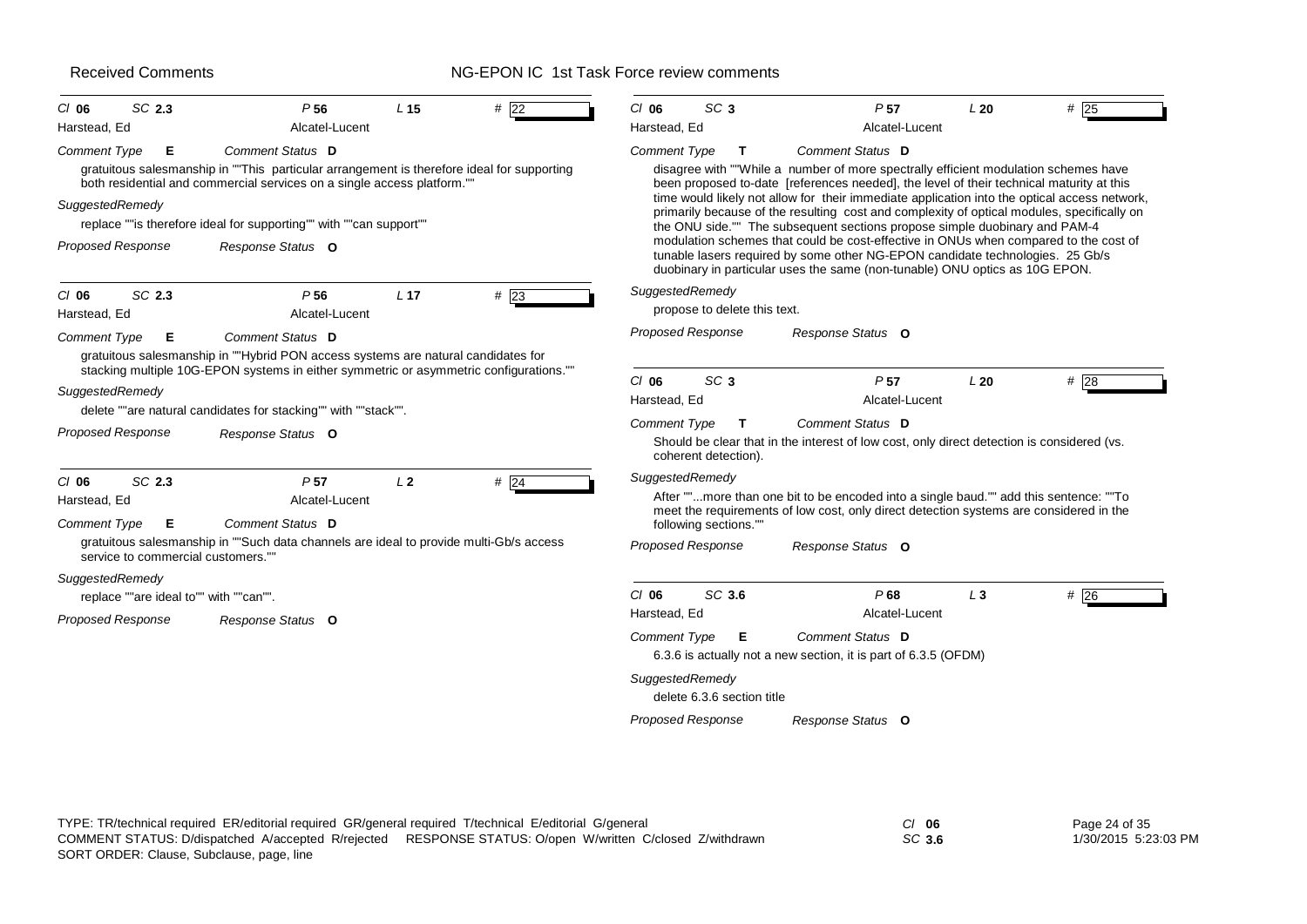# NG-EPON IC 1st Task Force review comments

| SC <sub>5</sub><br>$CI$ 06                    | P <sub>72</sub>                                                                                                                                                                                                                                                                                                                                                                             | L26    | #27   | $CI$ 06                 | SC <sub>6</sub>                 |                                                                                                                                                             | P <sub>74</sub>       | L <sub>28</sub> | # 31                                                                                                                                                                                                                                                                                                                           |
|-----------------------------------------------|---------------------------------------------------------------------------------------------------------------------------------------------------------------------------------------------------------------------------------------------------------------------------------------------------------------------------------------------------------------------------------------------|--------|-------|-------------------------|---------------------------------|-------------------------------------------------------------------------------------------------------------------------------------------------------------|-----------------------|-----------------|--------------------------------------------------------------------------------------------------------------------------------------------------------------------------------------------------------------------------------------------------------------------------------------------------------------------------------|
| Harstead, Ed                                  | Alcatel-Lucent                                                                                                                                                                                                                                                                                                                                                                              |        |       | Harstead, Ed            |                                 |                                                                                                                                                             | Alcatel-Lucent        |                 |                                                                                                                                                                                                                                                                                                                                |
| <b>Comment Type</b><br>т<br>SuggestedRemedy   | Comment Status D<br>in Figure 49, correct downstream spectrum for RFoG is still not indicated (1540-1565).<br>Also RFoG upstream spectrums are not correct: should be 1600-1620 and 1260-1360.                                                                                                                                                                                              |        |       | <b>Comment Type</b>     | E.                              | Comment Status D                                                                                                                                            |                       |                 | Not sure why I understand that Plan B, which does not require co-existence with 1G-<br>EPON, does not take advantage of the O-band (while Plan D, which must require 1G-<br>EPON co-existence, does use the O-band and causes overlap). Again, 20 nm and 10 nm                                                                 |
|                                               | correct the figure. Also, show RFoG spectra in Table 7, to be consistent with other items.                                                                                                                                                                                                                                                                                                  |        |       |                         | spectral widths seem arbitrary. |                                                                                                                                                             |                       |                 |                                                                                                                                                                                                                                                                                                                                |
| <b>Proposed Response</b>                      | Response Status O                                                                                                                                                                                                                                                                                                                                                                           |        |       |                         |                                 | in this scenario that does not require 1G-EPON coexistence.                                                                                                 |                       |                 | Also don"t understand why ""existing wavelength filters on 1G-EPON devices"" is relevant                                                                                                                                                                                                                                       |
|                                               |                                                                                                                                                                                                                                                                                                                                                                                             |        |       | SuggestedRemedy         |                                 |                                                                                                                                                             |                       |                 |                                                                                                                                                                                                                                                                                                                                |
| SC <sub>6</sub><br>$CI$ 06                    | P74                                                                                                                                                                                                                                                                                                                                                                                         | $L$ 10 | # 194 |                         |                                 | not sure, not sure what the authors had in mind here.                                                                                                       |                       |                 |                                                                                                                                                                                                                                                                                                                                |
| Tanaka, Kazuki                                | <b>KDDI R&amp;D Laboratorie</b>                                                                                                                                                                                                                                                                                                                                                             |        |       |                         | Proposed Response               | Response Status O                                                                                                                                           |                       |                 |                                                                                                                                                                                                                                                                                                                                |
| <b>Comment Type</b><br>$\mathbf T$            | Comment Status X                                                                                                                                                                                                                                                                                                                                                                            |        |       |                         |                                 |                                                                                                                                                             |                       |                 |                                                                                                                                                                                                                                                                                                                                |
| mention about this.                           | In the section 5.7.2, the draft says ""the NG-EPON may partially or completely reuse 1G-<br>EPON downstream and/or upstream spectrum"". However, the section 6.6 does not                                                                                                                                                                                                                   |        |       | $Cl$ 06<br>Harstead, Ed | SC 6.1                          |                                                                                                                                                             | P74<br>Alcatel-Lucent | L <sub>14</sub> | #29                                                                                                                                                                                                                                                                                                                            |
| SuggestedRemedy                               |                                                                                                                                                                                                                                                                                                                                                                                             |        |       | <b>Comment Type</b>     | Т                               | Comment Status X                                                                                                                                            |                       |                 |                                                                                                                                                                                                                                                                                                                                |
| upstream channels is possible.""              | To keep consistency with the section 5.7.2, add the following sentence (which is based on<br>the section 5.7.2) after the line 10 on page 74.<br>""Once all 1G-EPON active devices have been removed from the given ODN, the NG-<br>EPON may partially or completely reuse 1G-EPON downstream and/or upstream<br>spectrum, assuming that TDM or WDM separation between 10G-EPON and NG-EPON |        |       |                         |                                 | ngepon_0115_harstead_03a.pdf, in this scenario the spectrum available is:<br>upstream: 1524-1560 and 1596-1625 nm<br>downstream: 1539-1560 and 1596-1625 nm |                       |                 | Plan A is for NG-EPON coexistence with 1G-EPON (1260-1360 upstream) and 10G-<br>EPON. It proposes NG-EPON to be 10 nm 1550-1560 downstream and 10 nm 1530-1540<br>upstream. But why 10 nm? Seems arbitrary. TDM-PON would probably require less,<br>TWDM-PON upstream probably more, and WDM-PON definitely more. According to |
| <b>Proposed Response</b><br>Response Status O |                                                                                                                                                                                                                                                                                                                                                                                             |        |       |                         |                                 | determined, then can choose from the above.                                                                                                                 |                       |                 | (then, once the NG-EPON technology is selected and required amount of spectrum is                                                                                                                                                                                                                                              |

#### *SuggestedRemedy*

propose to replace 10 nm 1550-1560 downstream and 10 nm 1530-1540 with upstream: 1524-1560 and 1596-1625 nmdownstream: 1539-1560 and 1596-1625 nm

*Response Status* **O** *Proposed Response*

*SC* **6.1**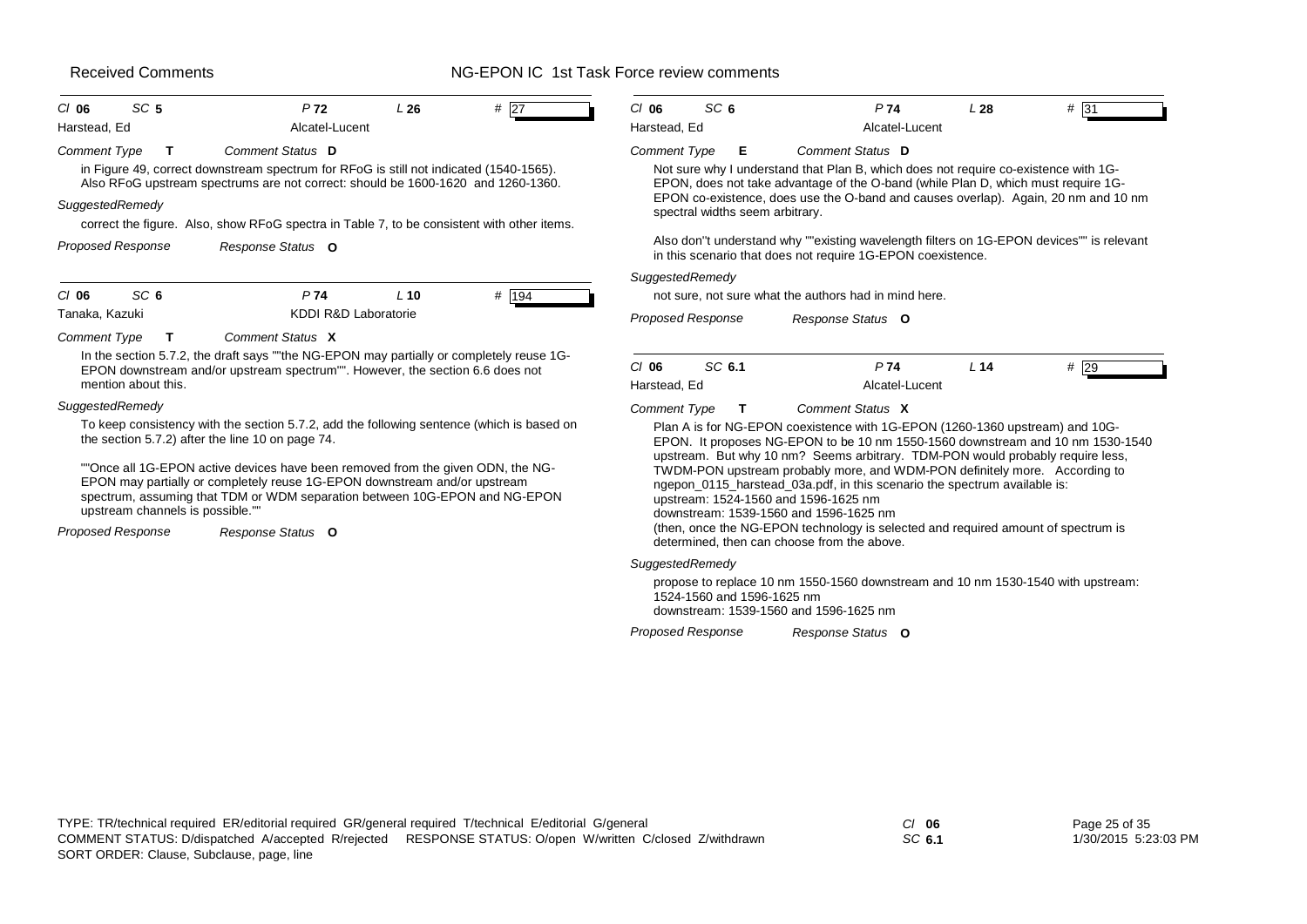| SC 6.2<br>$CI$ 06                                                                                                   | P <sub>53</sub>                                                                                         | L <sub>27</sub> | # 124 | $CI$ 06                       | SC 6.2.1                                                      | P <sub>54</sub>                                                                                                                                                                                                                                    | L <sub>35</sub> | # 125 |
|---------------------------------------------------------------------------------------------------------------------|---------------------------------------------------------------------------------------------------------|-----------------|-------|-------------------------------|---------------------------------------------------------------|----------------------------------------------------------------------------------------------------------------------------------------------------------------------------------------------------------------------------------------------------|-----------------|-------|
| Remein, Duane                                                                                                       | Huawei Technologies                                                                                     |                 |       | Remein, Duane                 |                                                               | Huawei Technologies                                                                                                                                                                                                                                |                 |       |
| Comment Type<br>$\mathbf{T}$<br>""CDM-PON. or""<br>the only place it is mentioned in the report.<br>SuggestedRemedy | Comment Status X<br>While we have a description of OFDM-PON there is no such thing for CDM-PON, this is |                 |       | <b>Comment Type</b>           | $\mathbf{T}$<br>doubled every two years""<br>actual PON rates | Comment Status X<br>"Throughout this history, commercially deployed TDM PON bit rates have consistently<br>I know of no 2 Gpbs or 4 Gbps or 8 Gbps PON systems. The trend line does not reflect                                                    |                 |       |
| Strike ""CDM-PON, or""                                                                                              |                                                                                                         |                 |       | SuggestedRemedy               |                                                               |                                                                                                                                                                                                                                                    |                 |       |
| <b>Proposed Response</b>                                                                                            | Response Status O                                                                                       |                 |       |                               | Change to read:                                               | ""On average commercially deployed TDM PON bit rates tend to double once every two<br>years if plotted over the last 20 years.""                                                                                                                   |                 |       |
| SC 6.2<br>$CI$ 06<br>Harstead, Ed                                                                                   | P74<br>Alcatel-Lucent                                                                                   | L <sub>27</sub> | #30   |                               | Proposed Response                                             | Response Status O                                                                                                                                                                                                                                  |                 |       |
| <b>Comment Type</b><br>Е                                                                                            | Comment Status D<br>inappropriate terminology: ""RF overlay"" here and throughout section 6.6           |                 |       | $Cl$ 06<br>Hajduczenia, Marek | SC 6.2.3                                                      | P <sub>55</sub><br><b>Bright House Network</b>                                                                                                                                                                                                     | L <sub>15</sub> | # 106 |
| SuggestedRemedy<br>replace with ""RFoG""                                                                            |                                                                                                         |                 |       | <b>Comment Type</b>           | $\mathbf{T}$                                                  | Comment Status X<br>We have a name for ""a hybrid TDM-PON / WDM-PON system"" - it is a ""hybrid PON""                                                                                                                                              |                 |       |
| <b>Proposed Response</b>                                                                                            | Response Status O                                                                                       |                 |       | SuggestedRemedy               |                                                               | Change ""hybrid TDM-PON / WDM-PON"" to ""hybrid PON"" within 6.2.3                                                                                                                                                                                 |                 |       |
| SC 6.2.1<br>$CI$ 06<br>Hajduczenia, Marek                                                                           | P <sub>53</sub><br><b>Bright House Network</b>                                                          | L36             | # 105 | <b>Proposed Response</b>      |                                                               | Response Status O                                                                                                                                                                                                                                  |                 |       |
| <b>Comment Type</b><br>$\mathbf{T}$                                                                                 | Comment Status X                                                                                        |                 |       | $CI$ 06                       | SC 6.3                                                        | P <sub>57</sub>                                                                                                                                                                                                                                    | L <sub>9</sub>  | # 107 |
| ""as shown in Figure 1 [eh2].""                                                                                     |                                                                                                         |                 |       | Hajduczenia, Marek            |                                                               | <b>Bright House Network</b>                                                                                                                                                                                                                        |                 |       |
| SuggestedRemedy                                                                                                     |                                                                                                         |                 |       | Comment Type                  | $\mathbf{T}$                                                  | Comment Status X                                                                                                                                                                                                                                   |                 |       |
| Figure 1 should be Figure 29 (likely)                                                                               | Reference [eh2] is also incorrect and needs to be updated                                               |                 |       |                               |                                                               | Text in lines 9-13 seems to be a repetition of text from introduction to 6.2.1. It is best if we<br>avoid repetition of text, unless it is strictly needed.                                                                                        |                 |       |
| <b>Proposed Response</b>                                                                                            | Response Status O                                                                                       |                 |       | SuggestedRemedy               |                                                               |                                                                                                                                                                                                                                                    |                 |       |
|                                                                                                                     |                                                                                                         |                 |       |                               |                                                               | Mark the text for removal, or reference 6.2.1 for challenges of TDM PON.<br>Similarly first sentence on page 57, line 26 should be changed to read: ""NRZ modulation<br>is the simplest and lowest cost way to transmit data over optical fiber."" |                 |       |
|                                                                                                                     |                                                                                                         |                 |       |                               | <b>Proposed Response</b>                                      | Response Status O                                                                                                                                                                                                                                  |                 |       |

| TYPE: TR/technical required ER/editorial required GR/general required T/technical E/editorial G/general | $Cl$ 06                                                                                                   | Page 26 of 35 |                      |
|---------------------------------------------------------------------------------------------------------|-----------------------------------------------------------------------------------------------------------|---------------|----------------------|
|                                                                                                         | COMMENT STATUS: D/dispatched A/accepted R/rejected RESPONSE STATUS: O/open W/written C/closed Z/withdrawn | SC 6.3        | 1/30/2015 5:23:03 PM |
| SORT ORDER: Clause, Subclause, page, line                                                               |                                                                                                           |               |                      |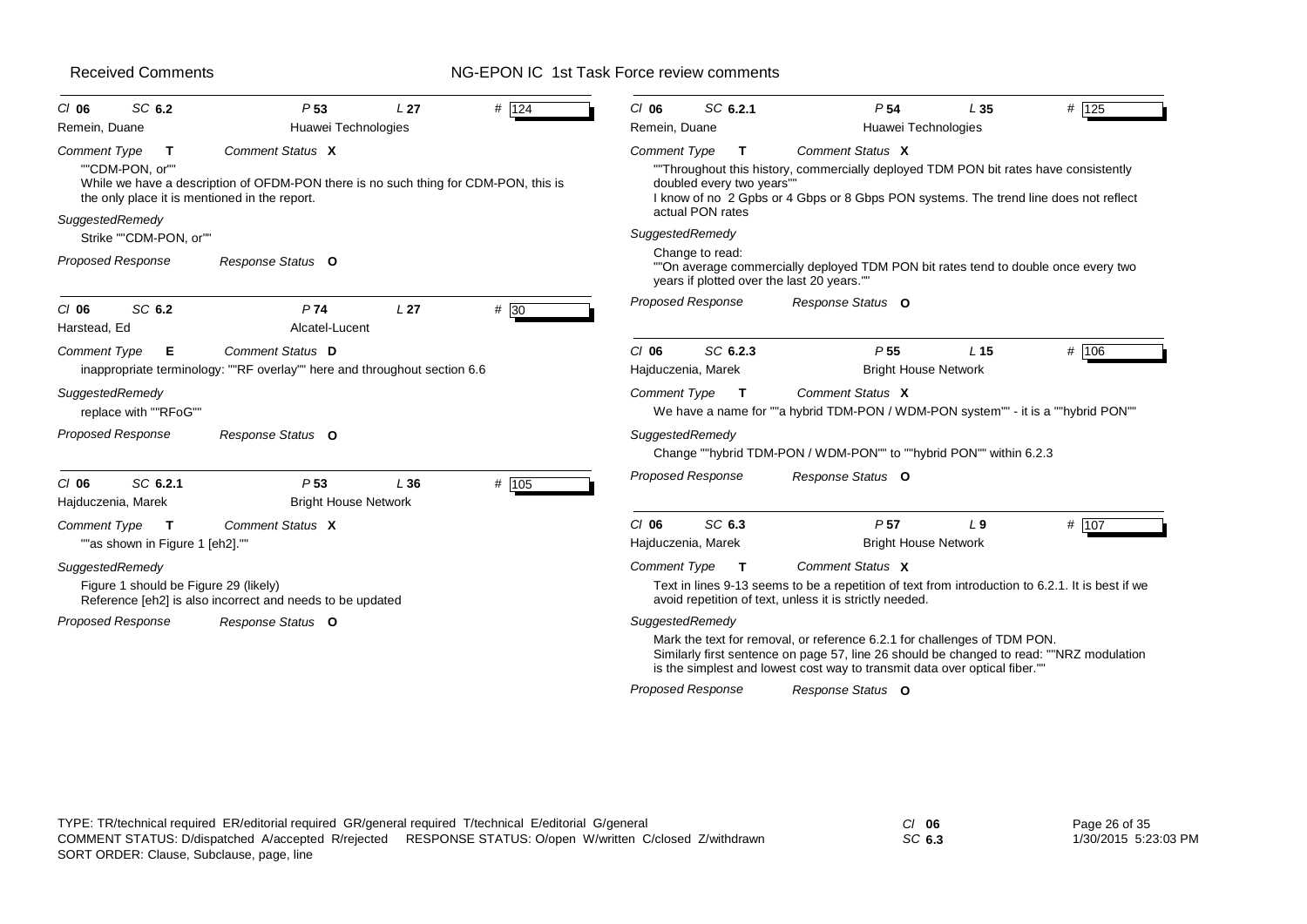# NG-EPON IC 1st Task Force review comments

| SC 6.3<br>$CI$ 06<br>Remein, Duane                                                                                          | P <sub>57</sub><br>Huawei Technologies                                                                                                                                                                                                                                                                                                                  | L <sub>9</sub> | # 126 | $CI$ 06                                        | SC 6.3.1<br>Hajduczenia, Marek | P <sub>57</sub><br><b>Bright House Network</b>                                                                                                     | L26             | # 108 |
|-----------------------------------------------------------------------------------------------------------------------------|---------------------------------------------------------------------------------------------------------------------------------------------------------------------------------------------------------------------------------------------------------------------------------------------------------------------------------------------------------|----------------|-------|------------------------------------------------|--------------------------------|----------------------------------------------------------------------------------------------------------------------------------------------------|-----------------|-------|
| <b>Comment Type</b><br>E                                                                                                    | Comment Status X<br>This first para with it"s four bullets is nearly identical to 6.2.1.                                                                                                                                                                                                                                                                |                |       | <b>Comment Type</b>                            | - E                            | Comment Status X<br>It is not clear why the whole text is written in Past Simple tense.                                                            |                 |       |
| SuggestedRemedy<br>Change 6.3 as follows:<br>Strike the 1st para and it"s bullets.<br>Reword 1st sentence of 2nd para from: | ""While it may be possible to achieve the next step in speed with NRZ transmission,<br>penalties resulting from increasing line rate could be offset to some extent by using more                                                                                                                                                                       |                |       | SuggestedRemedy                                | <b>Proposed Response</b>       | Convert the statement into Present Simple.<br>Response Status O                                                                                    |                 |       |
| single baud.""<br>To:                                                                                                       | advanced, non-NRZ modulation schemes that allow more than one bit to be encoded into a                                                                                                                                                                                                                                                                  |                |       | $Cl$ 06                                        | SC 6.3.1<br>Hajduczenia, Marek | P <sub>57</sub><br><b>Bright House Network</b>                                                                                                     | L <sub>37</sub> | # 109 |
|                                                                                                                             | "While it may be possible to overcome the issues outlined in 6.2.1 and achieve the next<br>TDM-PON speed step with NRZ transmission, increased penalties due to the higher line<br>rate could be offset to some extent by using more advanced, non-NRZ modulation<br>schemes. Such schemes allow more than one bit to be encoded into a single baud. "" |                |       | <b>Comment Type</b><br>SuggestedRemedy         | <b>ER</b>                      | Comment Status X<br>Avoid breaking tables across pages                                                                                             |                 |       |
| Proposed Response                                                                                                           | Response Status O                                                                                                                                                                                                                                                                                                                                       |                |       |                                                | <b>Proposed Response</b>       | Response Status O                                                                                                                                  |                 |       |
| SC <sub>6.3</sub><br>$Cl$ 06<br>Harstead, Ed                                                                                | P <sub>75</sub><br>Alcatel-Lucent                                                                                                                                                                                                                                                                                                                       | L <sub>1</sub> | #32   | $Cl$ 06                                        | SC 6.3.1                       | P <sub>58</sub><br>Huawei Technologies                                                                                                             | L <sub>18</sub> | # 127 |
| Comment Type<br>$\mathbf{T}$<br>upstream: 1524-1539<br>downstream: 1596-1599                                                | Comment Status X<br>Plan C is the most constrained case. When the correct spectra for RFoG are considered,<br>the available spectrum to avoid overlap are:<br>as indicated in ngepon_0115_harstead_03a.pdf                                                                                                                                              |                |       | Remein, Duane<br><b>Comment Type</b><br>launch | Е<br>wording improvement:      | Comment Status X<br>""For the upstream direction, 10GBASE-PR(X)-D4 has 0.5 dB worse sensitivity, so ONU<br>powers will need to be 0.5 dB higher."" |                 |       |
| SuggestedRemedy<br>Proposed Response                                                                                        | (Again, 10 nm spectra mentioned are arbitrary).<br>replace 1595-1605/1530-1540 with 1596-1599/1524-1539.<br>Response Status O                                                                                                                                                                                                                           |                |       | SuggestedRemedy<br>change to:                  |                                | "In the upstream direction, the 10GBASE-PR(X)-D4 receive sensitivity is 0.5 dB worse, so<br>ONU launch powers will need to be 0.5 dB higher.""     |                 |       |
|                                                                                                                             |                                                                                                                                                                                                                                                                                                                                                         |                |       |                                                | <b>Proposed Response</b>       | Response Status O                                                                                                                                  |                 |       |

*SC* **6.3.1**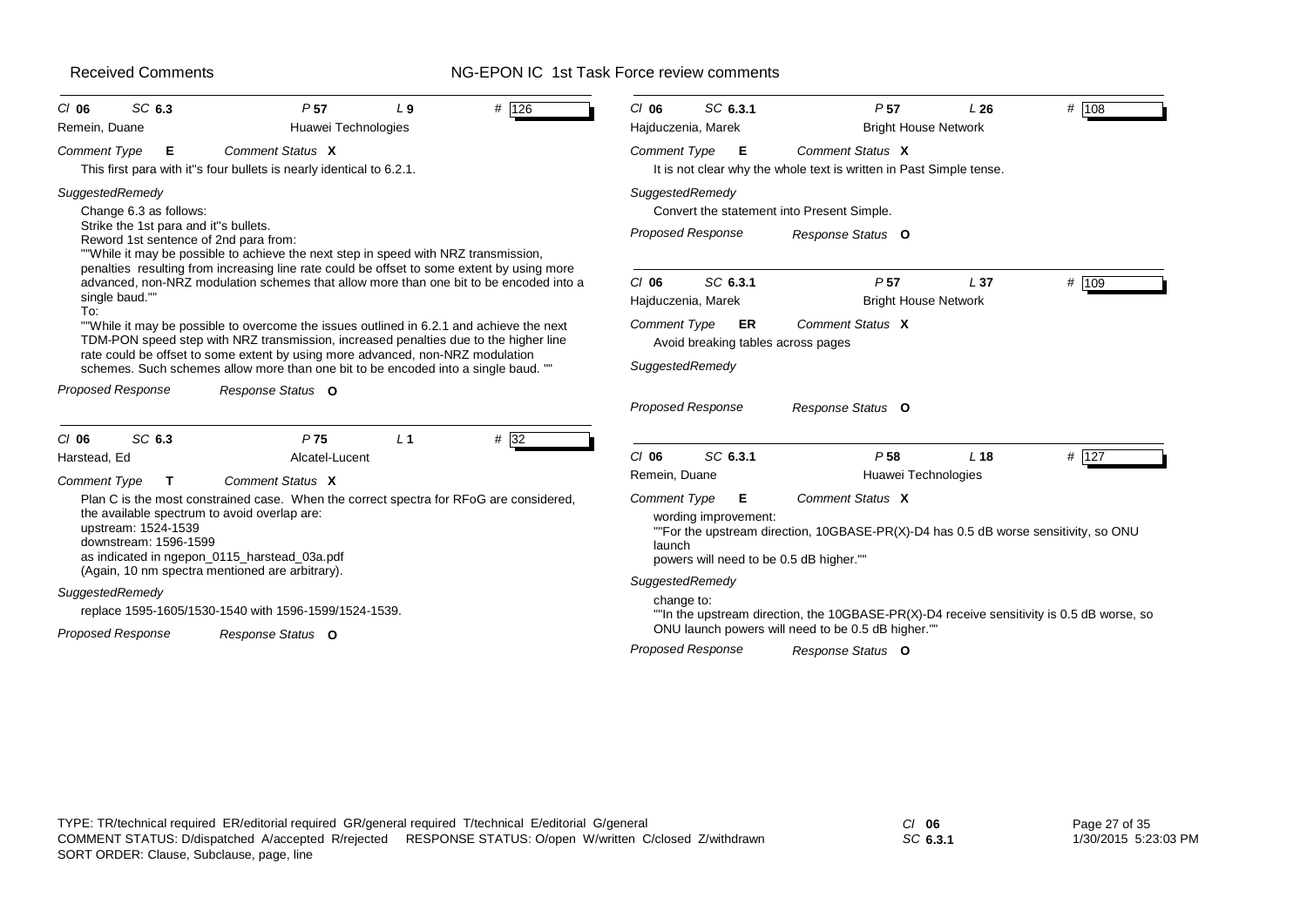# NG-EPON IC 1st Task Force review comments

| SC 6.3.1<br>$CI$ 06<br>Remein, Duane              | P <sub>58</sub><br>Huawei Technologies                                                                                                                                                                                                                                  | L20            | # 128  | SC 6.3.2<br>$CI$ 06<br>Hajduczenia, Marek   | P <sub>59</sub><br><b>Bright House Network</b>                                                                                                                                                                | L <sub>13</sub> | # 111 |
|---------------------------------------------------|-------------------------------------------------------------------------------------------------------------------------------------------------------------------------------------------------------------------------------------------------------------------------|----------------|--------|---------------------------------------------|---------------------------------------------------------------------------------------------------------------------------------------------------------------------------------------------------------------|-----------------|-------|
| Comment Type<br>Е<br>missing space: ""25 Gb/sand" | Comment Status X                                                                                                                                                                                                                                                        |                |        | Comment Type<br>ER                          | Comment Status X<br>Format of Table 4 is different than any other table in the document (1, 2, 3)                                                                                                             |                 |       |
| SuggestedRemedy<br>to: ""25 Gb/s and""            |                                                                                                                                                                                                                                                                         |                |        | SuggestedRemedy                             | Align formats of all tables in the document to make them consistent.                                                                                                                                          |                 |       |
| $\wedge$<br><b>Proposed Response</b>              | Response Status O                                                                                                                                                                                                                                                       |                |        | <b>Proposed Response</b>                    | Response Status O                                                                                                                                                                                             |                 |       |
| SC 6.3.1<br>$Cl$ 06                               | P <sub>58</sub>                                                                                                                                                                                                                                                         | $L_6$          | # 110  | SC 6.3.2<br>$CI$ 06<br>Hajduczenia, Marek   | P60<br><b>Bright House Network</b>                                                                                                                                                                            | L <sub>27</sub> | # 112 |
| Hajduczenia, Marek<br>Comment Type<br>Е           | <b>Bright House Network</b><br>Comment Status X<br>It is not clear why the NOTE text is in paren                                                                                                                                                                        |                |        | Comment Type<br>Е                           | Comment Status X<br>It is not clear why the text on page 60, lines 27-31 and following page, lines 1-8 is bulleted.                                                                                           |                 |       |
| SuggestedRemedy                                   | Remove () around the note. It can be part of the main text without any problems.                                                                                                                                                                                        |                |        | SuggestedRemedy<br><b>Proposed Response</b> | Convert the target text into regular paragraphs.<br>Response Status O                                                                                                                                         |                 |       |
| <b>Proposed Response</b>                          | Response Status O                                                                                                                                                                                                                                                       |                |        |                                             |                                                                                                                                                                                                               |                 |       |
| SC 6.3.2<br>$CI$ 06<br>Hajduczenia, Marek         | P <sub>59</sub><br><b>Bright House Network</b>                                                                                                                                                                                                                          | L <sub>0</sub> | # $48$ | SC 6.3.2<br>$CI$ 06<br>Hajduczenia, Marek   | P61<br><b>Bright House Network</b>                                                                                                                                                                            | L <sub>12</sub> | # 113 |
| Comment Type<br><b>ER</b>                         | Comment Status D<br>"To cost-optimize a TDM-PON, the lowest bandwidth components should be placed in the                                                                                                                                                                |                |        | <b>Comment Type</b><br><b>ER</b>            | Comment Status X<br>""dispersion compensation for the considered bit rates"" - I believe early on we define the<br>acronym DC for Dispersion Compensation. It is not userd consistently, though, in the draft |                 |       |
| SuggestedRemedy                                   | ONU, i.e., the duobinary encoding should be done by the ONU receiver for downstream""<br>Avoid normative language in the report. Change to: ""To cost-optimize a TDM-PON, the<br>lowest bandwidth components need to be placed in the ONU, i.e., the duobinary encoding |                |        | SuggestedRemedy<br>implied, with ""DC"".    | Replace all instances of ""dispersion compensation"" when the name of a function is                                                                                                                           |                 |       |
| <b>Proposed Response</b>                          | is performed within the ONU receiver for the downstream direction."<br>Response Status O                                                                                                                                                                                |                |        | <b>Proposed Response</b>                    | Response Status O                                                                                                                                                                                             |                 |       |

*SC* **6.3.2**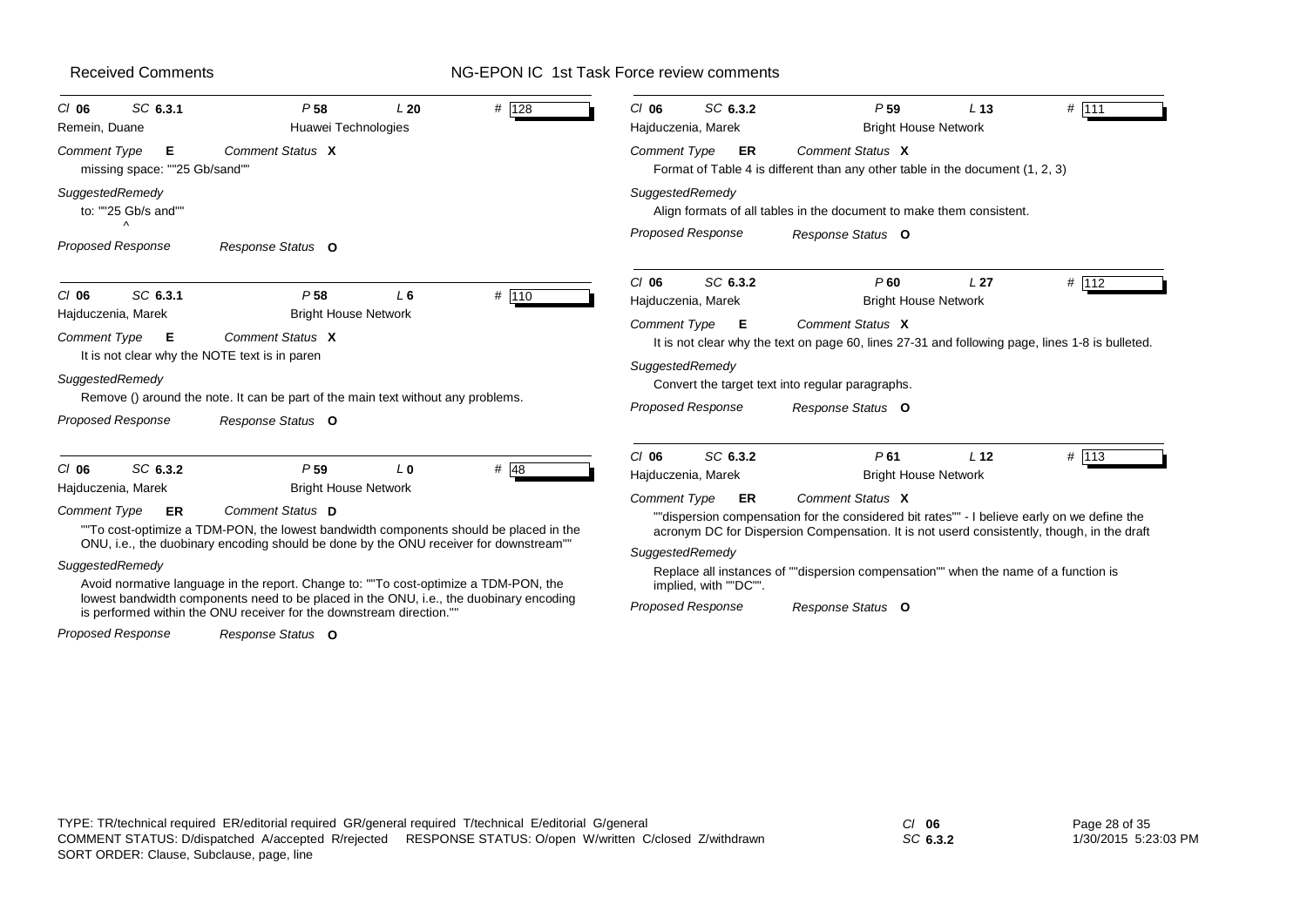# NG-EPON IC 1st Task Force review comments

| SC 6.3.2<br>$CI$ 06<br>Hajduczenia, Marek                                                                   | P61<br><b>Bright House Network</b>                                                 | L <sub>13</sub> | $#$ 114 | SC 6.3.3<br>$CI$ 06<br>Hajduczenia, Marek                                          | P62<br><b>Bright House Network</b>                                                                                                                                                                                                                                                                  | L <sub>2</sub>  | # 115  |
|-------------------------------------------------------------------------------------------------------------|------------------------------------------------------------------------------------|-----------------|---------|------------------------------------------------------------------------------------|-----------------------------------------------------------------------------------------------------------------------------------------------------------------------------------------------------------------------------------------------------------------------------------------------------|-----------------|--------|
| Comment Type<br>Е<br>SuggestedRemedy<br>Remove                                                              | Comment Status X<br>Some garbage ""PAM-4 Modulation"" text leaft begind in line 13 |                 |         | <b>Comment Type</b><br>$\mathbf{T}$<br>and combined into a single sentence.        | Comment Status X<br>""This leads to a signal with about half the signal spectrum, requiring components with<br>about half the bandwidth (see Table 5), while improving dispersion tolerance. All of this<br>with perhaps a manageable increase in complexity."" - this sentence could be simplified |                 |        |
| <b>Proposed Response</b><br>SC 6.3.2<br>$CI$ 06                                                             | Response Status O<br>P61                                                           | L <sub>13</sub> | # 131   | SuggestedRemedy                                                                    | Change to ""This leads to a signal with about half the signal spectrum, requiring<br>components with about half the bandwidth (see Table 5), while improving dispersion<br>tolerancec with a manageable increase in complexity.""                                                                   |                 |        |
| Remein, Duane                                                                                               | Huawei Technologies                                                                |                 |         | <b>Proposed Response</b>                                                           | Response Status O                                                                                                                                                                                                                                                                                   |                 |        |
| <b>Comment Type</b><br>Е<br>Stray PAM-4 Modulation<br>SuggestedRemedy<br>strike<br><b>Proposed Response</b> | Comment Status X<br>Response Status O                                              |                 |         | SC 6.3.4.1<br>$CI$ 06<br>Hajduczenia, Marek<br><b>Comment Type</b><br>$\mathbf{T}$ | P62<br><b>Bright House Network</b><br>Comment Status X<br>Note ""(25 Gb/s NRZ requires about 17.5 GHz, and is therefore unworkable with a 7 GHz<br>receiver)"" has nothing to do with the comparison of PAM-4 and duobinary                                                                         | L <sub>27</sub> | # 116  |
| SC 6.3.2<br>$CI$ 06<br>Remein, Duane<br><b>Comment Type</b><br>Е<br>Undefined term ""FBG""                  | P61<br>Huawei Technologies<br>Comment Status X                                     | L <sub>5</sub>  | # 130   | SuggestedRemedy<br>Remobve the note<br><b>Proposed Response</b>                    | Response Status O                                                                                                                                                                                                                                                                                   |                 |        |
| SuggestedRemedy                                                                                             | Also I don"t then we want dispersion compensation_s_                               |                 |         | SC 6.3.4.2<br>$Cl$ 06<br>Hajduczenia, Marek                                        | P64<br><b>Bright House Network</b>                                                                                                                                                                                                                                                                  | L6              | # $47$ |
| Change to Fiber Bragg grating base DC<br><b>Proposed Response</b>                                           | Response Status O                                                                  |                 |         | Comment Type<br>ER<br>tolerance.""                                                 | Comment Status D<br>""PAM-4 has half the baud rate as duobinary, which should lead to superior dispersion                                                                                                                                                                                           |                 |        |
|                                                                                                             |                                                                                    |                 |         | SuggestedRemedy                                                                    | Avoid normative language in the report. Change to: ""PAM-4 has half the baud rate as<br>duobinary, which is expected to lead to superior dispersion tolerance.""                                                                                                                                    |                 |        |
|                                                                                                             |                                                                                    |                 |         | <b>Proposed Response</b>                                                           | Response Status O                                                                                                                                                                                                                                                                                   |                 |        |

*SC* **6.3.4.2**

Page 29 of 35 1/30/2015 5:23:03 PM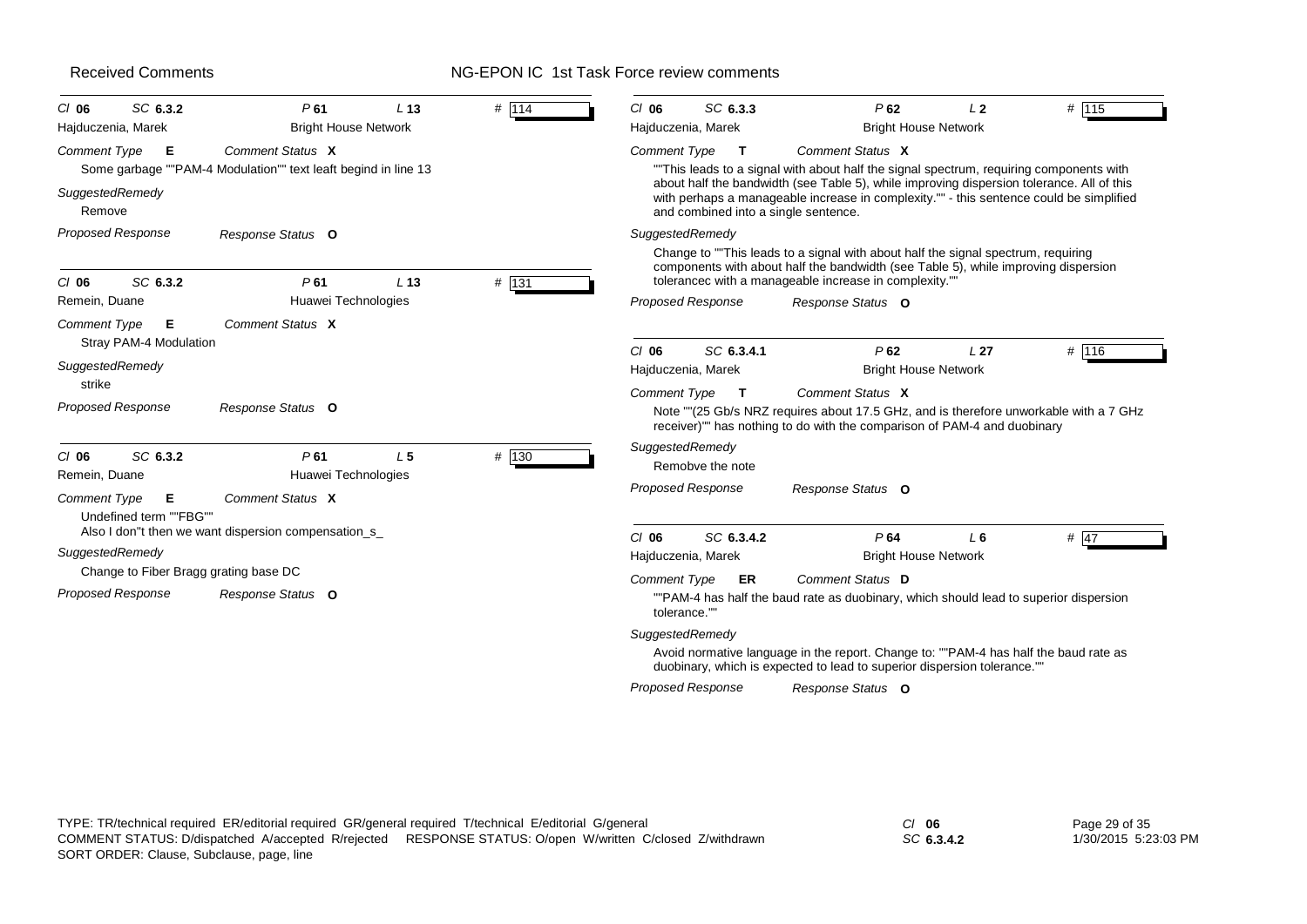#### NG-EPON IC 1st Task Force review comments

| SC 6.3.4.2<br>$CI$ 06<br>Powell, Bill | P64<br>Alcatel-Lucent                                                                                                                                                                                                          | L7              | # $43$ | SC 6.3.5<br>$CI$ 06<br>Remein, Duane                               | P65<br>Huawei Technologies                                                              | L24   | $#$ 133 |
|---------------------------------------|--------------------------------------------------------------------------------------------------------------------------------------------------------------------------------------------------------------------------------|-----------------|--------|--------------------------------------------------------------------|-----------------------------------------------------------------------------------------|-------|---------|
| <b>Comment Type</b><br>ER             | Comment Status D<br>Replace editor note ""[REF]"" with reference ""[21]""                                                                                                                                                      |                 |        | <b>Comment Type</b><br>E.<br>wording                               | Comment Status X<br>""After equalization the FFT the signal is sent""                   |       |         |
| SuggestedRemedy                       |                                                                                                                                                                                                                                |                 |        | SuggestedRemedy                                                    |                                                                                         |       |         |
| <b>Proposed Response</b>              | Response Status O                                                                                                                                                                                                              |                 |        |                                                                    | Change to: ""After equalization and FFT the signal is sent""<br>$\mathsf{M}$            |       |         |
|                                       |                                                                                                                                                                                                                                |                 |        | <b>Proposed Response</b>                                           | Response Status O                                                                       |       |         |
| SC 6.3.4.3<br>$CI$ 06                 | P64                                                                                                                                                                                                                            | L <sub>19</sub> | $#$ 46 |                                                                    |                                                                                         |       |         |
| Hajduczenia, Marek                    | <b>Bright House Network</b>                                                                                                                                                                                                    |                 |        | SC 6.3.5<br>$Cl$ 06                                                | P65                                                                                     | L26   | # 45    |
| <b>Comment Type</b><br>ER             | Comment Status D                                                                                                                                                                                                               |                 |        | Hajduczenia, Marek                                                 | <b>Bright House Network</b>                                                             |       |         |
|                                       | "should be more than offset by reduced signal distortion"                                                                                                                                                                      |                 |        | <b>Comment Type</b><br>ER                                          | Comment Status D                                                                        |       |         |
| SuggestedRemedy                       |                                                                                                                                                                                                                                |                 |        |                                                                    | ""In addition, one point should be explained""                                          |       |         |
| reduced signal distortion""           | Avoid normative language in the report. Change to ""is expected to be at least offset by                                                                                                                                       |                 |        | SuggestedRemedy                                                    |                                                                                         |       |         |
| <b>Proposed Response</b>              | Response Status O                                                                                                                                                                                                              |                 |        | should be explained"" altogether.                                  | Avoid normative language in the report. Remove the statement: "" In addition, one point |       |         |
|                                       |                                                                                                                                                                                                                                |                 |        | <b>Proposed Response</b>                                           | Response Status O                                                                       |       |         |
| SC 6.3.5<br>$CI$ 06                   | P65                                                                                                                                                                                                                            | L <sub>17</sub> | # 132  |                                                                    |                                                                                         |       |         |
| Remein, Duane                         | Huawei Technologies                                                                                                                                                                                                            |                 |        | SC 6.3.6<br>$Cl$ 06                                                | P68                                                                                     | $L_3$ | # 117   |
| Comment Type<br>т                     | Comment Status X                                                                                                                                                                                                               |                 |        | Hajduczenia, Marek                                                 | <b>Bright House Network</b>                                                             |       |         |
|                                       | ""A cyclic prefix is added to minimize inter-symbol interference (ISI)""<br>I don"t think the CP minimizes the ISI rather it mitigates it"s impact.<br>ISI is not use anywhere else in the doc and does note need it"s own TLA |                 |        | <b>Comment Type</b><br><b>TR</b><br>Unknown reference [NG-PON2 WP] | Comment Status X                                                                        |       |         |
| SuggestedRemedy                       | Change to: ""A cyclic prefix is added to mitigate inter-symbol interference""                                                                                                                                                  |                 |        | SuggestedRemedy<br>Provide the reference to this paper             |                                                                                         |       |         |
| <b>Proposed Response</b>              | Response Status O                                                                                                                                                                                                              |                 |        | <b>Proposed Response</b>                                           | Response Status O                                                                       |       |         |
|                                       |                                                                                                                                                                                                                                |                 |        |                                                                    |                                                                                         |       |         |

*SC* **6.3.6**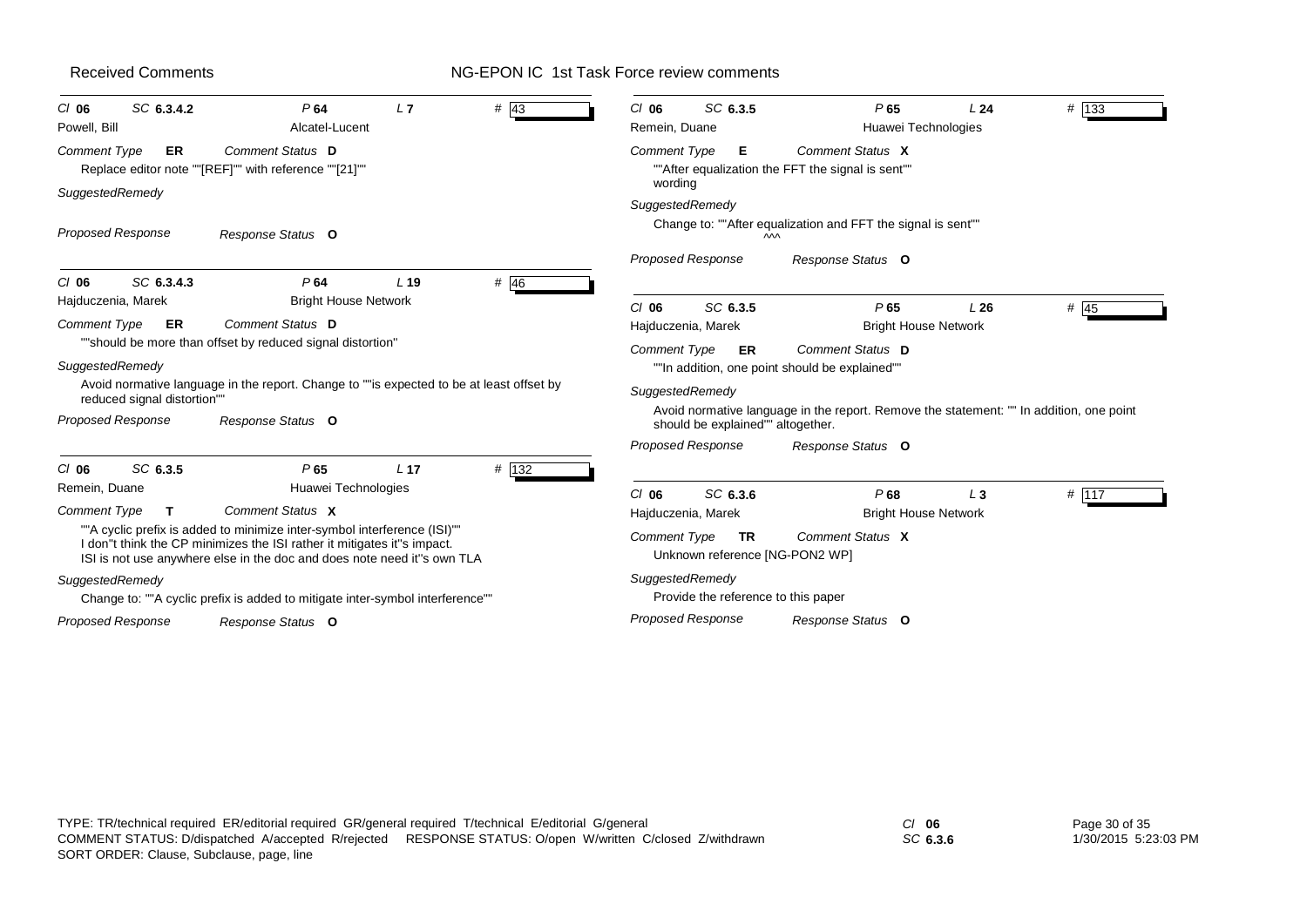| SC 6.3.6<br>$CI$ 06<br>Remein, Duane                                         | P68<br>$L_3$<br>Huawei Technologies                                                                                                                        | # 134   | $CI$ 06<br>SC 6.4.3<br>Hajduczenia, Marek | P <sub>72</sub><br><b>Bright House Network</b>                                                                                                                               | $L_3$           | $#$ 44        |
|------------------------------------------------------------------------------|------------------------------------------------------------------------------------------------------------------------------------------------------------|---------|-------------------------------------------|------------------------------------------------------------------------------------------------------------------------------------------------------------------------------|-----------------|---------------|
|                                                                              | Comment Status X                                                                                                                                           |         |                                           | Comment Status D                                                                                                                                                             |                 |               |
| Comment Type<br>$\mathbf{T}$                                                 | It is not obvious to me from the previous 2 drafts and comments where these two<br>paragraphs came from. There is some similarity to material submitted in |         | Comment Type<br>ER                        | ""two different output ports should be assigned to an ONU and a 2 N AWG should be used<br>at the RN, as depicted in Figure 48.b""                                            |                 |               |
| 6.3.5?                                                                       | tao_ngepon_01a_1501 but there are also significant differences. Should this be part of                                                                     |         | SuggestedRemedy                           |                                                                                                                                                                              |                 |               |
| SuggestedRemedy                                                              |                                                                                                                                                            |         |                                           | Avoid normative language in report. Change to: ""two different output ports need to<br>assigned to an ONU and a 2 N AWG is then used at the RN, as depicted in Figure 48.b"" |                 |               |
| Subtend this section to the OFDM section.                                    |                                                                                                                                                            |         | <b>Proposed Response</b>                  | Response Status O                                                                                                                                                            |                 |               |
| <b>Proposed Response</b>                                                     | Response Status O                                                                                                                                          |         |                                           |                                                                                                                                                                              |                 |               |
|                                                                              |                                                                                                                                                            |         | SC 6.5<br>$CI$ 06                         | P <sub>72</sub>                                                                                                                                                              | L <sub>27</sub> | # 136         |
| SC 6.4.1<br>$CI$ 06                                                          | P68<br>L <sub>18</sub>                                                                                                                                     | # 35    | Remein, Duane                             | Huawei Technologies                                                                                                                                                          |                 |               |
| Powell, Bill                                                                 | Alcatel-Lucent                                                                                                                                             |         | <b>Comment Type</b><br>Е                  | Comment Status X                                                                                                                                                             |                 |               |
| <b>Comment Type</b><br>Е                                                     | Comment Status D                                                                                                                                           |         | Figure and title split across page.       |                                                                                                                                                                              |                 |               |
| in line 19.                                                                  | ""Add reference [8] to Figure caption at end of line (right after ""Type""), or after ""Figure 43"                                                         |         | SuggestedRemedy                           |                                                                                                                                                                              |                 |               |
| SuggestedRemedy                                                              |                                                                                                                                                            |         | page.                                     | Don"t do that! Adjust text and figure so that both the figure and the title are on the same                                                                                  |                 |               |
| Proposed Response                                                            | Response Status O                                                                                                                                          |         | <b>Proposed Response</b>                  | Response Status O                                                                                                                                                            |                 |               |
|                                                                              |                                                                                                                                                            |         | SC 6.5<br>$CI$ 06                         | P73                                                                                                                                                                          | L 1213          | # 36          |
| $CI$ 06<br>SC 6.4.3                                                          | P <sub>70</sub><br>L26                                                                                                                                     | $#$ 135 | Powell, Bill                              | Alcatel-Lucent                                                                                                                                                               |                 |               |
| Remein, Duane                                                                | Huawei Technologies                                                                                                                                        |         | Comment Type<br>TR                        | Comment Status D                                                                                                                                                             |                 |               |
| <b>Comment Type</b><br>Е<br>wording: ""employ some of sort of a WDM router"" | Comment Status X                                                                                                                                           |         |                                           | In Table 7, change RFoG wavelengths as follows:                                                                                                                              |                 |               |
| SuggestedRemedy                                                              |                                                                                                                                                            |         | Downstream:                               |                                                                                                                                                                              |                 |               |
| change to ""employ a WDM router or multiplexer""                             |                                                                                                                                                            |         | - Change 1550 to 1540-1565                | - Add table note [4] beside new values                                                                                                                                       |                 |               |
| <b>Proposed Response</b>                                                     | Response Status O                                                                                                                                          |         |                                           | - Add Note [4] below table pointing to the SCTE 174 2010 RFoG reference [50]                                                                                                 |                 |               |
|                                                                              |                                                                                                                                                            |         | Upstream:<br>- Change 1310/1610 to:       | RFoG1 - 1260-1360 + add table note [4] beside new values<br>RF0G2 - 1600-1620 + add table note [4] beside new values                                                         |                 |               |
|                                                                              |                                                                                                                                                            |         | SuggestedRemedy                           |                                                                                                                                                                              |                 |               |
|                                                                              |                                                                                                                                                            |         | <b>Proposed Response</b>                  | Response Status O                                                                                                                                                            |                 |               |
|                                                                              | TYPE: TR/technical required ER/editorial required GR/general required T/technical E/editorial G/general                                                    |         |                                           | $Cl$ 06                                                                                                                                                                      |                 | Page 31 of 35 |

|                                           |                                                                                                           | ິ      | . uyvv.v.vv          |
|-------------------------------------------|-----------------------------------------------------------------------------------------------------------|--------|----------------------|
|                                           | COMMENT STATUS: D/dispatched A/accepted R/rejected RESPONSE STATUS: O/open W/written C/closed Z/withdrawn | SC 6.5 | 1/30/2015 5:23:03 PM |
| SORT ORDER: Clause, Subclause, page, line |                                                                                                           |        |                      |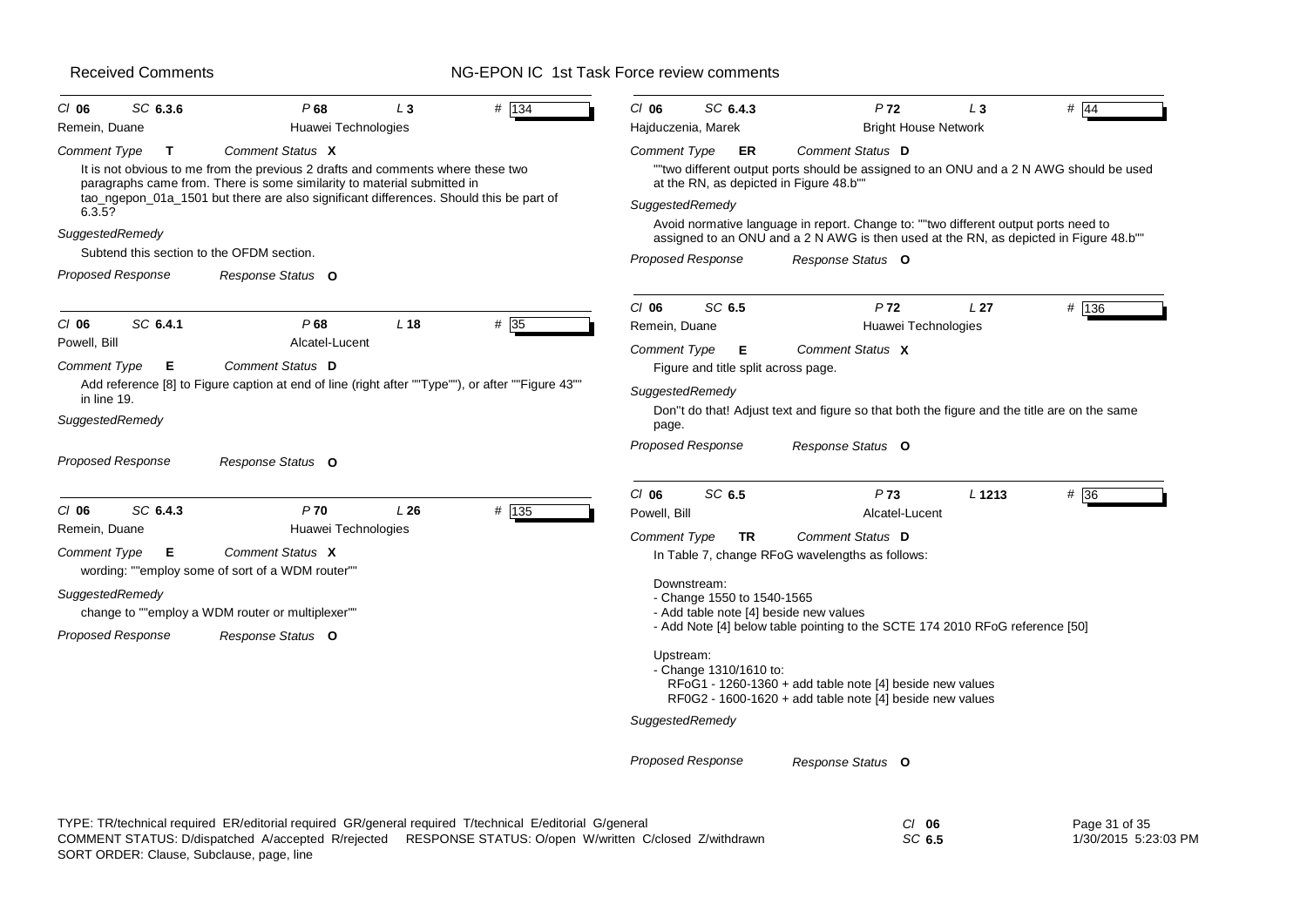# NG-EPON IC 1st Task Force review comments

| SC 6.5<br>$CI$ 06                                                          | P <sub>73</sub><br>L <sub>13</sub>                                                                                                                                                                                                                 | # $137$  | SC 6.6.5<br>$CI$ 06                                                               | P <sub>75</sub>                                                                                          | L39            | # 139   |
|----------------------------------------------------------------------------|----------------------------------------------------------------------------------------------------------------------------------------------------------------------------------------------------------------------------------------------------|----------|-----------------------------------------------------------------------------------|----------------------------------------------------------------------------------------------------------|----------------|---------|
| Remein, Duane                                                              | Huawei Technologies                                                                                                                                                                                                                                |          | Remein, Duane                                                                     | Huawei Technologies                                                                                      |                |         |
| Comment Type<br>Е<br>like these are separate from the table.               | Comment Status X<br>Can table footnotes be aligned to 1st column of table? left margin alignment makes it look                                                                                                                                     |          | <b>Comment Type</b><br>Е<br>duplicated.                                           | Comment Status X<br>Try not to split the table across pages, if necessary to do so, the header should be |                |         |
| SuggestedRemedy<br>Please do so.                                           |                                                                                                                                                                                                                                                    |          | SuggestedRemedy<br>the header.                                                    | Review report for split tables and rearrange so they don"t split across pages or duplicate               |                |         |
| <b>Proposed Response</b>                                                   | Response Status O                                                                                                                                                                                                                                  |          | <b>Proposed Response</b>                                                          | Response Status O                                                                                        |                |         |
| SC 6.6.2<br>$CI$ 06<br>Hajduczenia, Marek                                  | P74<br>L38<br><b>Bright House Network</b>                                                                                                                                                                                                          | $#$ 91   | SC 6.8.1<br>$Cl$ 06<br>Remein, Duane                                              | P79<br>Huawei Technologies                                                                               | L <sub>1</sub> | # 140   |
| Comment Type<br><b>ER</b><br>SuggestedRemedy                               | Comment Status X<br>"The transition from 1G to 10G lasers should be relatively straightforward""<br>Avoid normative 802.3 language in a report. Change to ""The transition from 1G to 10G<br>lasers is expected to be relatively straightforward"" |          | Comment Type<br>Е<br>Table footnotes not associated with table<br>SuggestedRemedy | Comment Status X<br>Avoid splitting footnotes with other doc text.                                       |                |         |
| <b>Proposed Response</b>                                                   | Response Status O                                                                                                                                                                                                                                  |          | <b>Proposed Response</b>                                                          | Response Status O                                                                                        |                |         |
| SC 6.6.3<br>$CI$ 06<br>Remein, Duane                                       | P <sub>75</sub><br>$L$ 10<br>Huawei Technologies                                                                                                                                                                                                   | # $ 138$ | $CI$ 06<br>SC 6.8.2<br>Remein, Duane                                              | P80<br>Huawei Technologies                                                                               | L <sub>1</sub> | $#$ 141 |
| Comment Type<br>Е<br>Excess white space<br>""Off- the-shelf""<br>$\Lambda$ | Comment Status X                                                                                                                                                                                                                                   |          | Comment Type<br>Е<br>Orphaned table title.<br>SuggestedRemedy                     | Comment Status X<br>Keep all table titles and tables on the same page                                    |                |         |
| SuggestedRemedy<br>change to ""Off-the-shelf""                             |                                                                                                                                                                                                                                                    |          | <b>Proposed Response</b>                                                          | Response Status O                                                                                        |                |         |
| <b>Proposed Response</b>                                                   | Response Status O                                                                                                                                                                                                                                  |          |                                                                                   |                                                                                                          |                |         |

*SC* **6.8.2**

Page 32 of 35 1/30/2015 5:23:03 PM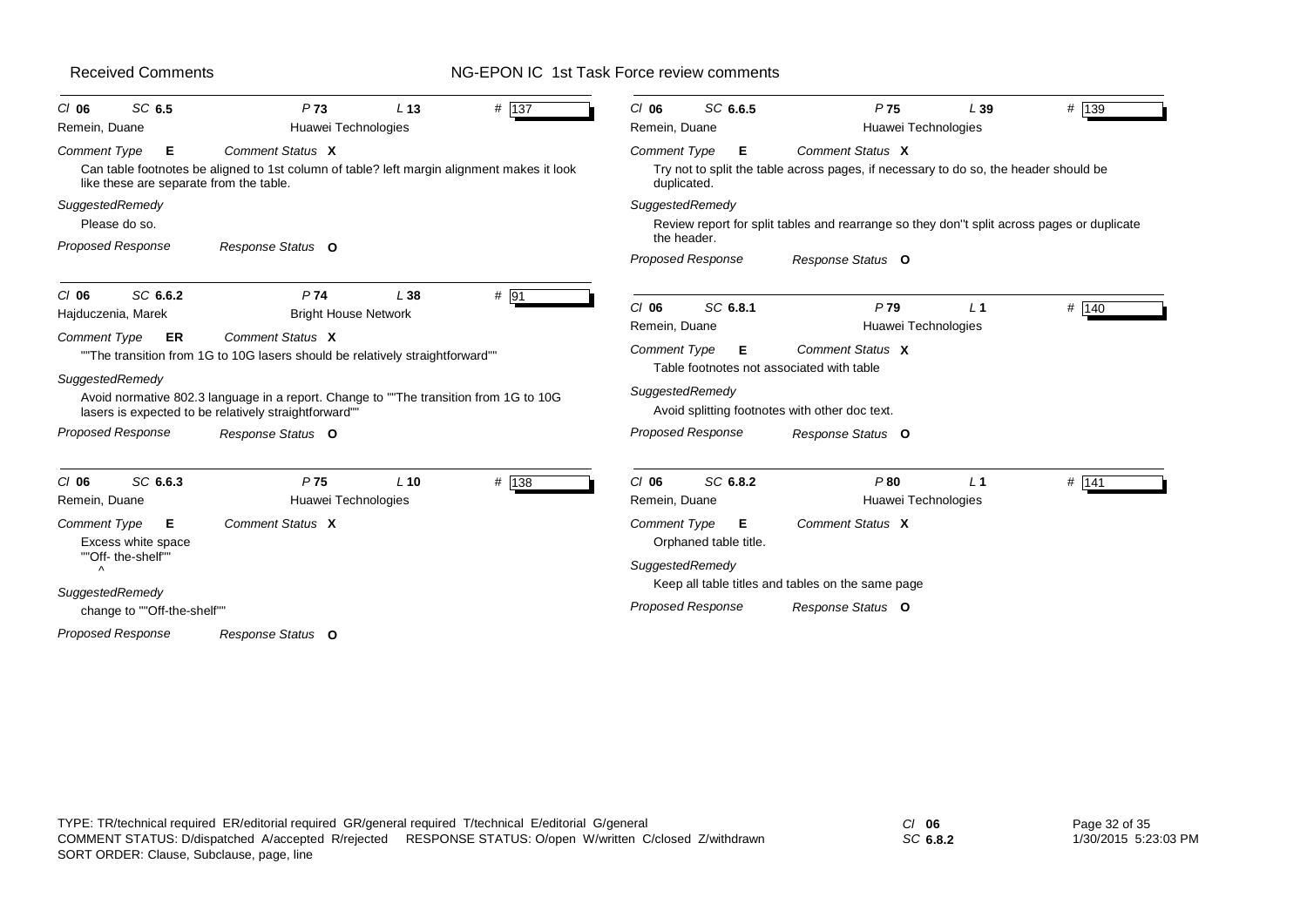# NG-EPON IC 1st Task Force review comments

| SC 6.9<br>$CI$ 06<br>Hajduczenia, Marek               | P83<br><b>Bright House Network</b>                                                                             | L <sub>19</sub> | # 119 | $CI$ 07<br>Harstead, Ed  | SC <sub>2</sub>              | P86<br>Alcatel-Lucent                                                                                                                                                                                                         | L <sub>15</sub> | $#$ 33 |
|-------------------------------------------------------|----------------------------------------------------------------------------------------------------------------|-----------------|-------|--------------------------|------------------------------|-------------------------------------------------------------------------------------------------------------------------------------------------------------------------------------------------------------------------------|-----------------|--------|
| Comment Type<br>TR                                    | Comment Status X<br>Seems that the text at the end of line 19 got truncated.                                   |                 |       | <b>Comment Type</b>      | Е<br>hybrid- or WDM-PON.     | <b>Comment Status D</b><br>re ""Depending on the wavelength agility of NG-EPON ONUs"" assumes NG-EPON =                                                                                                                       |                 |        |
| SuggestedRemedy                                       | Change text in line 19 to read: ""only at layer 2, but also at layers above."" - taken from D09                |                 |       | SuggestedRemedy          |                              |                                                                                                                                                                                                                               |                 |        |
| <b>Proposed Response</b>                              | Response Status O                                                                                              |                 |       | then"".                  |                              | Add to beginning of sentence: ""If NG-EPON employs hybrid- or WDM-PON technology,<br>Then, add to end of paragraph: ""If NG-EPON employs TDM-PON technology, then there<br>is no change to existing configuration processes." |                 |        |
| SC 6.9<br>$Cl$ 06<br>Hajduczenia, Marek               | P83<br><b>Bright House Network</b>                                                                             | L <sub>9</sub>  | # 118 |                          | Proposed Response            | Response Status O                                                                                                                                                                                                             |                 |        |
| <b>Comment Type</b><br><b>TR</b>                      | Comment Status X<br>There are two sections in the report with MTU discussion: 5.11 and 6.9                     |                 |       | $CI$ 07<br>Remein, Duane | SC 7.3                       | P87<br>Huawei Technologies                                                                                                                                                                                                    | L7              | # 144  |
| SuggestedRemedy                                       | Change title of 6.9 to ""Support for MTU of >2kB""                                                             |                 |       | Comment Type             | Е                            | Comment Status X                                                                                                                                                                                                              |                 |        |
| Proposed Response                                     | Response Status O                                                                                              |                 |       |                          |                              | The section is discussing cost not value:<br>""is hard to speculate on the relative value of such a device.""                                                                                                                 |                 |        |
| SC 6.9                                                | P83                                                                                                            | L <sub>9</sub>  | # 142 | SuggestedRemedy          | Change ""value"" to ""cost"" |                                                                                                                                                                                                                               |                 |        |
| $CI$ 06<br>Remein, Duane                              | Huawei Technologies                                                                                            |                 |       | <b>Proposed Response</b> |                              | Response Status O                                                                                                                                                                                                             |                 |        |
| <b>Comment Type</b><br>Е                              | Comment Status X<br>This section on MTU size appears to be more of a requirement than a technical feasibility. |                 |       |                          |                              |                                                                                                                                                                                                                               |                 |        |
| SuggestedRemedy<br>Move to section 5 (probably 5.14). |                                                                                                                |                 |       | $Cl$ 08<br>Harstead, Ed  | <b>SC</b>                    | P88<br>Alcatel-Lucent                                                                                                                                                                                                         | $L_3$           | # 34   |
| <b>Proposed Response</b>                              | Response Status O                                                                                              |                 |       | <b>Comment Type</b>      | Е                            | Comment Status D<br>re: ""increase in the bandwidth consumption (around 50% CAGR per year)"", I believe the<br>50% CAGR specifically derives from the residential unicast traffic in section 4.4.                             |                 |        |
|                                                       |                                                                                                                |                 |       | SuggestedRemedy          |                              | Add ""unicast"" to the sentence: ""increase in the residential unicast bandwidth<br>consumption"". Or, leave it less specific by deleting ""(around 50% CAGR per year)"".                                                     |                 |        |
|                                                       |                                                                                                                |                 |       |                          | Proposed Response            | Response Status O                                                                                                                                                                                                             |                 |        |

*SC*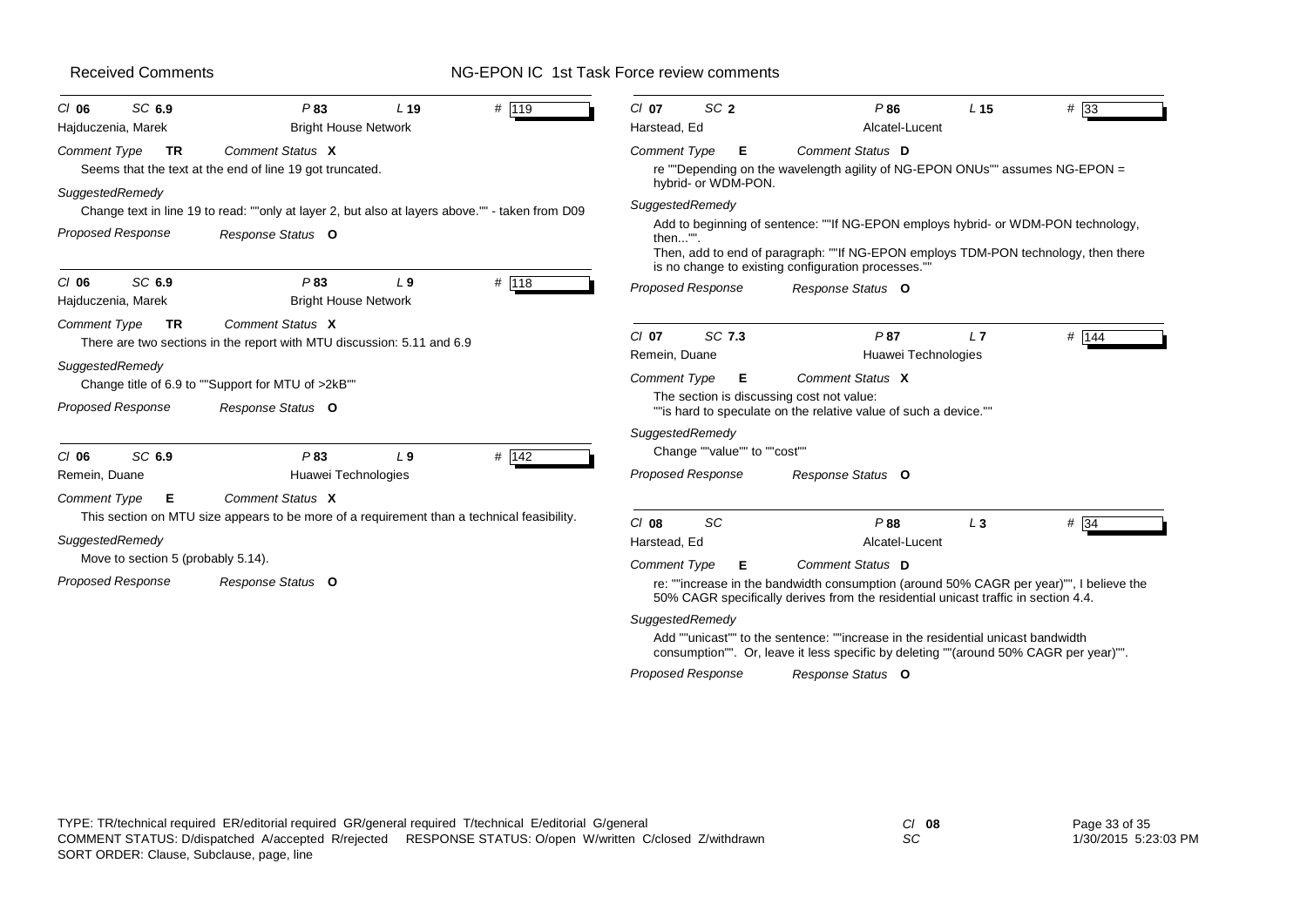| SC <sub>8</sub><br>$Cl$ 08<br>Remein, Duane                 | P88<br>L21<br>Huawei Technologies                                                                              | # 146              | <b>SC</b><br>$Cl$ 09<br>Powell, Bill | P <sub>91</sub><br>Alcatel-Lucent                                                                                                                                          | $\perp$ 1 | $#$ 39 |
|-------------------------------------------------------------|----------------------------------------------------------------------------------------------------------------|--------------------|--------------------------------------|----------------------------------------------------------------------------------------------------------------------------------------------------------------------------|-----------|--------|
| <b>Comment Type</b><br>Е<br>will be universally accepted.   | Comment Status X<br>We shouldn"t over indulge in hyperbole: ""and universally accepted"". Nothing we could do  |                    | <b>Comment Type</b><br>Е<br>fine     | Comment Status D<br>Is this note about [41] or some other reference? I was able to access reference [41] just                                                              |           |        |
| SuggestedRemedy<br>strike the phrase.                       |                                                                                                                |                    | SuggestedRemedy                      | Suggest changing to a reference that the note applies to or remove note.                                                                                                   |           |        |
| <b>Proposed Response</b>                                    | Response Status O                                                                                              |                    |                                      |                                                                                                                                                                            |           |        |
| SC <sub>8</sub><br>$Cl$ 08                                  | P88<br>$\perp$ 4                                                                                               | # $\overline{145}$ | <b>Proposed Response</b>             | Response Status O                                                                                                                                                          |           |        |
| Remein, Duane                                               | Huawei Technologies                                                                                            |                    | SC<br>$Cl$ 09                        | P <sub>91</sub>                                                                                                                                                            | L21       | $#$ 38 |
| <b>Comment Type</b><br>T                                    | Comment Status X<br>""the need for optical access is evident"" - but we already have that with 1G and 10G-epon |                    | Powell, Bill                         | Alcatel-Lucent                                                                                                                                                             |           |        |
| SuggestedRemedy<br>evident""                                | Add ""higher speed"" so the statement reads: ""the need for higher speed optical access is                     |                    | Change Ref. [50] to read:            | SCTE 174 2010, Radio Frequency over Glass Fiber-to-the-Home Specification,<br>http://www.scte.org/documents/pdf/standards/SCTE 174 2010.pdf                                |           |        |
| <b>Proposed Response</b>                                    | Response Status O                                                                                              |                    | SuggestedRemedy                      |                                                                                                                                                                            |           |        |
| SC<br>$Cl$ 09<br>Powell, Bill                               | P89<br>L <sub>18</sub><br>Alcatel-Lucent                                                                       | # 37               | <b>Proposed Response</b>             | Response Status O                                                                                                                                                          |           |        |
| <b>Comment Type</b><br>ER<br>Change ""Power"" to ""Powell"" | Comment Status D                                                                                               |                    | SC<br>$CI$ 3.2<br>NOLL, KEVIN        | P <sub>19</sub><br><b>TIME WARNER CABL</b>                                                                                                                                 | L8        | # 168  |
| SuggestedRemedy                                             |                                                                                                                |                    | <b>Comment Type</b><br>Е             | Comment Status X<br>""For simplicity"" is incorrect. The explanations are reduced for brevity. In fact, though,<br>each sub-section DOES mention how the downstream works. |           |        |
|                                                             | Response Status O                                                                                              |                    |                                      |                                                                                                                                                                            |           |        |
| <b>Proposed Response</b>                                    |                                                                                                                |                    | SuggestedRemedy                      | CHange to ""For brevity"" or remove the sentence.                                                                                                                          |           |        |